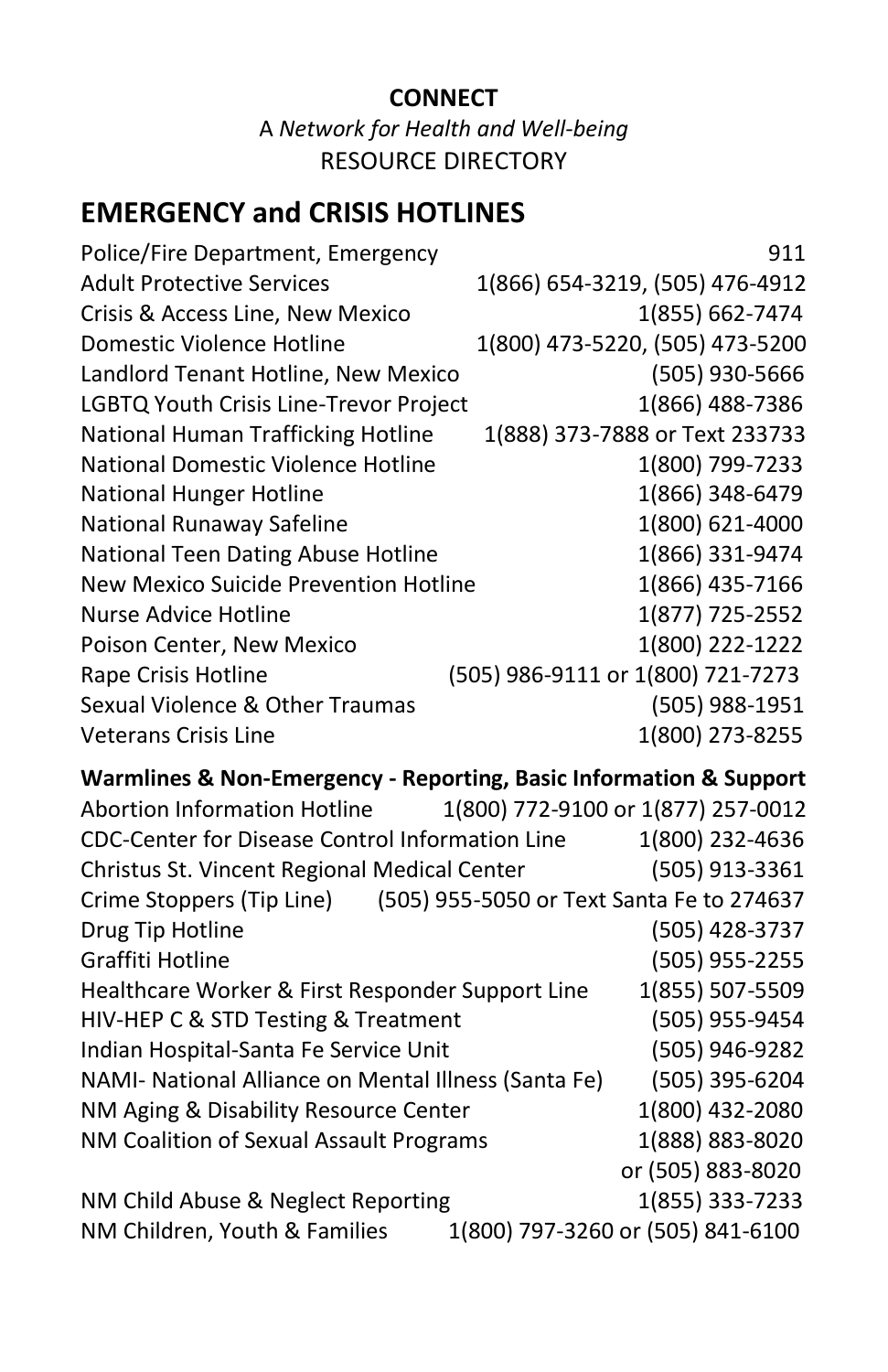## **CONNECT**

A *Network for Health and Well-being* RESOURCE DIRECTORY

| Non-Emergency Police Dispatch        | (505) 428-3710 or 1(800) 742-1144 |
|--------------------------------------|-----------------------------------|
| Peer to Peer Warmline                | 1(855) 466-7100                   |
| Postpartum Support Warmline          | 1(800) 944-4773                   |
| Prenatal Care Helpline English:      | 1(800) 311-2229                   |
| Español:                             | 1(800) 504-7081                   |
| Presbyterian Santa Fe Medical Center | (505) 772-1234                    |
| <b>Tobacco Quitline</b>              | 1(800) 784-8669                   |
| <b>Trans Lifeline</b>                | 1(877) 565-8860                   |

## **NORTHERN SANTA FE COUNTY NON-EMERGENCY**

| Crisis Center of Northern New Mexico (Española) | (505) 753-1656 |
|-------------------------------------------------|----------------|
| Presbyterian Española Hospital                  | (505) 753-7111 |
| Pueblo of Pojoaque Dispatch                     | (505) 455-2295 |
| Volunteer Fire District/Agua Fria               | (505) 471-3473 |
| Volunteer Fire District/Chimayo                 | (505) 351-2326 |
| Volunteer Fire District/Hondo                   | (505) 982-9999 |
| Volunteer Fire District/La Cienega/Rancho Viejo | (505) 473-1560 |
| Volunteer Fire District/La Puebla               | (505) 753-1177 |
| Volunteer Fire District/Pojoaque                | (505) 455-2446 |
| Volunteer Fire District/Tesuque                 | (505) 988-3807 |
|                                                 |                |

## **SOUTHERN SANTA FE COUNTY NON-EMERGENCY**

| Edgewood Police Dispatch                | (505) 428-3710 or 1(800) 742-1144 |
|-----------------------------------------|-----------------------------------|
| Estancia Police Dispatch                | (505) 384-2705                    |
| <b>Moriarty Police Department</b>       | (505) 832-6060                    |
| <b>State Police</b>                     | (505) 841-9256                    |
| <b>Torrance County Dispatch</b>         | (505) 384-2706                    |
| Torrance County Sheriff's Dept.         | (505) 544-4900                    |
| Volunteer Fire District/Edgewood        | (505) 281-4697                    |
| Volunteer Fire District/Eldorado        | (505) 466-1204                    |
| Volunteer Fire District/Galisteo        | (505) 466-0396                    |
| Volunteer Fire District/Glorieta Pass   | (505) 757-6800                    |
| Volunteer Fire District/Madrid          | (505) 424-8006                    |
| <b>Volunteer Fire District/Stanley</b>  | (505) 832-2664                    |
| Volunteer Fire District/Turquoise Trail | (505) 474-8282                    |
|                                         |                                   |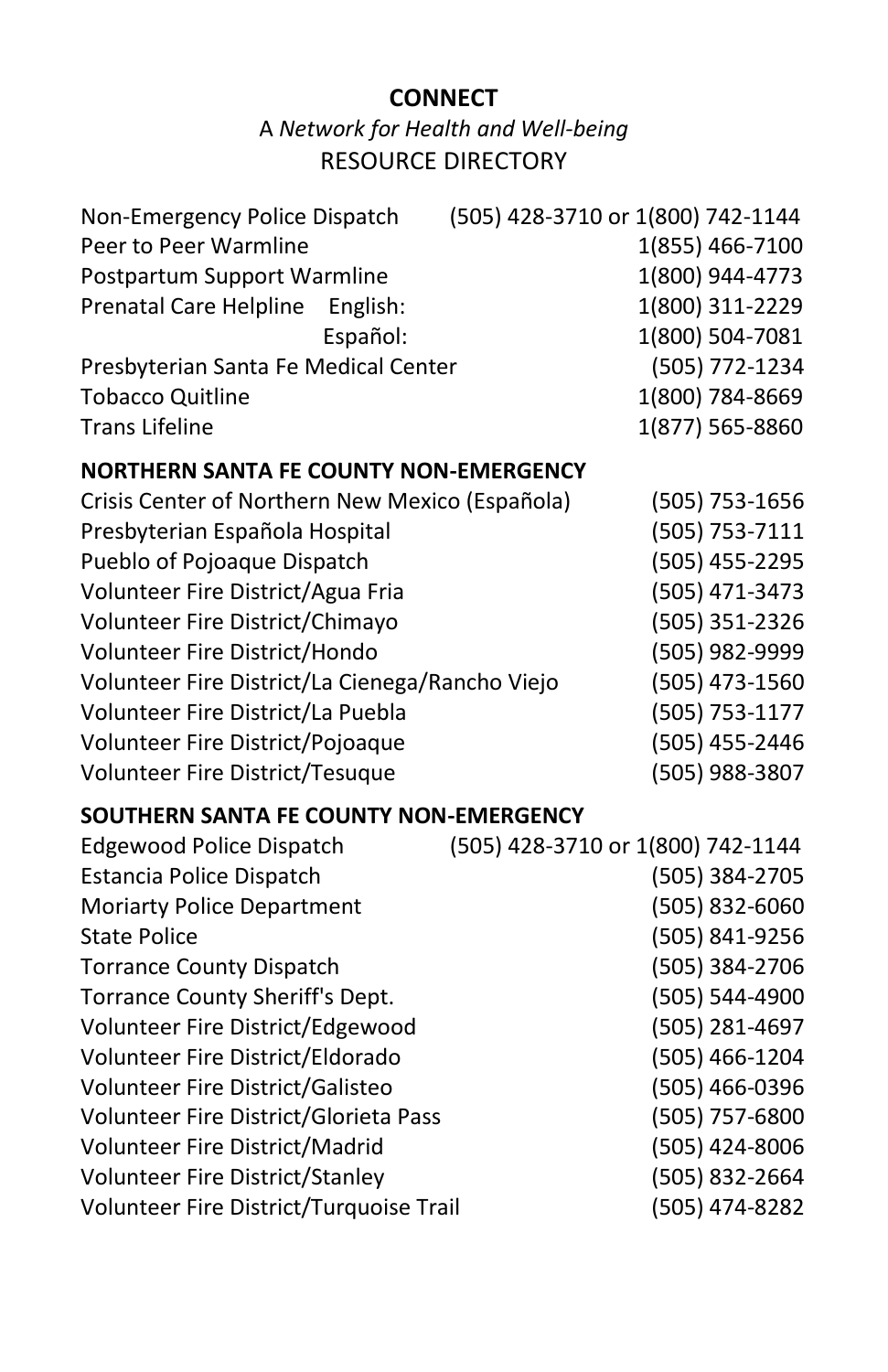## **CONNECT**

## A Network for Health and Well-being **RESOURCE DIRECTORY**

# **Table of Contents**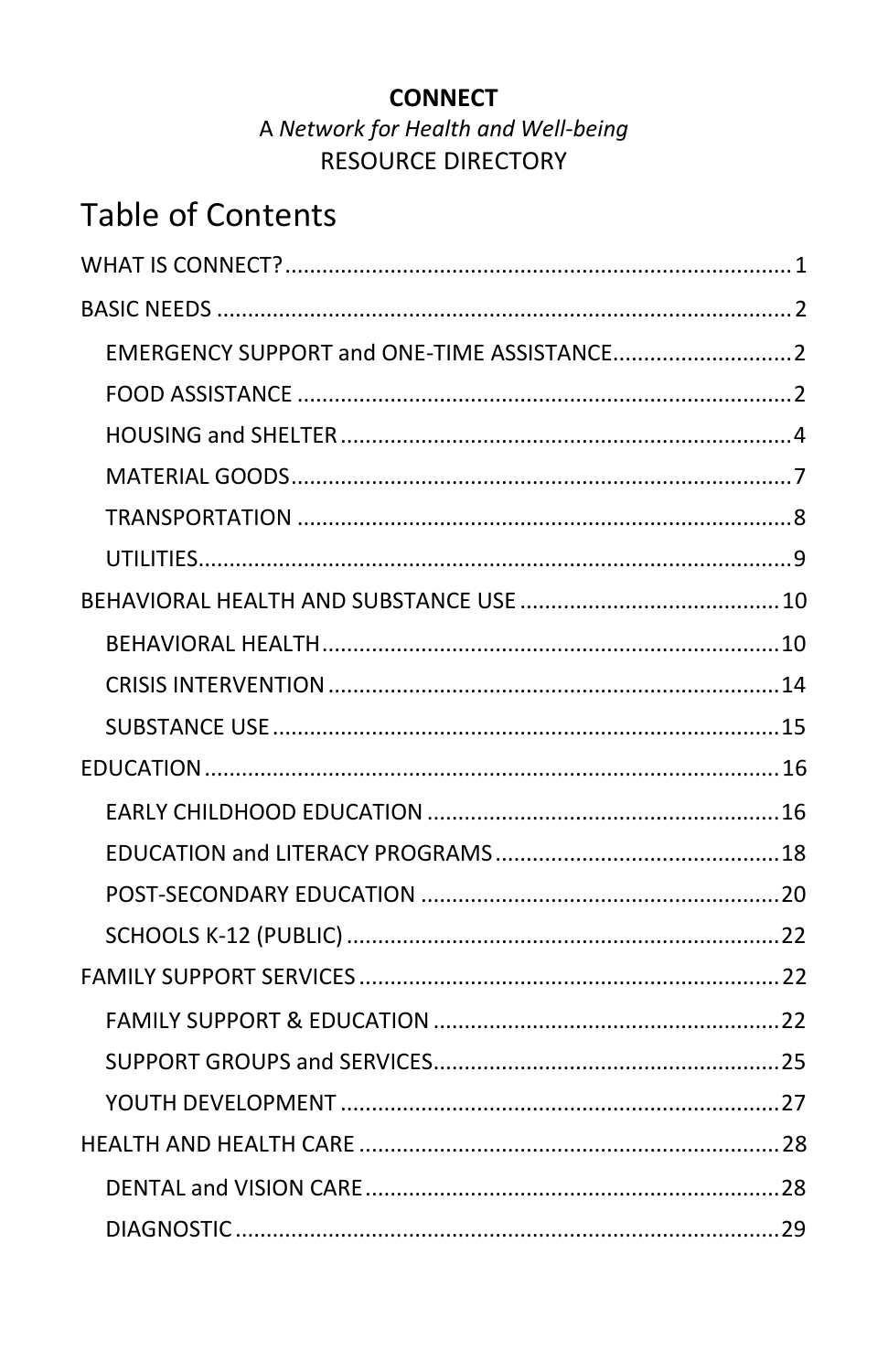## **CONNECT** A *Network for Health and Well-being* RESOURCE DIRECTORY

| TEMPORARY FINANCIAL ASSISTANCE and PUBLIC BENEFITS  40 |  |
|--------------------------------------------------------|--|
|                                                        |  |
|                                                        |  |
|                                                        |  |
|                                                        |  |
| PROTECTIVE SERVICES and PROGRAM SUPPORT 44             |  |
|                                                        |  |
|                                                        |  |
|                                                        |  |
|                                                        |  |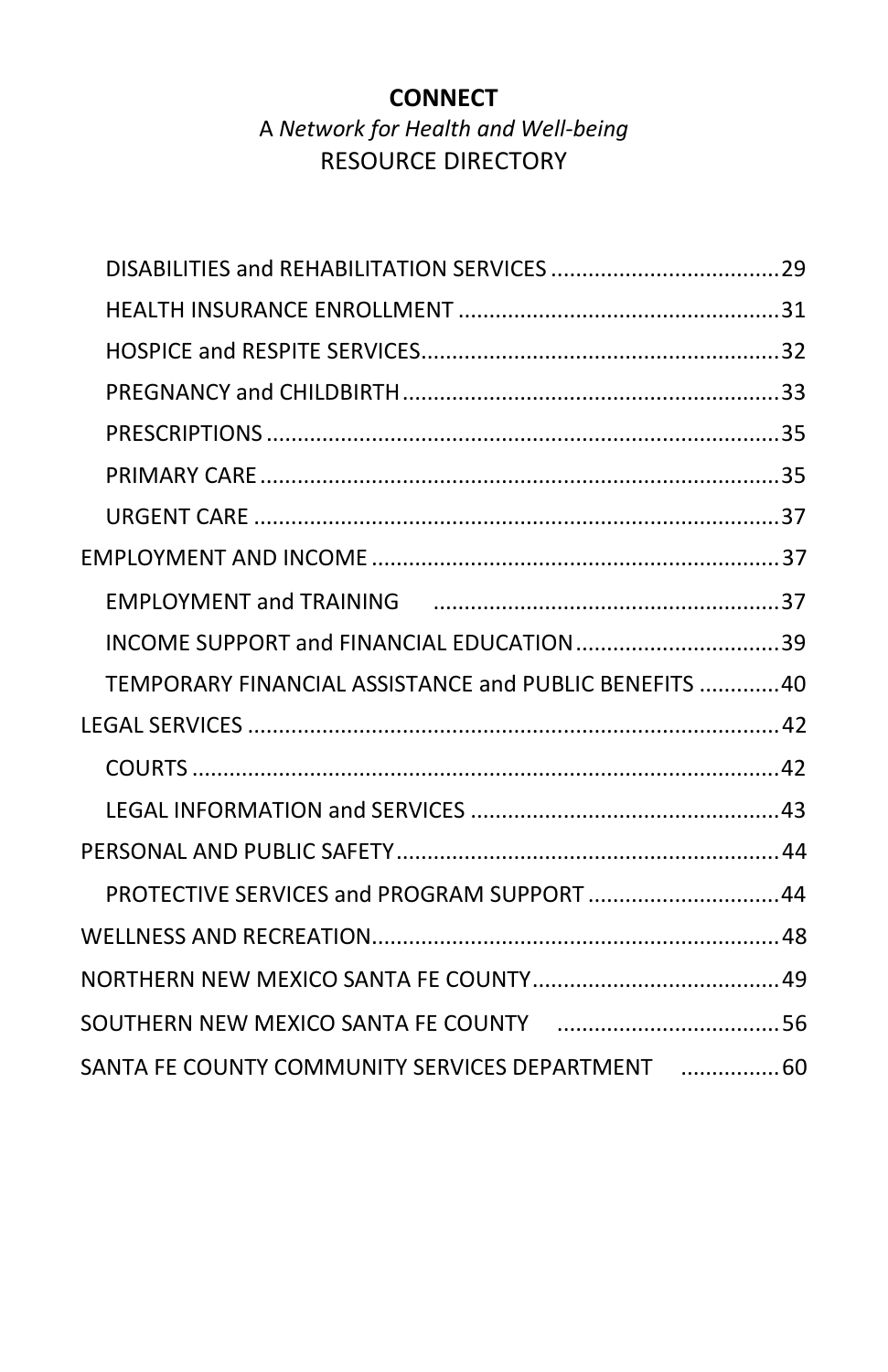## **What is CONNECT?**

## <span id="page-4-0"></span>*Are you a Santa Fe County or City resident? Do you need assistance with food, housing, utilities or transportation? Have you been impacted by COVID-19 and need resources?*

Whether you are looking for yourself, or are assisting someone else, the **CONNECT** Resource Directory can help you find and 'connect' to the support you are seeking by providing a listing of City, County, non-profits, and other providers within the County and City of Santa Fe (and nearby areas)**.** Inclusion in this directory is not an endorsement.

**CONNECT** is a network of navigators at clinics, community organizations, and city and county programs. Navigators are community health workers, peer support workers, or social workers who link people to services and resources in our community. Agencies in the network are connected through a shared technology platform enabling navigators to send and receive secure electronic referrals, address residents' social needs, and improve individual and community health.

**CONNECT** network participating organizations are indicated by an \*.

To self-refer into **CONNECT**, please visit:

[www.santafecountynm.gov/connect](http://www.santafecountynm.gov/connect) or [www.santafenm.gov/connect](http://www.santafenm.gov/connect) or call 211 and complete an assistance request.

For more information about **CONNECT** call:

City of Santa Fe Community Services (505) 955-6728 Santa Fe County Community Services (505) 995-9526

Help us keep this directory current. Contact us to add, revise, or remove information by emailing SHARE New Mexico at [info@ShareNM.org](mailto:info@ShareNM.org) or calling (505) 995-9526.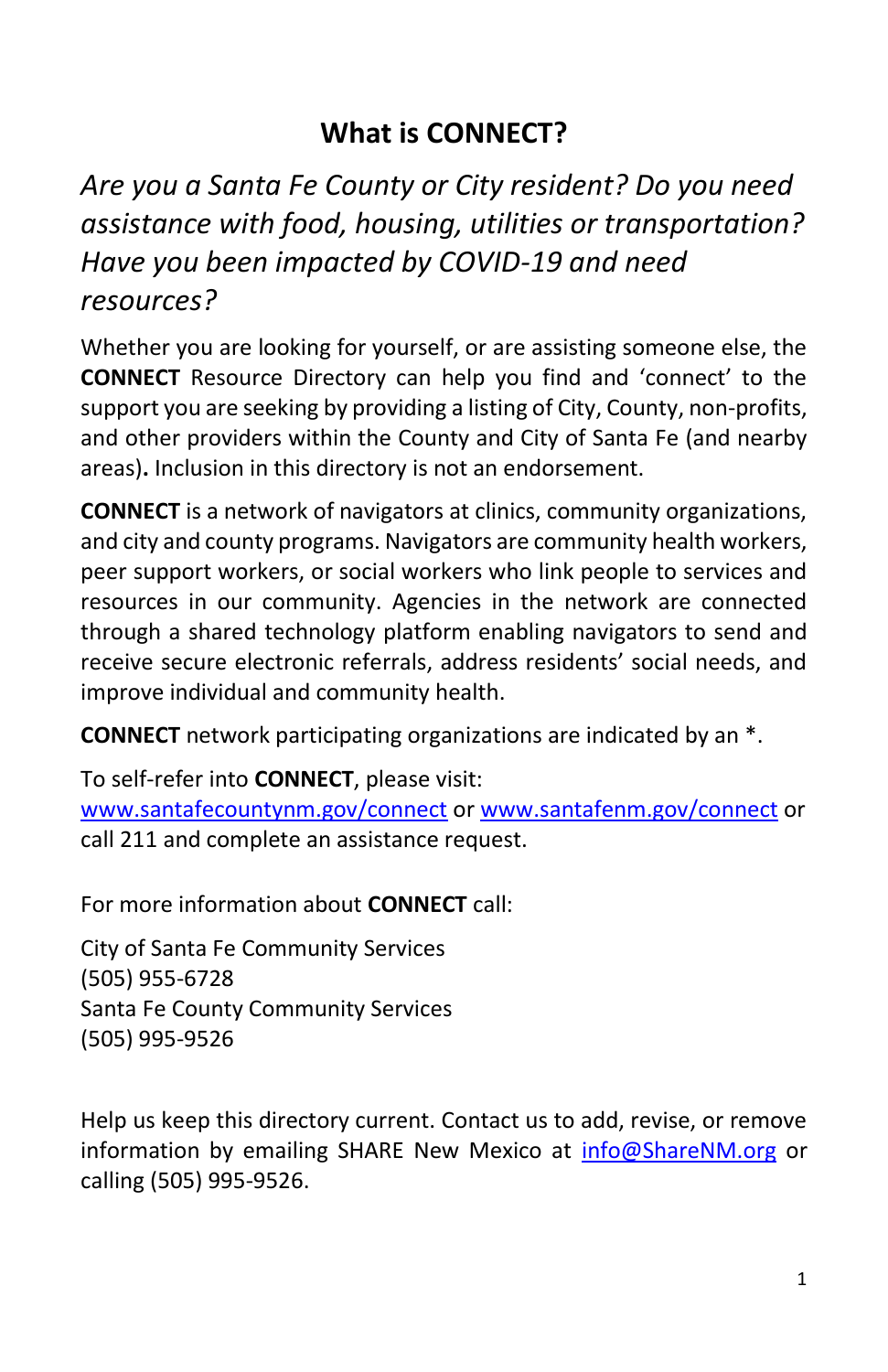## <span id="page-5-0"></span>**BASIC NEEDS**

## <span id="page-5-1"></span>**EMERGENCY SUPPORT and ONE-TIME ASSISTANCE**

## **Big Brothers Big Sisters Mountain Region\***

Mutual Aid Network (505) 983-6896

## **Cancer Foundation of New Mexico\***

Utilities, Rent Assistance, etc. for Cancer Patients (505) 955-7931

## **Santa Fe Indigenous Center\***

Emergency Financial Assistance Food, Emergency Travel, Utilities, Eviction & Funeral Costs (505) 660-4210

## <span id="page-5-2"></span>**FOOD ASSISTANCE**

## **Bienvenidos Outreach, Inc.**

Food Pantry (505) 986-0583

## **Christ Lutheran Church**

Food Pantry (505) 983-9461

## **City of Santa Fe Senior Services**

Meals on Wheels (505) 955-4748

## **Double Up Food Bucks (NM Farmers Market Association)**

Access to Fresh Local Produce (505) 983-4010 or 1 (888) 983-4400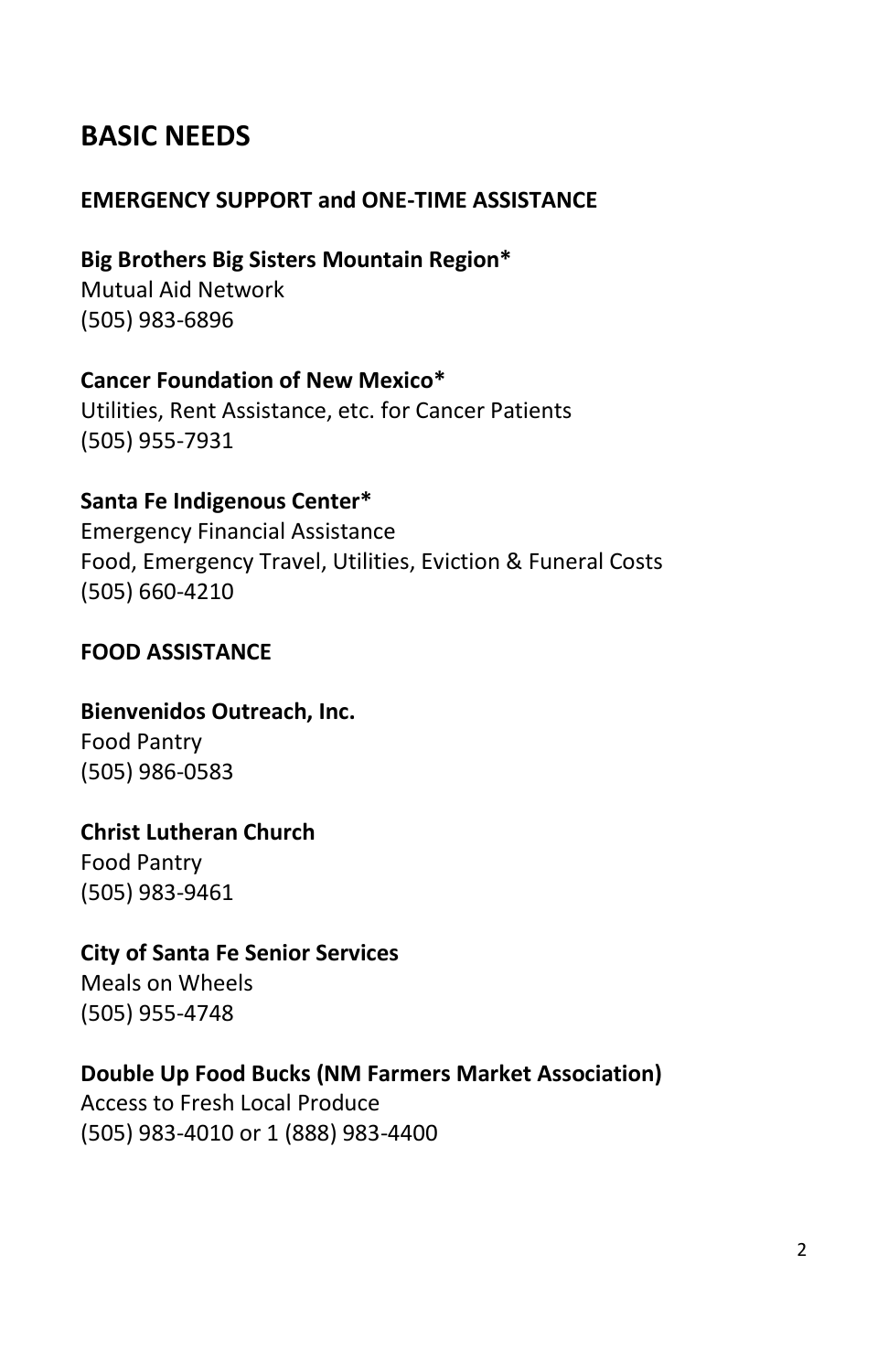**ECHO, Inc.** Commodity Food Surplus (505) 242-6777

**HELP-New Mexico** Child and Adult Food Program (505) 766-4934

**Kitchen Angels\*** Meal Delivery for Homebound (505) 471-7780

**Light at Mission Viejo** Provides shelf-stable food (505) 982-2080

**MoGro Mobile Grocery** Local Food Weekly Program (505) 216-8611

**Santa Fe County Senior Services \*** Meals on Wheels (505) 992-3069

**Santa Fe Indigenous Center\***

Food Distribution (505) 660-4210

## **Santa Fe Public Schools Adelante Program\***

Aid for Homeless Children, Teens, Families Access/Referrals for Mental Health, Housing, Medical, & Other Case Management, Food Pantry, Emergency Funds (505) 467-2524 (English) (505) 467-2571 (Spanish)

**Santa Fe Southside WIC Office**

(505) 476-2602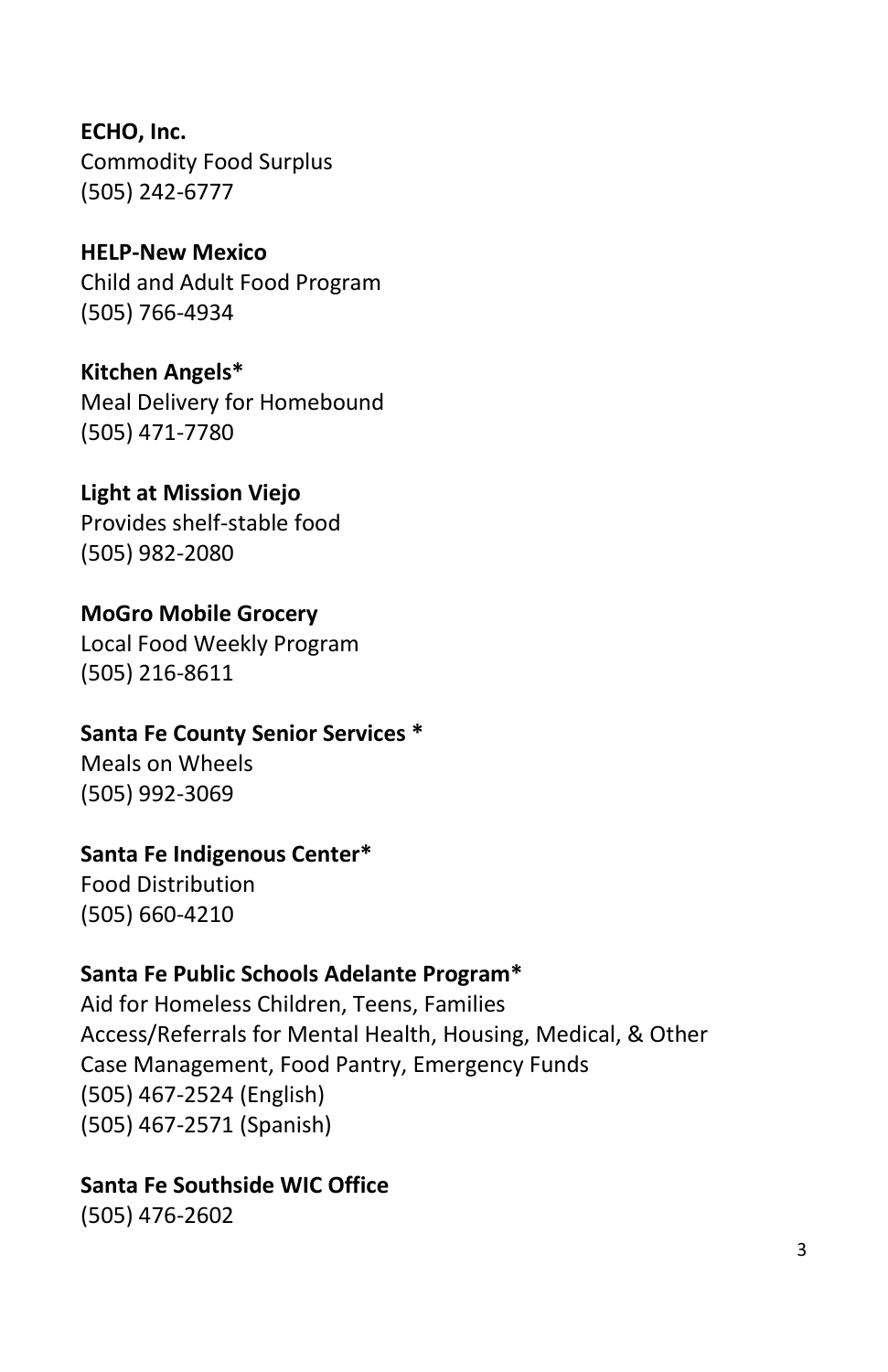## **St. Elizabeth Shelter\***

Casa Familia Emergency Shelter for Women and Families (505) 983-2042

## **St. John the Baptist**

Food Pantry (505) 983-5034

## **St. John's United Methodist Church**

Bag 'N Hand Food Pantry (505) 982-5397

#### **St. Vincent de Paul**

Food Pantry (505) 989-8328

## **The Food Depot\***

Children's Lunch Box Express Summer Program Food 4 Kids Elementary School Program Northern NM Mobile Food Pantry Food 4 Pets (505) 471-1633

## **The Salvation Army\***

Food Pantry & Meal Assistance (505) 988-8054

## <span id="page-7-0"></span>**HOUSING and SHELTER**

**City of Santa Fe Office of Affordable Housing** (505) 955-6345

## **Consuelo's Place\***

Emergency shelter (505) 372-8206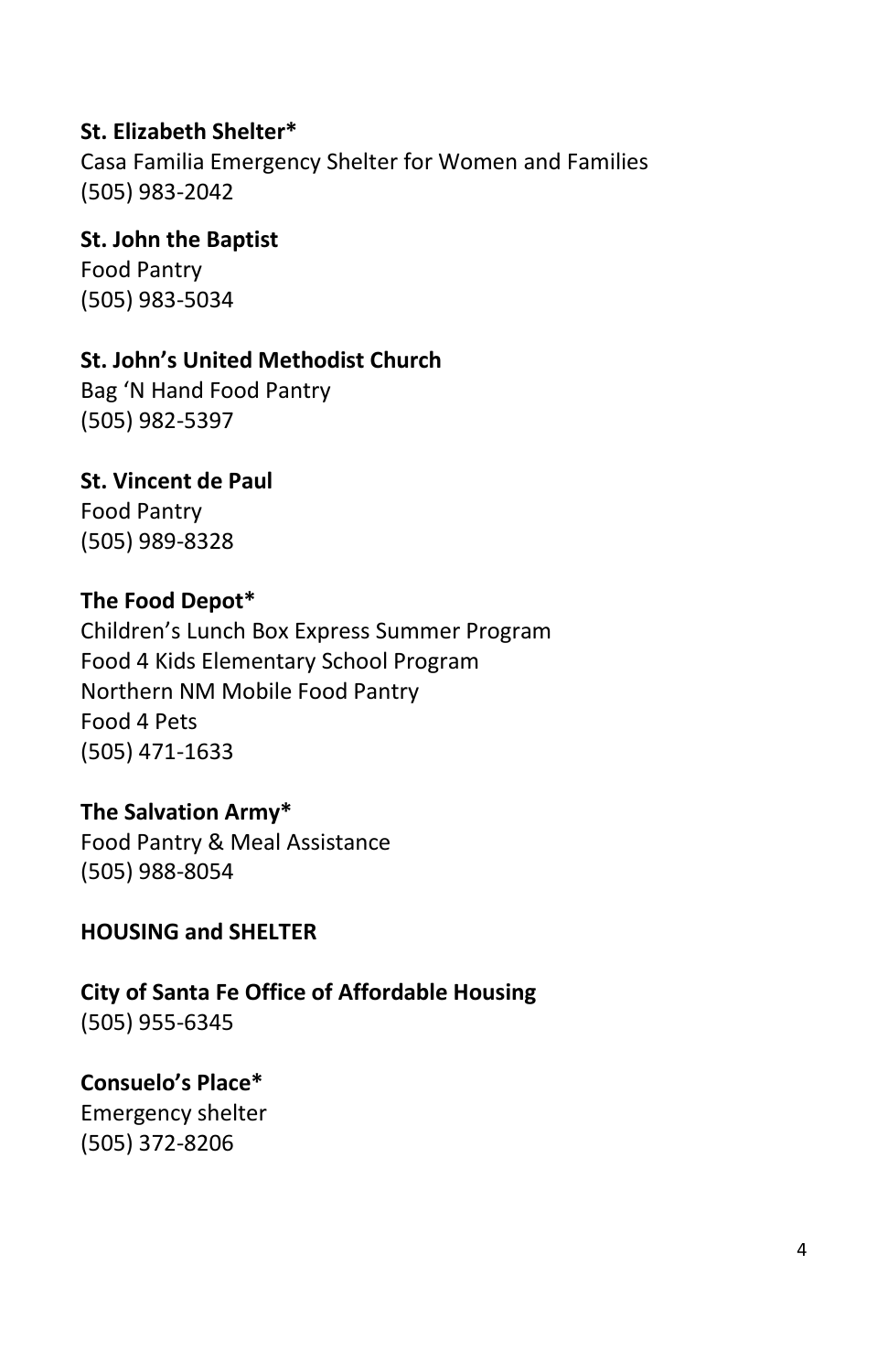## **Esperanza Shelter\***

Shelter for Survivors of Domestic Violence (505) 474-5536

## **Interfaith Community Shelter at Pete's Place\***

Shelter for Men, Women and Children Short-Term Survival Services (505) 795-7494

#### **Life Link\***

La Luz Permanent Supportive Housing (505) 438-0010 Sojourners Café (505) 983-4182

## **New Mexico Coalition to End Homelessness\***

Supportive Housing for Homeless Youth, Families & Individuals SOAR New Mexico (SSI/SSDI Outreach, Access and Recovery) Program (505) 982-9000 (505) 772-0547

## **Northern New Mexico Street Homeless Animal Project (SHAP)**

Food, Materials, and Veterinary Expenses for Animals of Individuals experiencing Street Homelessness (505) 501-4933

#### **Santa Fe Civic Housing Authority**

(505) 988-2859

#### **Santa Fe County Housing Authority\***

Public Housing & Housing Choice Vouchers Housing Choice Voucher Homeownership Program Resident Opportunities & Self-Sufficiency Program (ROSS) Family Self-Sufficiency Program (FSS) Capital Fund Program (CFP) (505) 992-3060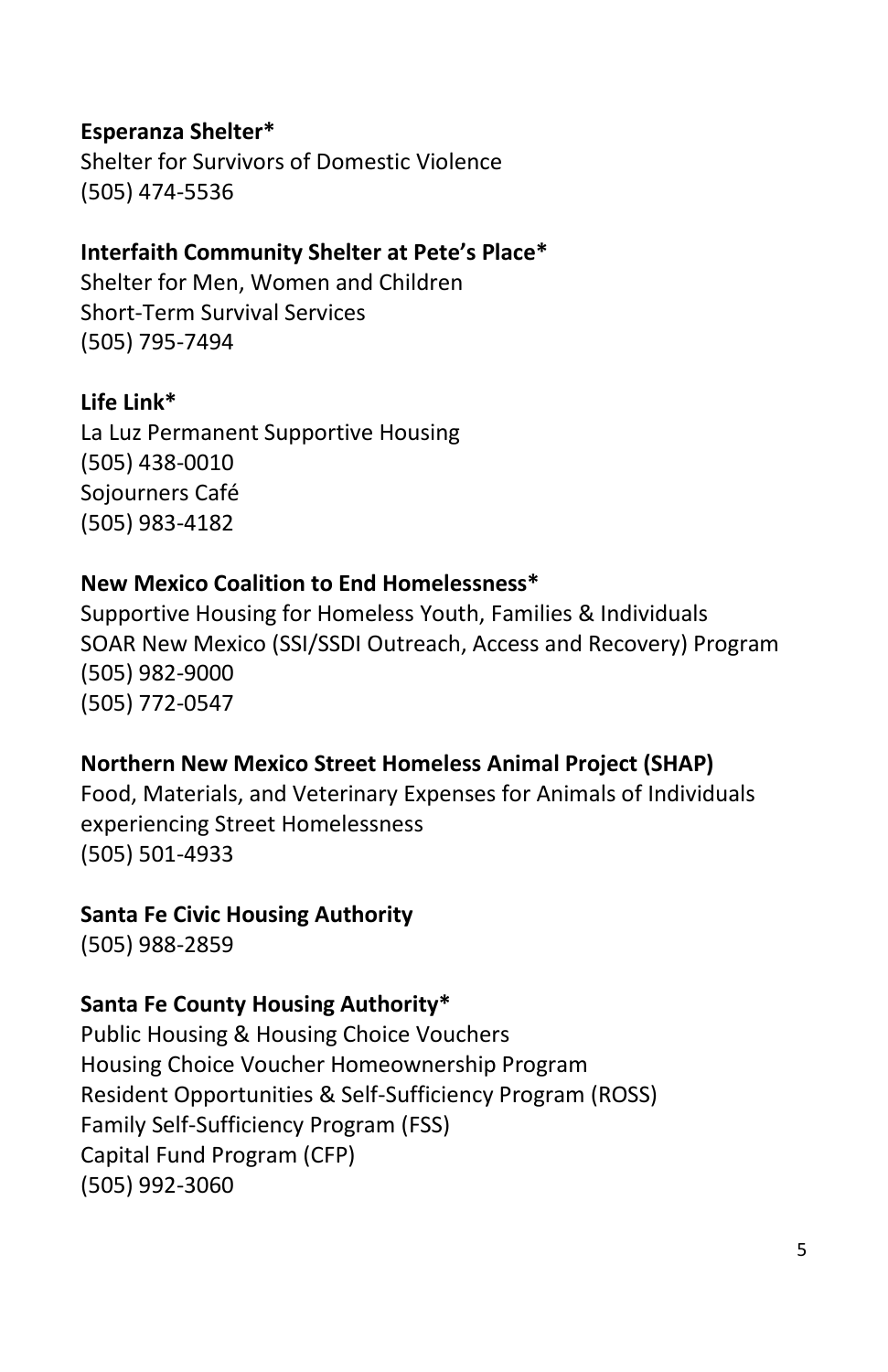## **Santa Fe Habitat for Humanity**

Home Ownership for Low-Income Families (505) 986-5880

#### **Santa Fe Indigenous Center\***

Referrals to Low-Cost Housing (505) 660-4210

## **Santa Fe Public Schools Adelante Program\***

Aid for Homeless Children, Teens, Families Access/Referrals for Mental Health, Housing, Medical & Other Case Management Emergency Funds (505) 467-2524 (English) (505) 467-2571 (Spanish)

#### **St. Elizabeth Shelter\***

Men's Shelter (505) 982-6611 Casa Cerrillos Permanent Supportive Housing (505) 471-3456 Casa Familia Shelter for Women and Families (505) 983-2042 Sonrisa Family Program (505) 424-6973

**St. John the Baptist** Financial Assistance (505) 983-5034

## **St. Vincent de Paul**

Santa Fe Financial Assistance (505) 989-8328

**The Housing Trust** (505) 989-3960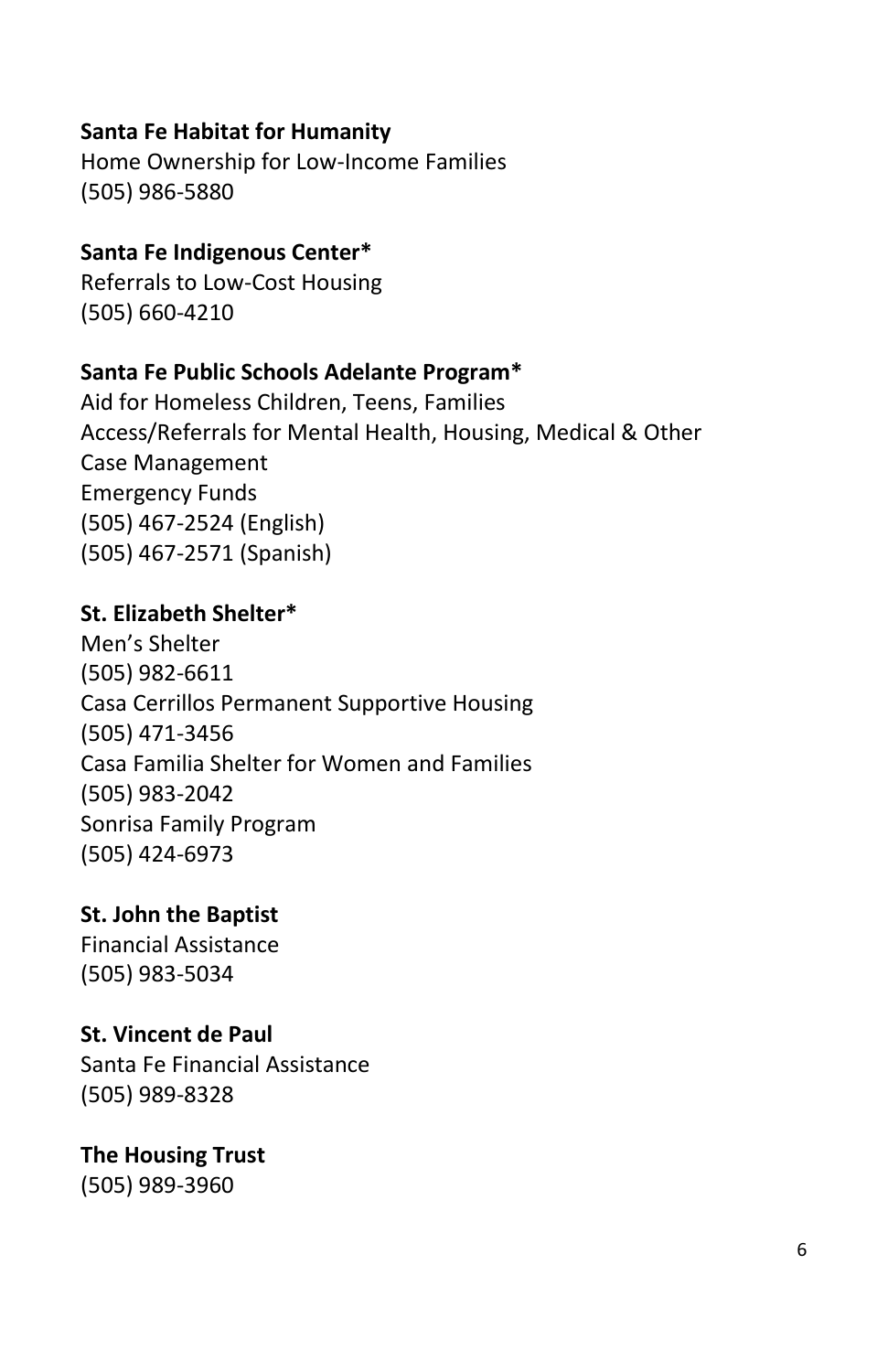## **The Salvation Army\***

Overnight Emergency Shelter & Transitional Living Residential Facilities for Older Adults (505) 988-8054

**Veterans Administration/VA Home Loan Information**  1 (844) 698-2311

#### **Youth Shelters & Family Services\***

Youth Drop-In Center/ Street Outreach (21 and under) (505) 988-2652 Youth Emergency Shelter (ages 10-17) (505) 438-0502 Transitional Living Program (ages 17-22) (505) 955-1684 Cold Weather Shelter (ages 18-22) Rapid Rehousing | STAR Program (Unaccompanied ages 18-24 & dependents) (505) 983-0586

## <span id="page-10-0"></span>**MATERIAL GOODS**

#### **Bienvenidos Outreach, Inc.**

Clothes, Household Items (505) 986-0583

#### **Goodwill Industries of New Mexico**

Thrift Store (505) 424-9726

## **Kitchenality**

Kitchen Ware (505) 471-7780

#### **Many Mothers\***

Many Mothers Village Closet (0-3 baby items) (505) 983-5964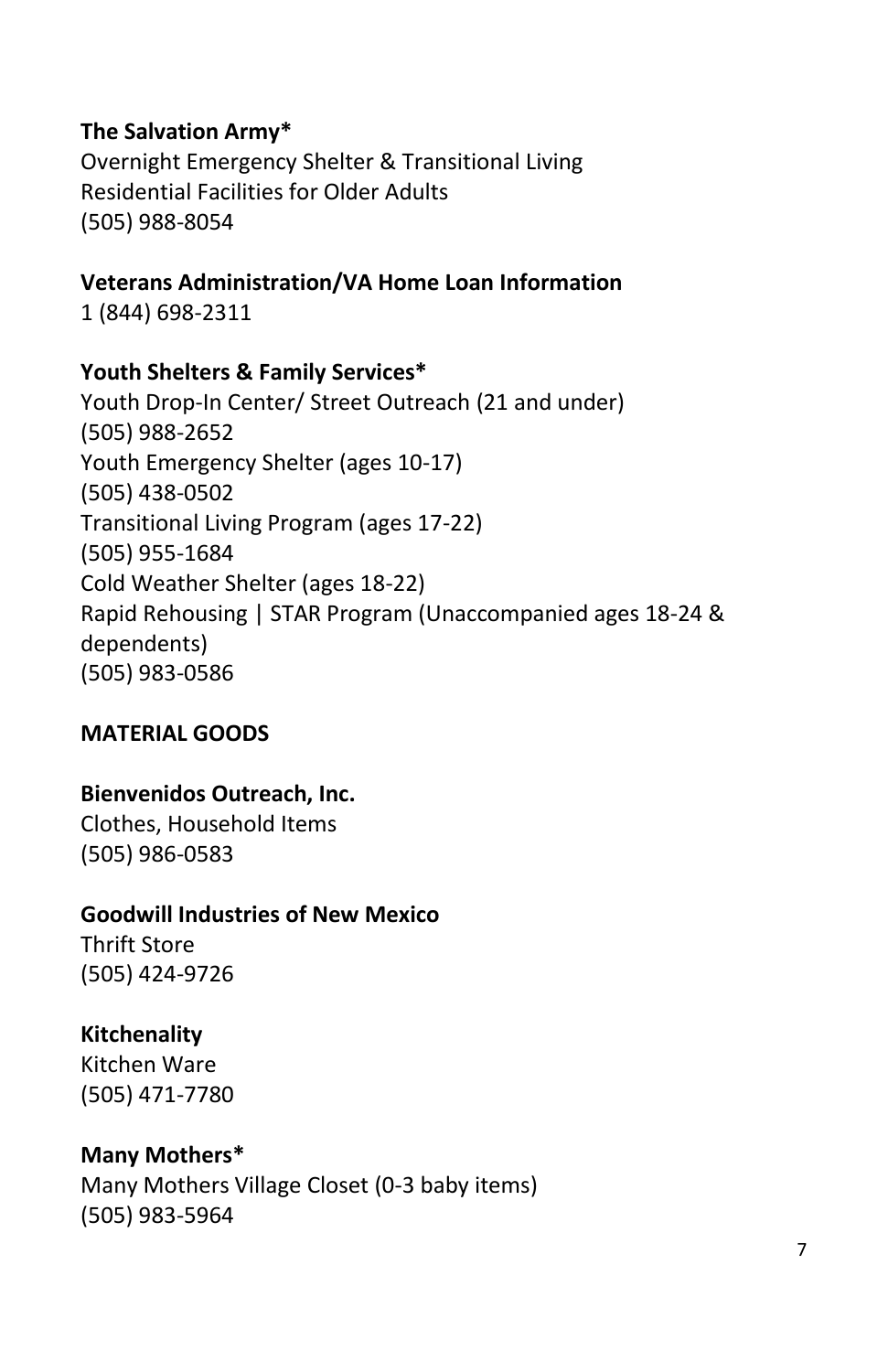## **Northern New Mexico Street Homeless Animal Project (SHAP)**

Food, Materials, and Veterinary Expenses for Animals of Individuals experiencing Street Homelessness (505) 501-4933 (text preferred)

#### **PMS**

Thrift Store (505) 995-9901

#### **Santa Fe Indigenous Center\***

Clothing Distribution, Personal Care Kits & Kitchen Items Toys for Native Holiday Celebration (505) 660-4210

**St. Elizabeth Shelter***\** Clothing Closet

#### **St. Vincent de Paul**

Thrift Store (505) 989-8328

(505) 982-6611

## **The Salvation Army**

Thrift Store (505) 988-8054

#### **Youth Shelters & Family Services\***

Youth Drop-In Center/ Street Outreach (21 and under) Closet, Survival Gear, Snacks, Hygiene Items (505) 988-2652

#### <span id="page-11-0"></span>**TRANSPORTATION**

#### **Chainbreaker Collective\***

Bicycle Resource Center Help Santa Feans Ride! Bus Pass Rebate (505) 989-3858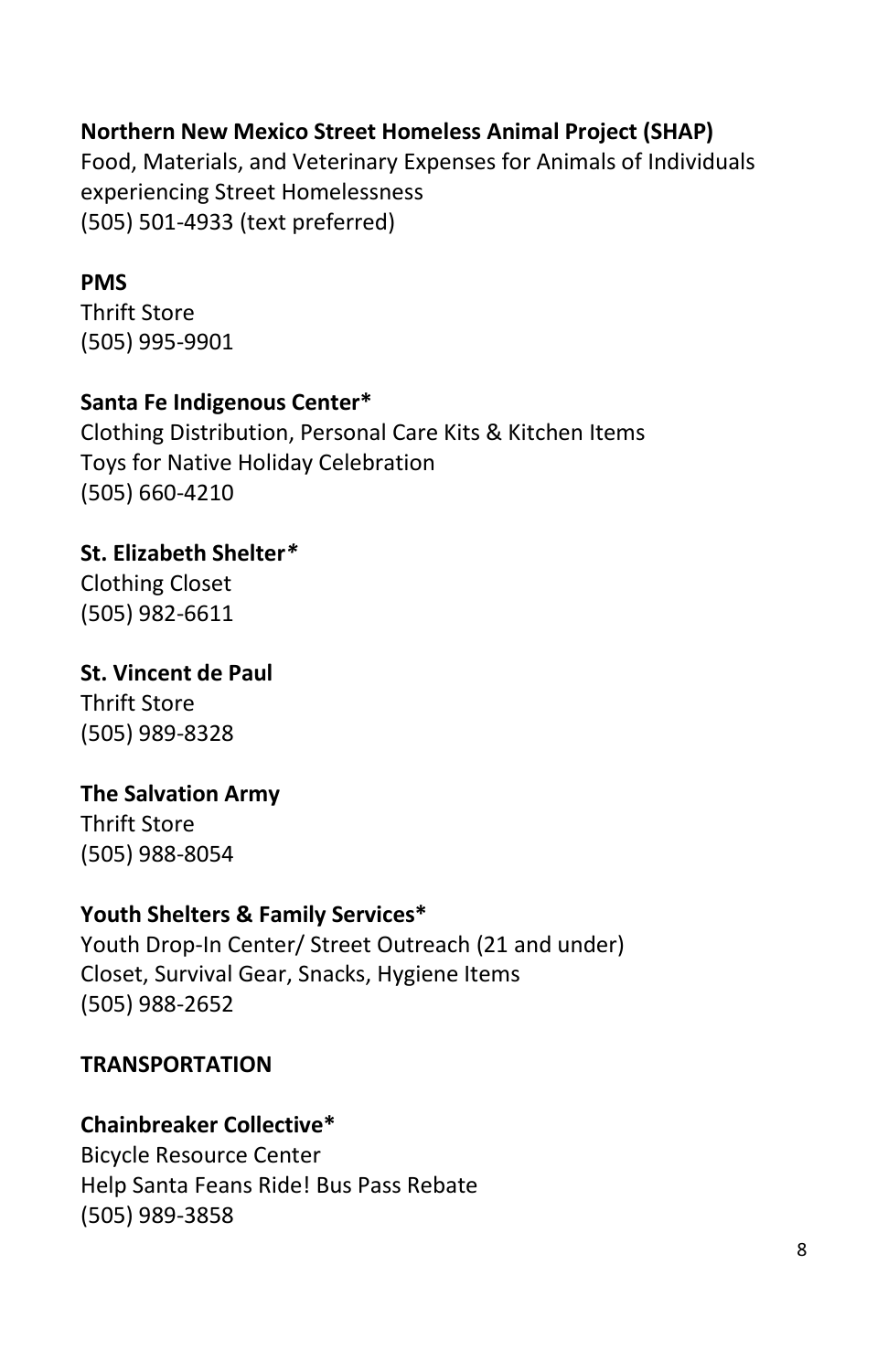## **City of Santa Fe Senior Services**

Senior Transportation (505) 955-4700

## **County of Santa Fe Senior Services\***

Senior Transportation (505) 992-3069

#### **North Central Regional Transit District**

1(866) 206-0754 (505) 629-4725

#### **Safer New Mexico Now**

Child Passenger Safety 1 (800) 231-6145 (505) 856-6143

#### **Santa Fe Transit System**

Santa Fe Curb ADA/Senior Service Santa Fe Ride ParaTransit Santa Fe Trails – City Bus System (505) 955-2001 Ride Finders (505) 988-7433

## **Santa Fe Veterans' Alliance\***

Housing, Rent Deposit, Rent, Mortgage, Utilities, Car Repairs (505) 685-0015

## **St. Vincent de Paul**

Bus Passes (505) 989-8328

## <span id="page-12-0"></span>**UTILITIES**

## **New Mexico Low Income Home Energy Assistance Program (LIHEAP)**

Bill Payment, Energy Crisis Assistance, Weatherization, Energy-Related Home Repairs 1 (800) 283-4465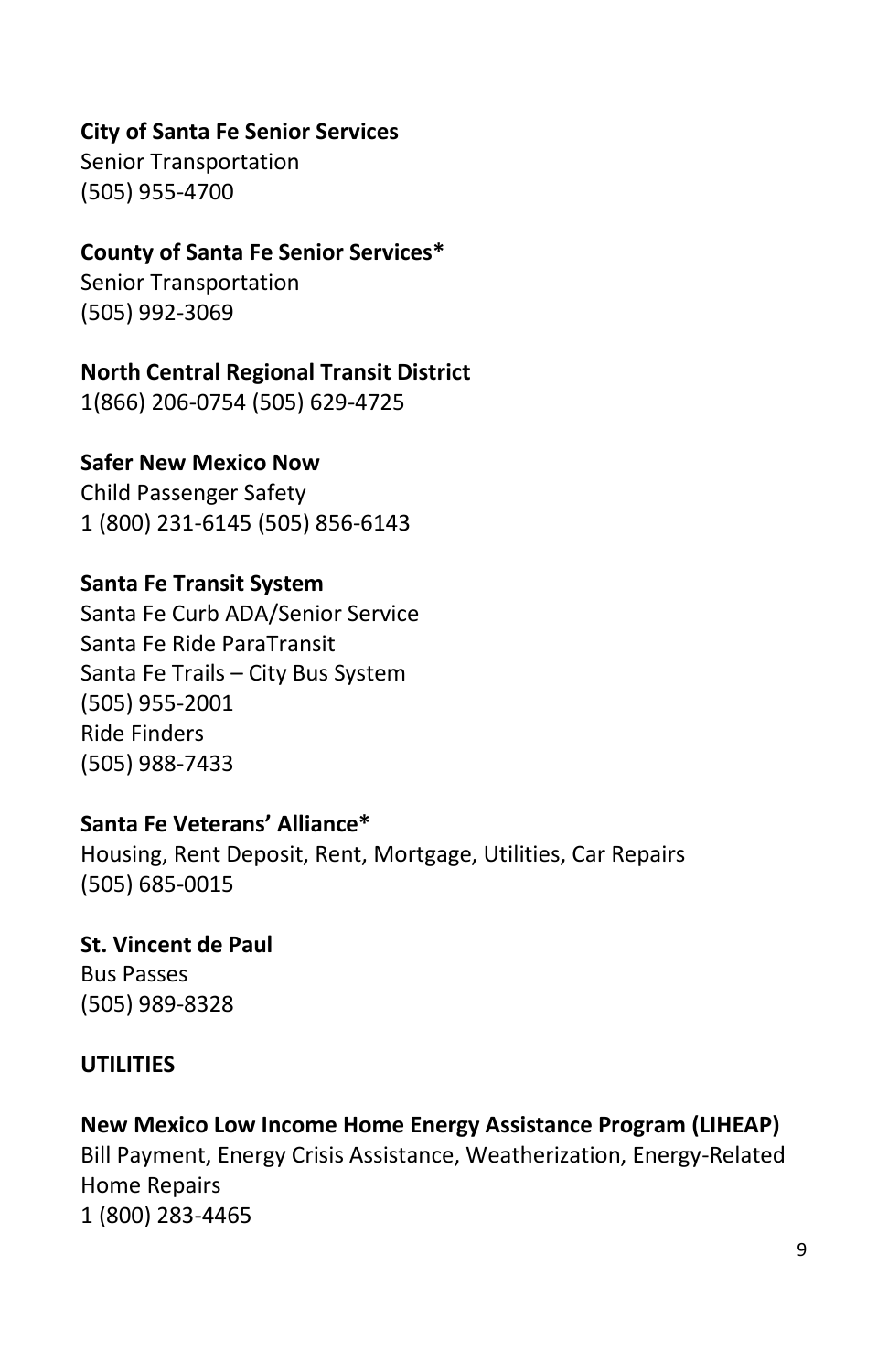## **PNM Good Neighbor Fund**

Bill Payment Assistance (Located at The Salvation Army\*) (505) 967-8045

## **Santa Fe Veterans' Alliance\***

Housing, Rent Deposit, Rent, Mortgage, Utilities, Car Repairs (505) 685-0015

#### **St. Vincent de Paul** Financial Assistance

(505) 989-8328

## **The Salvation Army\***

Bill Pay Assistance, Utility, Rent, Other (505) 988-8054

## <span id="page-13-0"></span>**BEHAVIORAL HEALTH and SUBSTANCE USE**

## <span id="page-13-1"></span>**BEHAVIORAL HEALTH**

**Christus St. Vincent Regional Medical Center\*** Behavioral Health (505) 913-3361

## **City of Santa Fe Fire Dept. Mobile Integrated Health Office (MIHO)\*** Community Paramedicine (MIH-CP) (505) 955-3114

## **Gerard's House for Grieving\***

Youth and Families Grief Counseling & Support Groups Nuestra Jornada for Immigrant Families (505) 424-1800

## **La Familia Medical Center\***

Health Care for the Homeless (505) 988-1742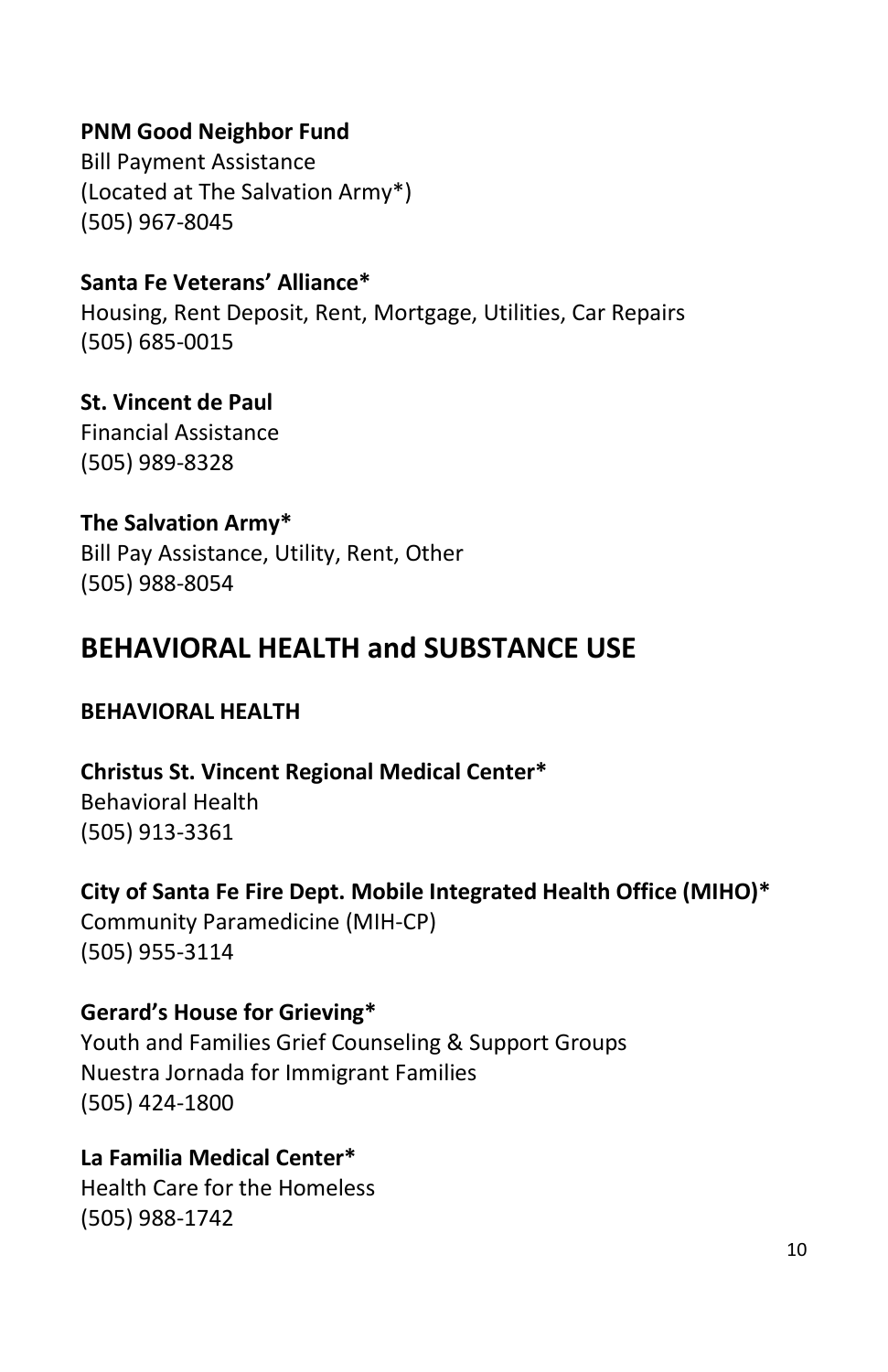## **La Sala Center\***

Person-Centered Wraparound Services (18 years and up) (505) 819-3419

#### **Las Cumbres Community Services\***

(505) 955-0410 Santa Fe Community Infant Program/Infant & Early Childhood Mental Health (prenatal to 6) (505) 629-1813 (505) 753-4123

**Life Link\*** Behavioral Health Services

(505) 438-0010

## **NAMI Santa Fe\***

Programs for Family Members and Friends, Mental Health First Aid Public Educational Program, NAMI Family-to-Family Educational Program (505) 395-6204

**New Mexico Crisis & Access Line** Free & Confidential Support for Mental Health & Substance Use (855) 662-7474

**New Mexico Healthcare Worker & First Responder Support Line**  Free & Confidential Support for Essential Workers (855) 507-5509

#### **New Mexico Solutions\***

Comprehensive Behavioral Health & Community Support Services Substance Abuse Services Treatment Foster Care Program Psychosocial Rehabilitation Program Assertive Community Treatment Program Health Home Program (505) 268-0701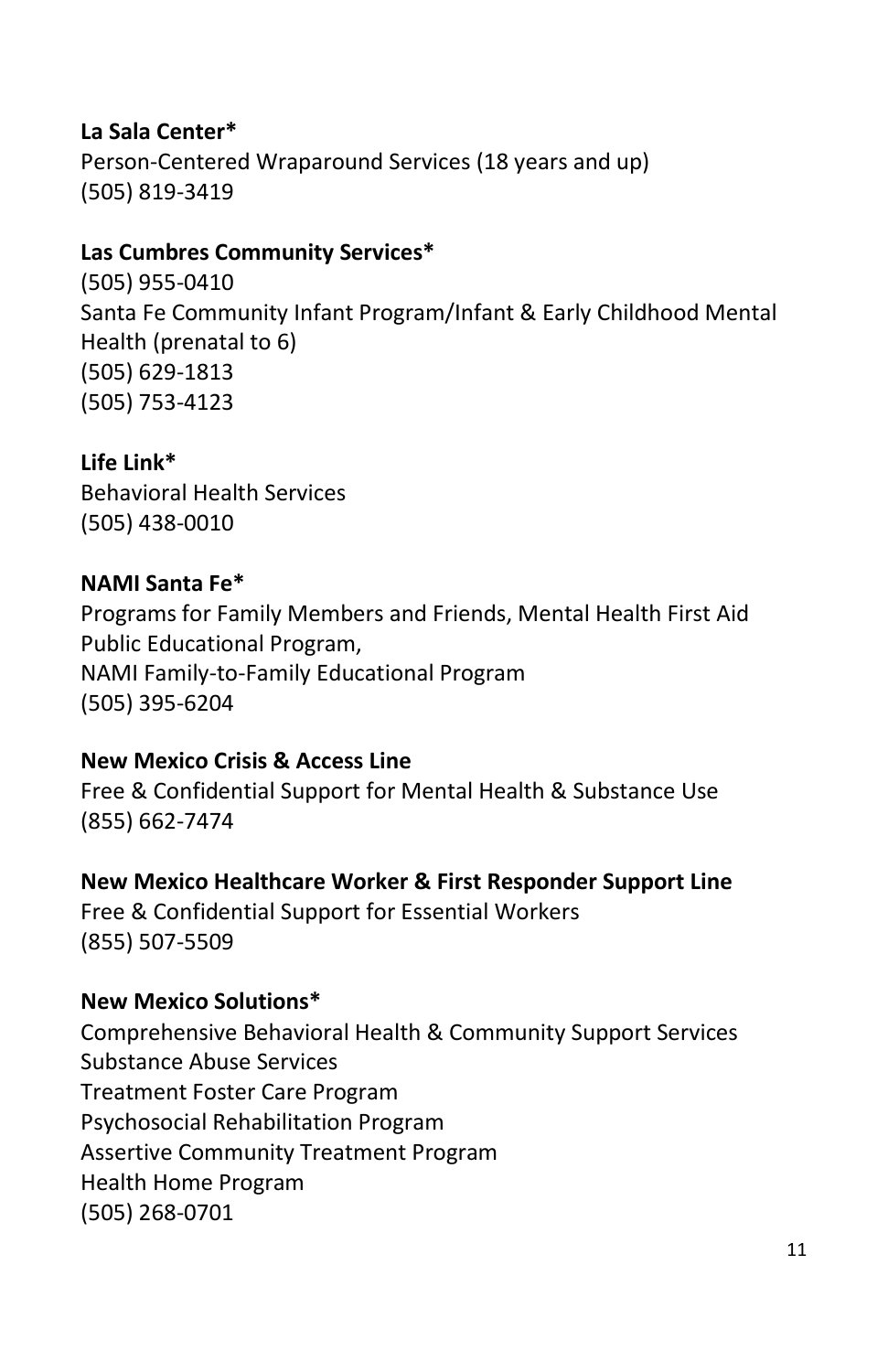## **Peer Support Program at Presbyterian 24/7 Urgent & Emergency Care**  (505) 722-1234

# **Quit Now New Mexico**

Smoking Cessation Support 1 (800) 784-8669

## **Santa Fe Community Guidance Center (PMS)**

Behavioral Health services (505) 986-9633

## **Santa Fe Community Services**

(505) 310-3624

## **Santa Fe County Fire Connection, Outreach & Overdose Prevention (COOP)\***

(505) 995-6523

## **Santa Fe Public Schools Adelante Program\***

Aid for Homeless Children, Teens, Families Access/Referrals for Mental Health, Medical & Other Case Management Emergency Funds (505) 467-2524 (English) (505) 467-2571 (Spanish)

## **Santa Fe Wellness Center/PMS Medical Services**

Primary Care & Behavioral Health (505) 471-5006

## **Solace Crisis Treatment Center**

Assistance with Orders of Protection Clinical Services Sexual Violence Education & Prevention Resources For Survivors of Violent Crimes Women's Jewelry Collective (Social & Economic Immigrant Group) (505) 988-1951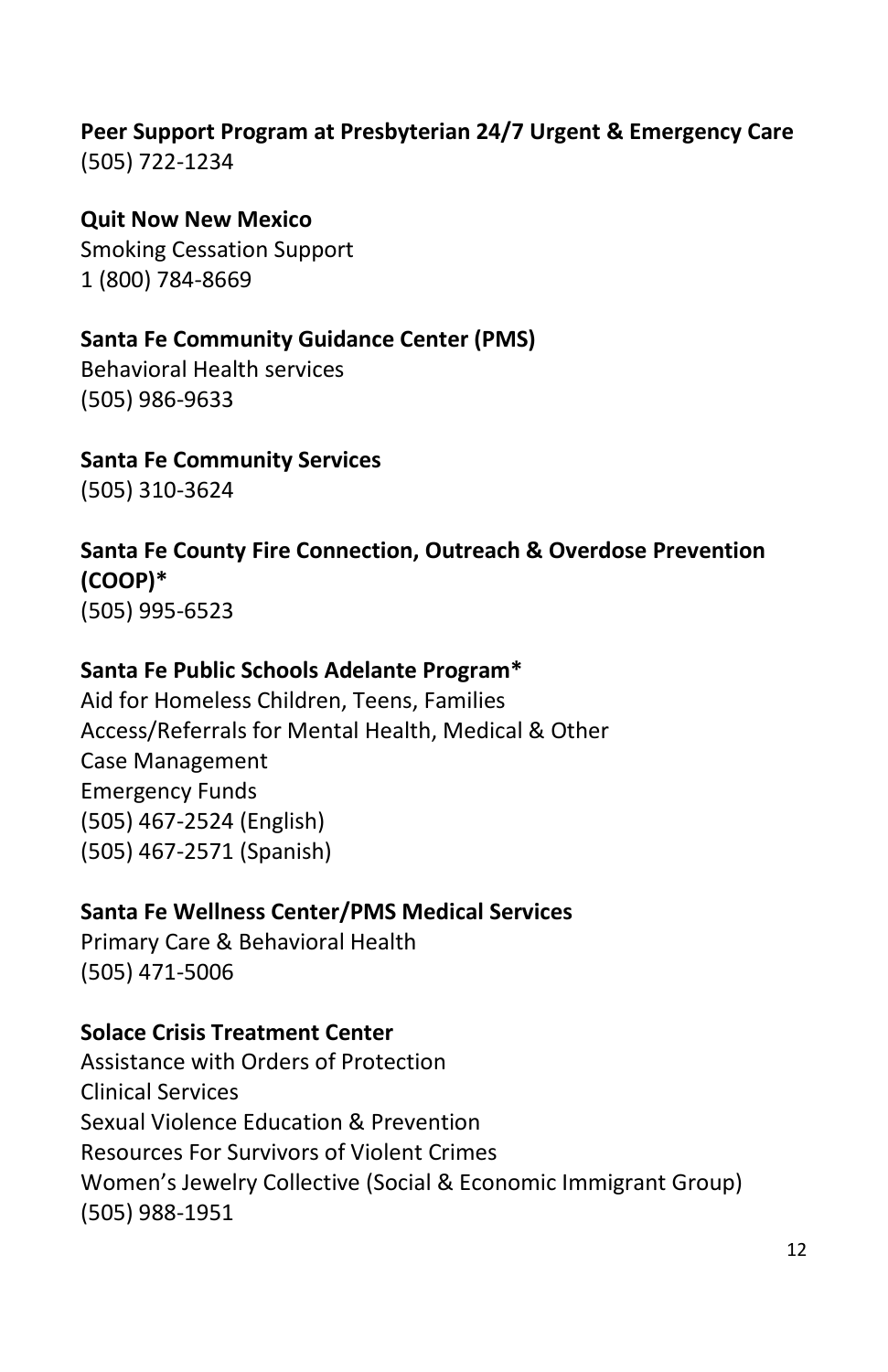## **Southwest Family Guidance Center & Institute**

Clinical Services (505) 310-4764

## **St. Elizabeth Shelter\***

Case Management & Counseling (505) 982-6611 Casa Familia Shelter for Women and Families (505) 471-3456

#### **The Mountain Center**

Santa Fe, Tesuque, Española Therapeutic Adventure, Counseling, Harm Reduction (505) 983-6158

## **The Salvation Army\***

Therapy, Group and Individual Counseling (505) 988-8054

## **Tierra Nueva Counseling Center**

(505) 471-8575

## **Youth Shelters and Family Services\***

Drop-In Center/Youth Street Outreach (21 and under) (505) 988-2652 Youth Emergency Shelter (ages 10-17) (505) 438-0502 Transitional Living Program (ages 17-22) Cold Weather Shelter (ages 18-22) Rapid Rehousing | STAR Program (Unaccompanied ages 18-24 & dependents) (505) 983-0586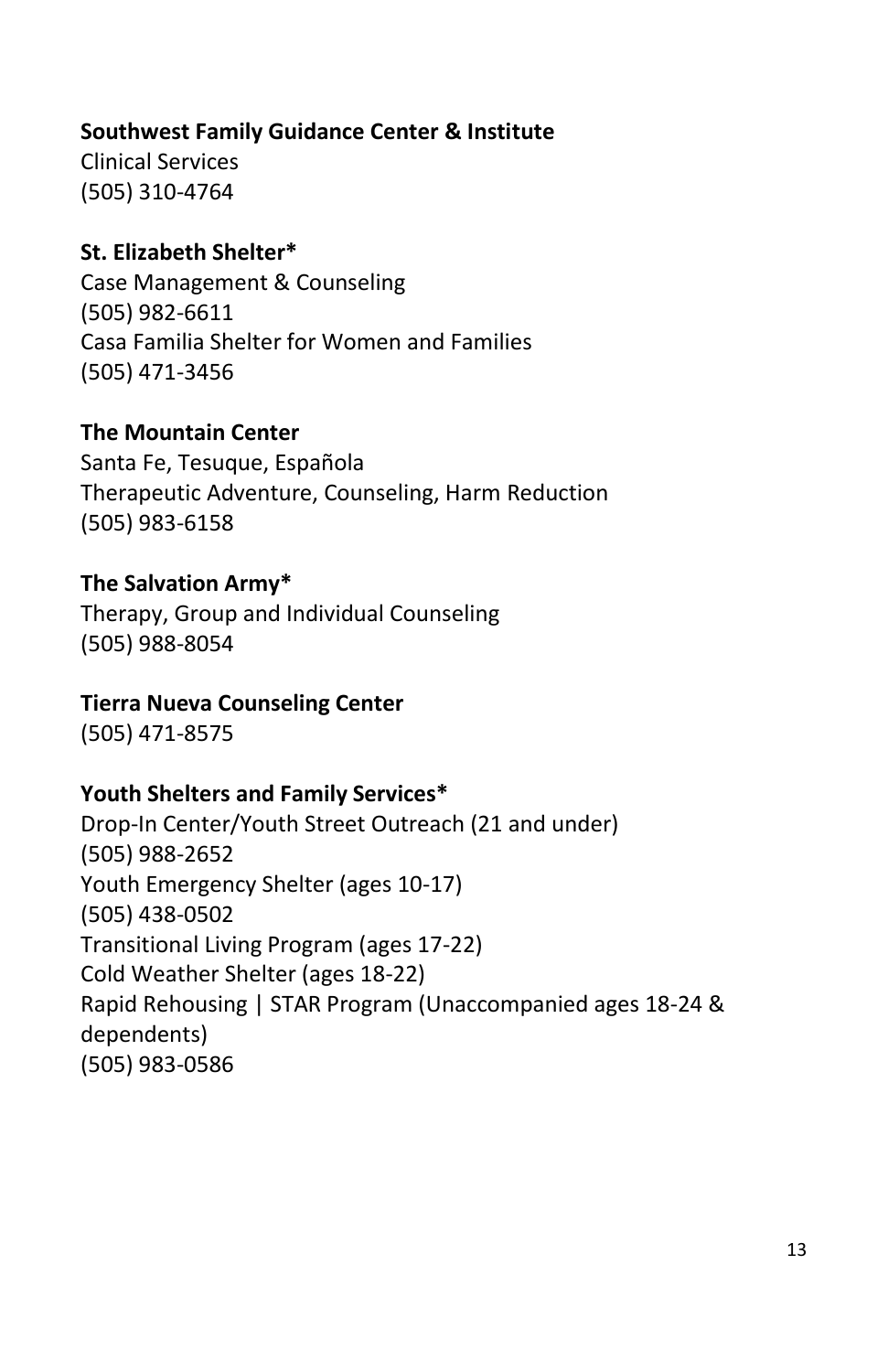## **YouthWorks\***

Non-Traditional Education, Leadership Development Skills GED, Job-Training, Mentoring & Apprenticeship Programs Case Management Support Accessing Required IDs, Food, Clothing, Housing, & Health Appointment (505) 989-1855

## <span id="page-17-0"></span>**CRISIS INTERVENTION**

**Child Abuse and Neglect Reporting Hotline** 1 (855) 333-7233

## **Christus St. Vincent Regional Medical Center**

Behavioral Health Inpatient [\(505\) 913-5470](tel:5059135470) Outpatient (Specialists[\) \(505\) 913-3056](tel:5059133056)

## **Crisis Advocacy Hotline**

1 (800) 721-7273 or (505) 986-9111

## **Esperanza Shelter\***

Domestic Violence Hotline 1 (800) 473-5220 (505) 473-5200 Support Center (505) 474-5536

## **Gerard's House for Grieving\***

Youth and Families Grief Counseling, Support Groups Nuestra Jornada for Immigrant Families (505) 424-1800

## **New Mexico Solutions\***

Comprehensive Behavioral Health Services Substance Abuse Services Treatment Foster Care Program Psychosocial Rehabilitation Program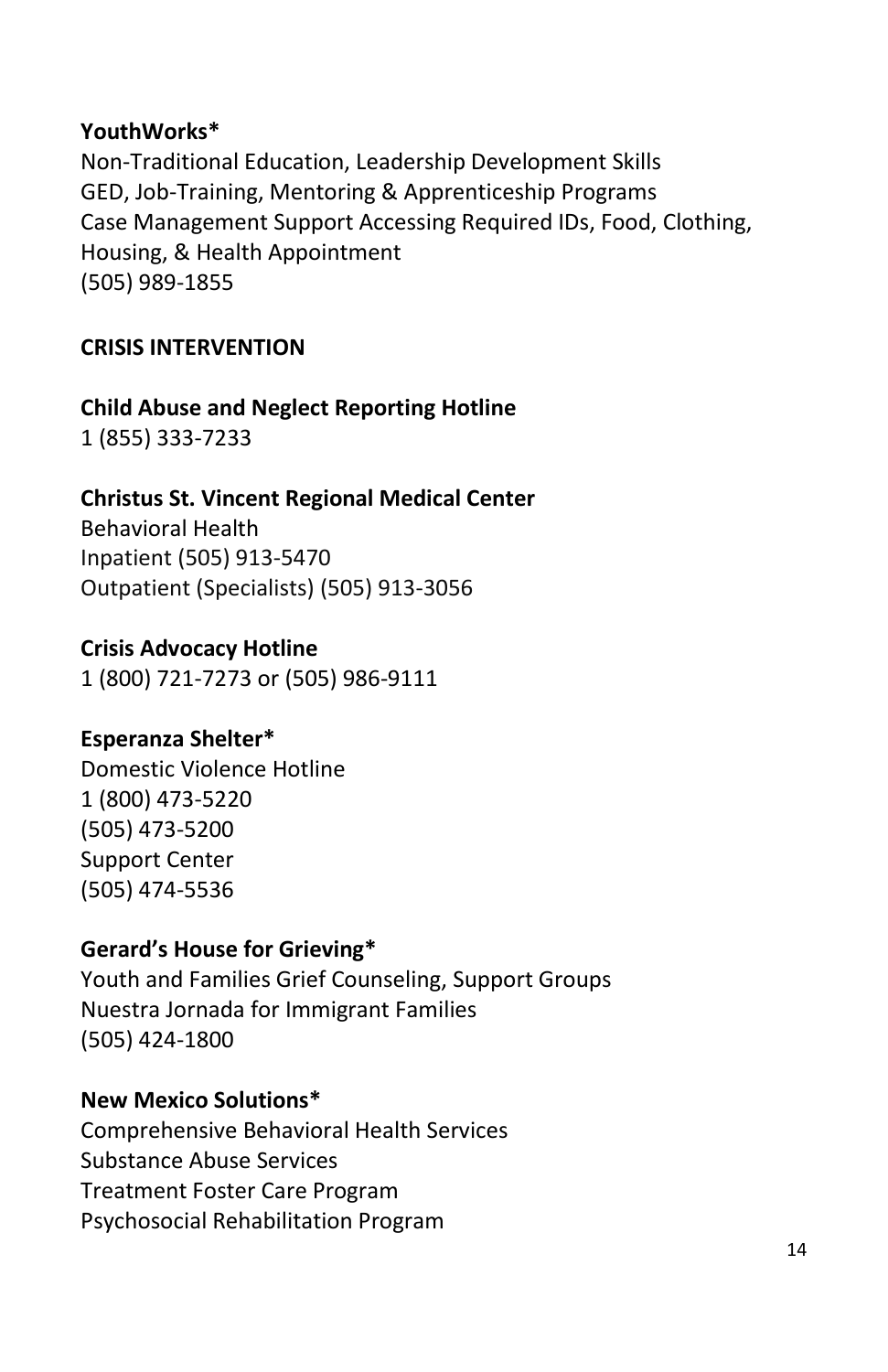## **New Mexico Solutions\*** (cont.)

Comprehensive Community Support Services (CCSS) **Telehealth** (505) 819-3419

## **Solace Crisis Treatment Center**

Assistance with Orders of Protection Clinical Services Sexual Violence Education & Prevention Resources for Survivors of Violent Crimes Women's Jewelry Collective (Social & Economic Immigrant Group) (505) 988-1951

## **The Sky Center of the New Mexico Suicide Intervention Project\***

Family Counseling for youth and families Prevention, Intervention and Postvention Services to Reduce Risk for Youth Suicide Adolescent HUGS (Higher Utilizer Group Services) Program (partnership with Christus St. Vincent Regional Medical Center) (505) 473-6191

## <span id="page-18-0"></span>**SUBSTANCE USE**

**Alcoholics Anonymous** (505) 982-8932

## **Friendship Club**

(505) 982-9040

## **La Familia Medical Center\***

(505) 982-4425 Health Care for the Homeless (505) 988-1742 Southside Clinic (505) 438-3195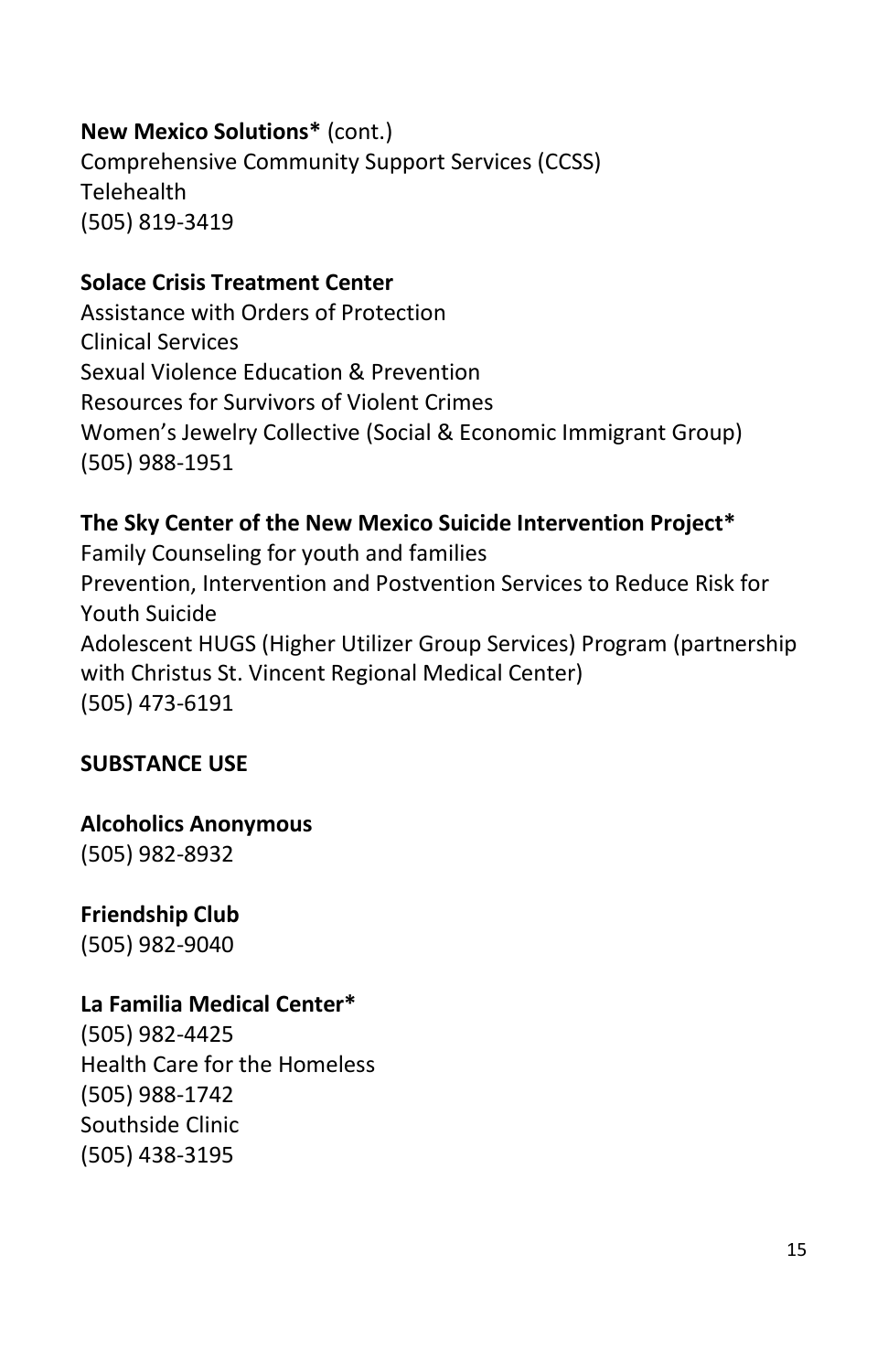**Life Link\*** Behavioral Health Services (505) 438-0010

## **Santa Fe Recovery Center\***

Detox Center & Outpatient Center Short-Term & Extended Care Residential Treatment Medication Assisted Treatment Program Recovery Housing and Sober Living Programs (505) 471-4985

**Southwest Family Guidance Center and Institute** (505) 310-4764

**St. Elizabeth Shelter\*** Sonrisa Supportive Family Living (505) 424-6973

## **The Salvation Army\***

Therapy, Group and Individual Counseling (505) 988-8054

**Tierra Nueva Counseling**  (505) 471-8575

## **Youth Shelters and Family Services\***

(505) 983-0586 Transitional Living Program (505) 955-1684

## <span id="page-19-0"></span>**EDUCATION**

## <span id="page-19-1"></span>**EARLY CHILDHOOD EDUCATION**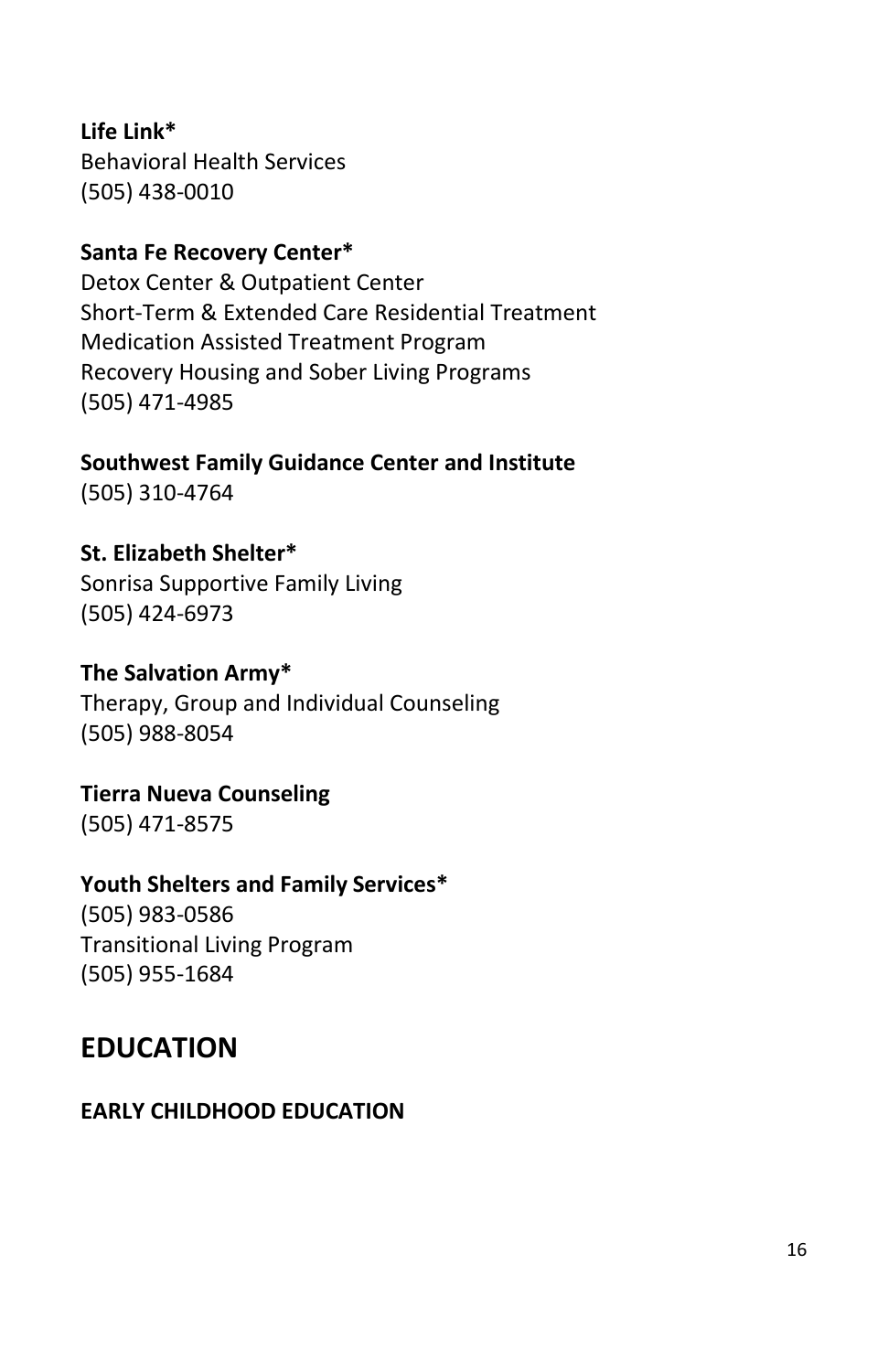## **Bilingual Multicultural Services**

Family Infant Toddler Program (505) 266-5557

#### **Flores del Sol Head Start**

Head Start for Children 6 Weeks to 5 Years (505) 954-4601

#### **Growing Up New Mexico\***

Bridges to Opportunity (505) 819-7005 (505) 819-5484 Dolly Parton's Imagination Library (505) 819-0137 Early Learning Center at Kaune (505) 303-3950 Full-Day & Pre-K for Working Families Home Visiting Program (505) 819-0139 Great Start Family & Post-Partum Support (505) 819-5484 (505) 303-3947 or (505) 303-3950

## **Kids Campus at Santa Fe Community College**

(505) 428-1354

## **Las Cumbres Community Services\***

Conjunto Therapeutic Preschool (505) 753-4123 Family Infant Toddler Program (505) 955-0410

## **New Mexico Children, Youth and Family Department**

Child Care Services Bureau (505) 827-7499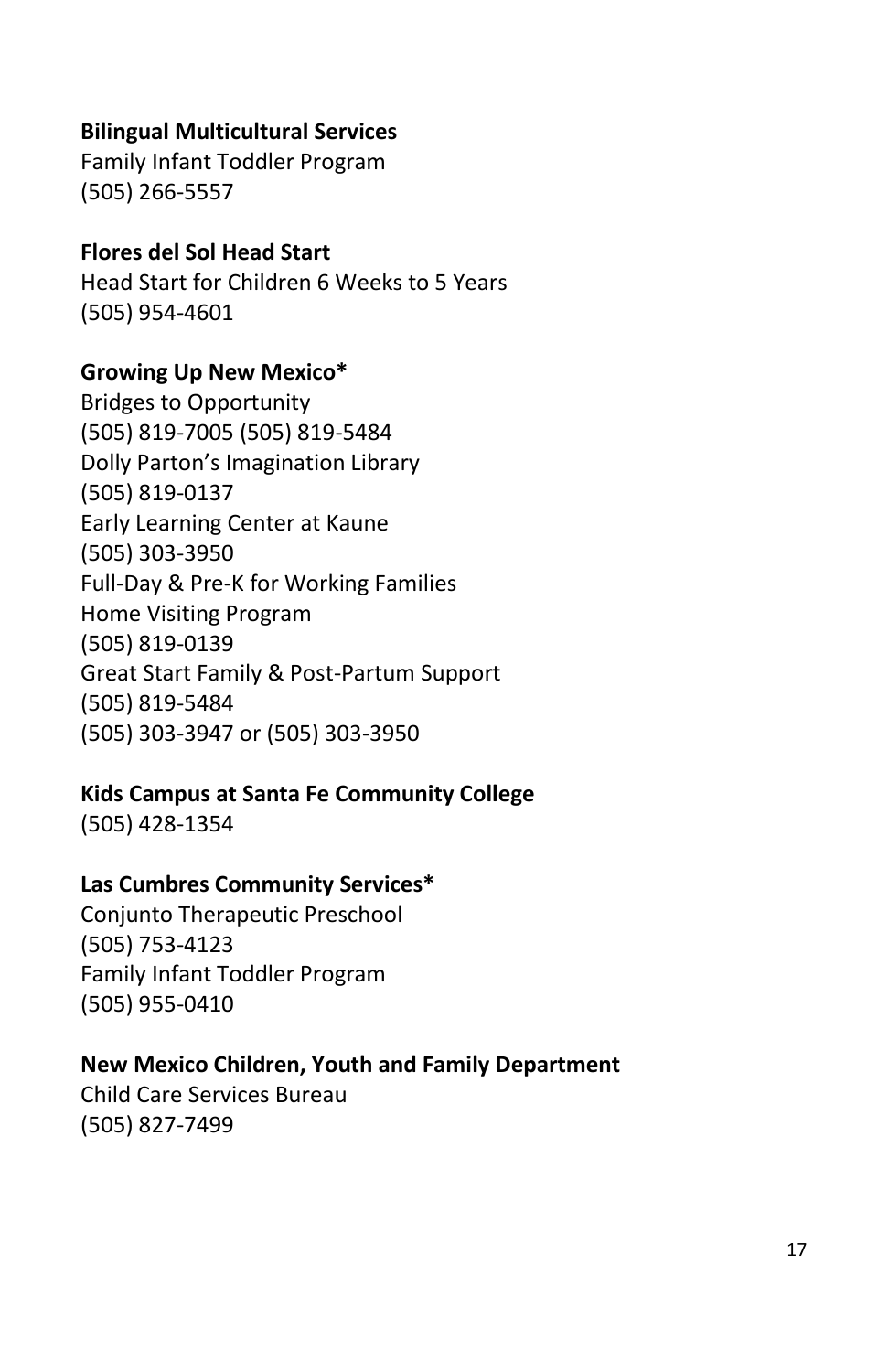## **New Mexico School for the Blind and Visually Impaired**

Early Childhood Program (505) 271-3060 1 (800) 437-3505, ext. 3066

#### **New Mexico School for the Deaf**

(505) 476-6300 1 (800) 841-6699 (505) 216-2000 (VP) Early Childhood/Elementary (505) 476-6418 (Voice) (505) 216-2041 (VP)

#### **New Vistas Early Childhood Services\***

Family Infant Toddler Program (505) 471-1001

#### **PMS Santa Fe County Children's Services**

(505) 954-4601 Busy Bugs Head Start (3-5 years old) (505) 467-2865 Little Paws Early Head Start (infancy to 3 years old) (505) 467-1153

#### <span id="page-21-0"></span>**EDUCATION and LITERACY PROGRAMS**

#### **Communities in Schools of New Mexico\***

Academic Assistance, Tutoring, College/Career Prep Behavioral Interventions & Mental Health (505) 954-1880

#### **Growing Up New Mexico\***

Dolly Parton's Imagination Library (505) 819-0137 Early Learning Center at Kaune Full-Day & Pre-K for Working Families (505) 303-3947 or (505) 303-3950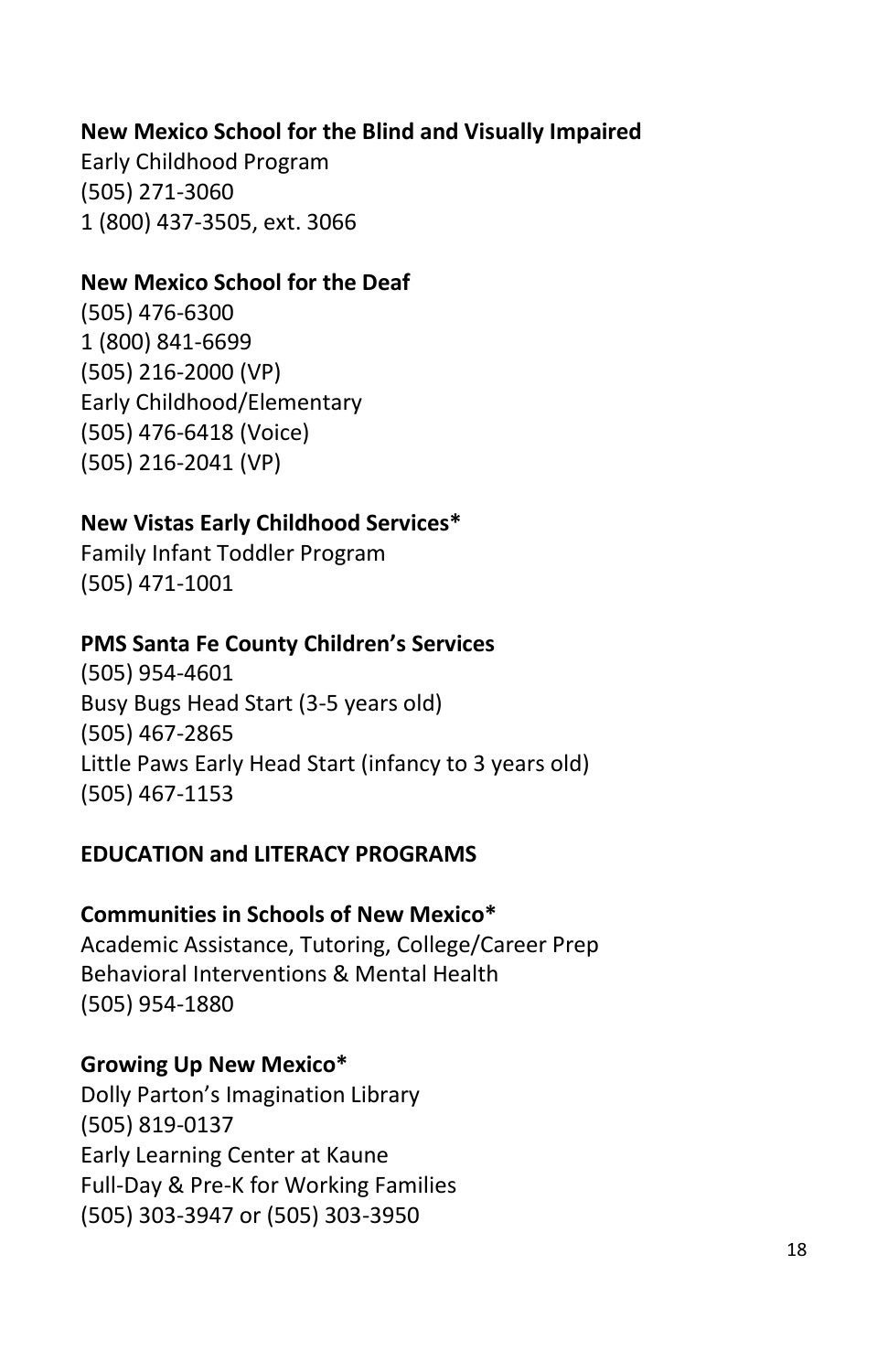## **Literacy Volunteers of Santa Fe\***

Basic Literacy (Reading, Writing, Math) English as a Second Language Citizenship Preparation Skills (505) 428-1353

#### **Randall Davey Audubon Center**

Youth Naturalists (505) 983-4609

#### **Reading Quest Tutoring**

Reading is Magic Summer Camp Tutoring Services (505) 920-9709

## **Santa Fe Community College**

Adult Basic Education, English as a Second Language, High School Equivalency (Spanish & English) (505) 428-1356

#### **Santa Fe Public Library**

Main Branch Children's Department (505) 955-6781 Oliver La Farge Branch Children's Department (505) 955-4862 Southside Branch Children's Department (505) 955-2820

#### **Santa Fe Public Schools Adelante Program\***

Advocacy, Tutoring & Aid for Homeless Children, Teens, Families Access/Referrals for Mental Health, Housing, Medical & Other Case Management After-School Care & Out-of-School Time Programs Food Pantry, Emergency Funds (505) 467-2524 (English) (505) 467-2571 (Spanish)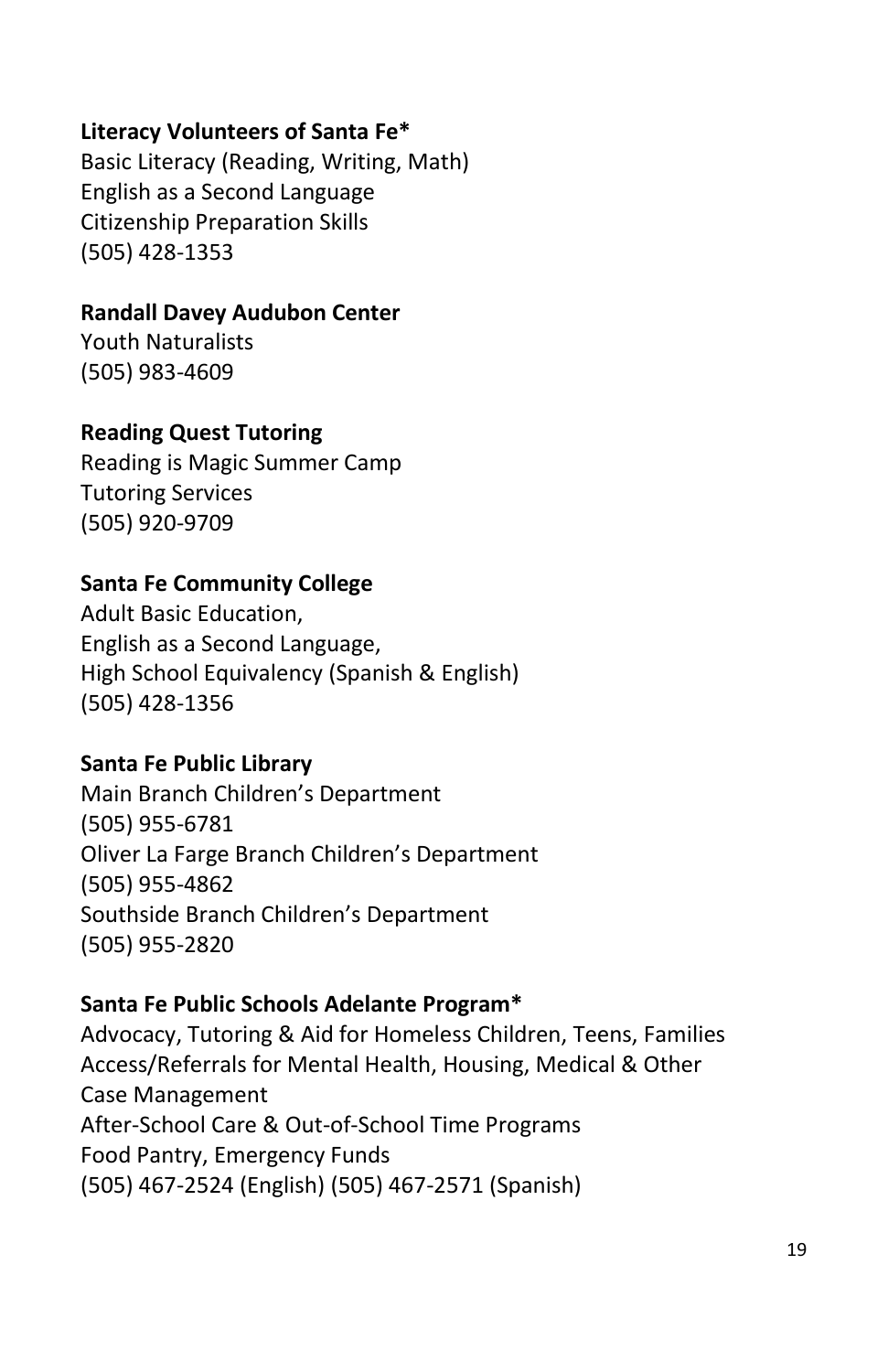## <span id="page-23-0"></span>**Santa Fe Public Schools Teen Parent Program\***

Support for Pregnant & Parenting Teens Young Fathers Program Home Visitor Support Head Start Nursery Enrollment Assistance Prenatal & Parenting Education (505) 467-2000

## **Youth Shelters & Family Services\***

Pregnant and Parenting Youth Initiative (505) 983-0586

## **YouthWorks\***

Non-Traditional Education, Leadership Development Skills GED, Job-Training, Mentoring & Apprenticeship Programs Case Management Support Accessing Required IDs, Food, Clothing, Housing & Health Appointment (505) 989-1855

## **POST-SECONDARY EDUCATION**

## **New Mexico Department of Veterans Services**

Veterans Education (Vet-Ed) Program (505) 383-2400

## **New Mexico Highlands University**

(505) 426-2127

## **Northern New Mexico College**

(505) 747-2111 Española Campus (505) 747-2100 El Rito Campus (505) 581-4100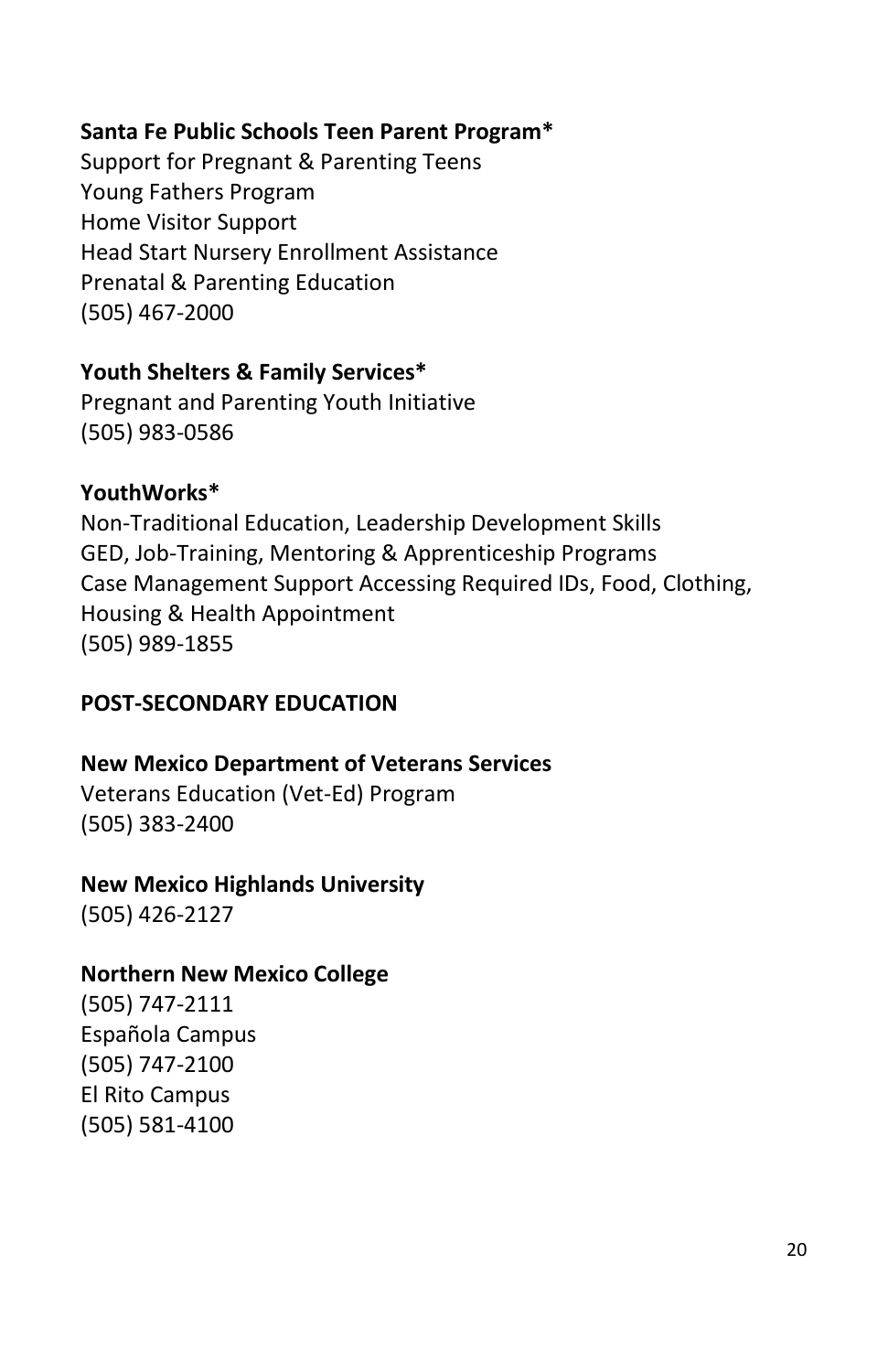## **Santa Fe Community College**

Student Support Services (505) 428-1000 Continuing Education (505) 428-1676 Adult Education & English as a Second Language (505) 428-1356 Financial Aid (505) 428-1268

## **Santa Fe Community College/Veterans Resource Center (VRC)**

Veterans Scholarship (505) 428-1000

## **Santa Fe Higher Education Center (HEC)**

(505) 428-1725 Student Records, School Support Team (505) 467-4111 Registration Assistance, Student Data Office, Special Education Services (505) 467-2503

## **Southwestern College**

Graduate School for Counseling & Art Therapy (505) 471-5756

## **St. John's College Santa Fe**

(505) 984-6000

## **UNM Santa Fe**

Main Campus Financial Aid (505) 277-8900 Santa Fe Higher Education Center (505) 428-1725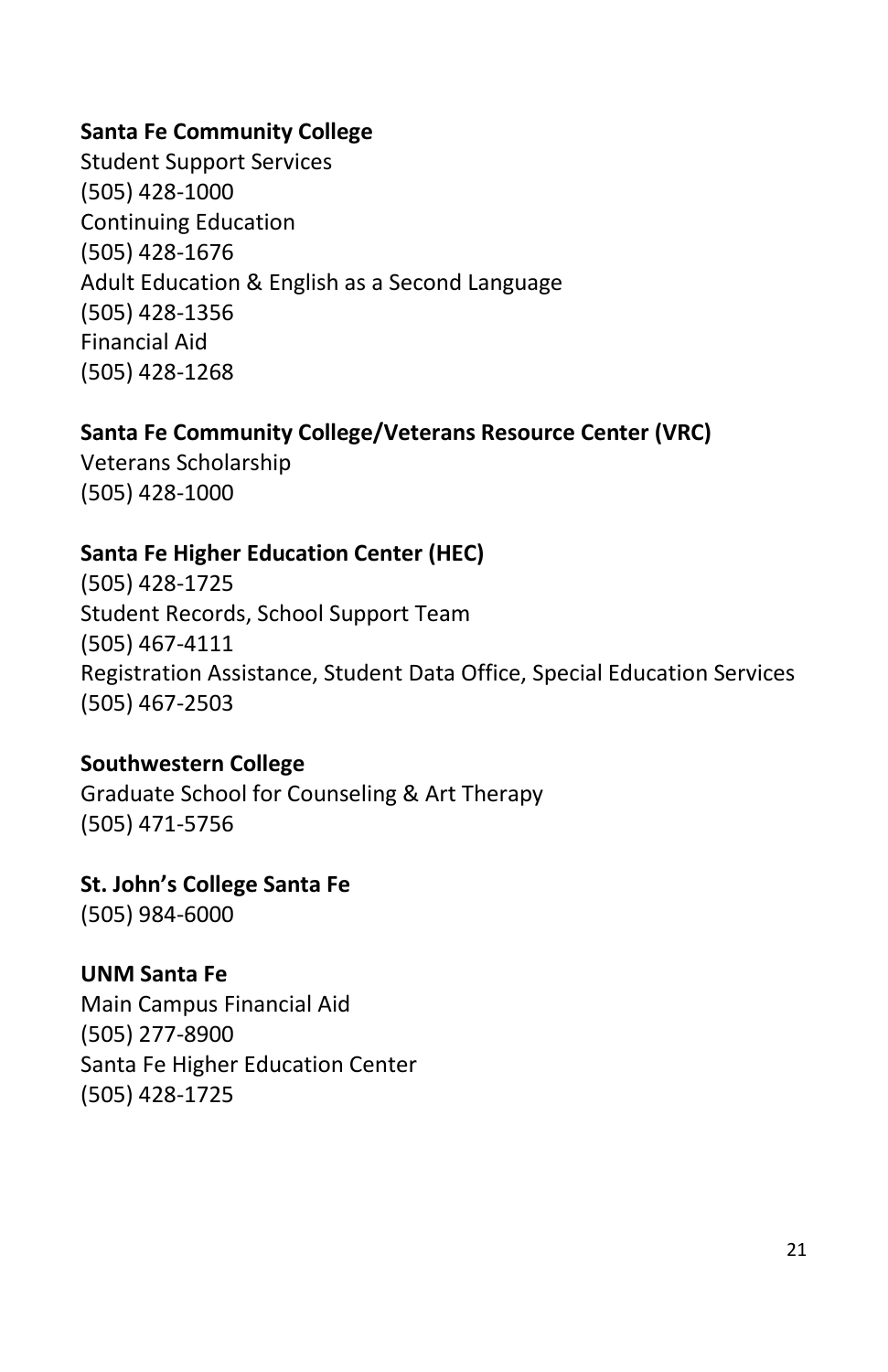## <span id="page-25-0"></span>**SCHOOLS K-12 (PUBLIC)**

## **New Mexico School for the Deaf**

Elementary, Middle and High School (505) 476-6300

## **Santa Fe Indian School**

Middle and High School (505) 989-6300

## **Santa Fe Public Schools**

(505) 467-2000 Capital High School (505) 467-1000 Santa Fe High School (505) 467-2400 Native American Student Services (505) 467-2644

## <span id="page-25-1"></span>**FAMILY SUPPORT SERVICES**

## <span id="page-25-2"></span>**FAMILY SUPPORT & EDUCATION**

# **City of Santa Fe Senior Services- Mary Esther Gonzales Senior Center**

(505) 955-4721 Grandparents Raising Grandchildren (505) 955-4761

## **Earth Care\***

Leadership Training for Youth & Parents Mutual Aid Network (505) 983-6896

## **Family Caregiver Support Assistance**

Home Management (505) 955-4745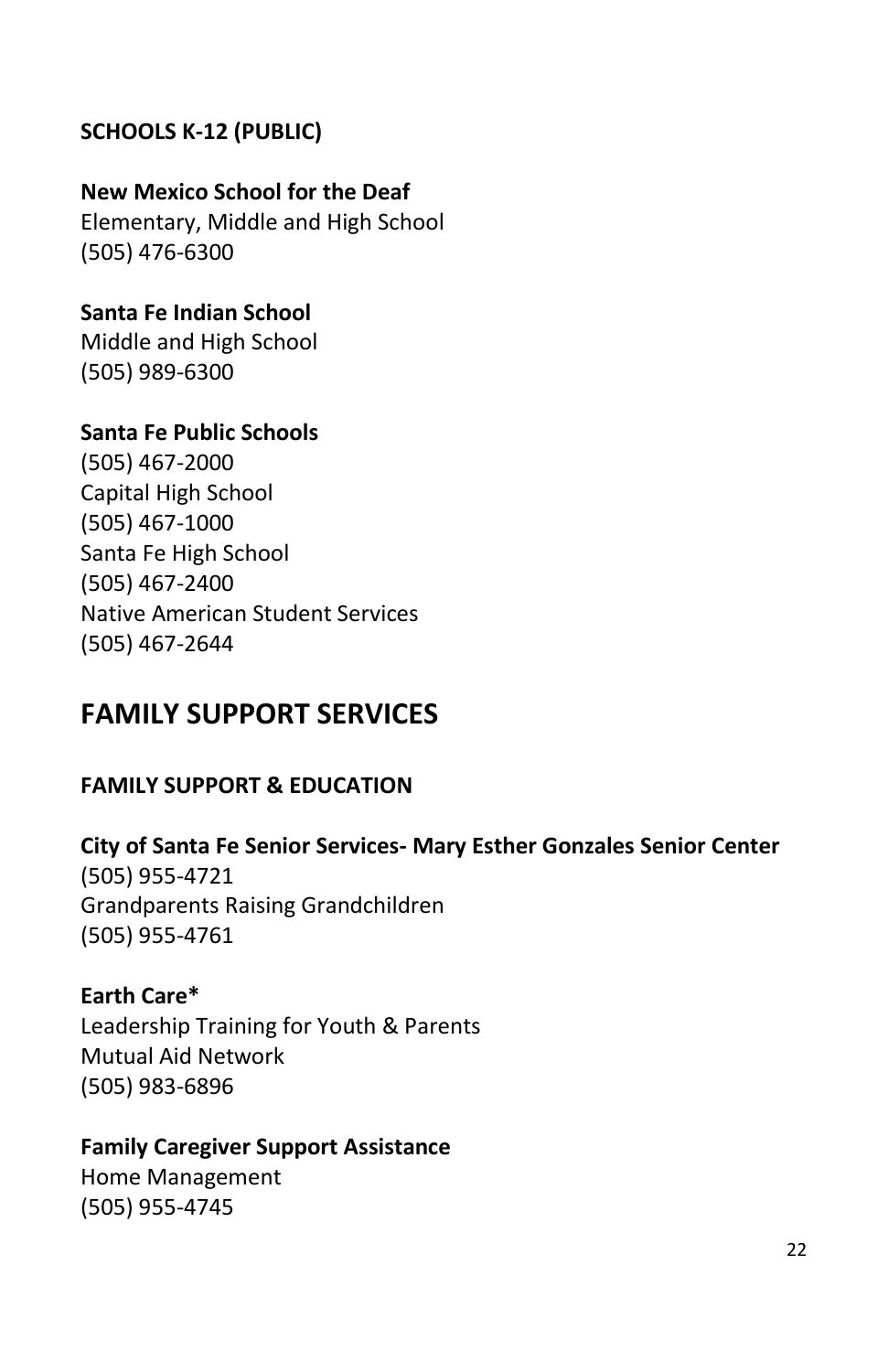## **Fathers New Mexico\***

Expanding Opportunities for Young Families Future Men Project (Middle School, Grades 5 to 8) Santa Fe Dads Group Strong Families Santa Fe (505) 377-8950

## **Gerard's House for Grieving\***

Youth and Families Grief Counseling, Support Groups Nuestra Jornada for Immigrant Families The Young Parents/Teen Mom (505) 424-1800

## **Growing Up New Mexico\***

Bridges to Opportunity Dolly Parton's Imagination Library Full-Day & Pre-K for Working Families Growing Up NM Home Visiting Program (Prenatal to 5) Great Start Family Post-Partum Support Family, Friends, and Neighbors Program (505) 819-5484 Early Learning Center at Kaune (505) 303-3950

## **Las Cumbres Community Services\***

Confident Parenting Home Visiting Program (505) 955-0410 Fatherhood Program (505) 753-4123

#### **Many Mothers\***

Babies' Basic Needs Bilingual Navigation Program Farm to Families Program Many Mothers Village Closet (0-3 baby items) Maternal Support Program Postpartum & Perinatal Mood and Anxiety (PMAD) Support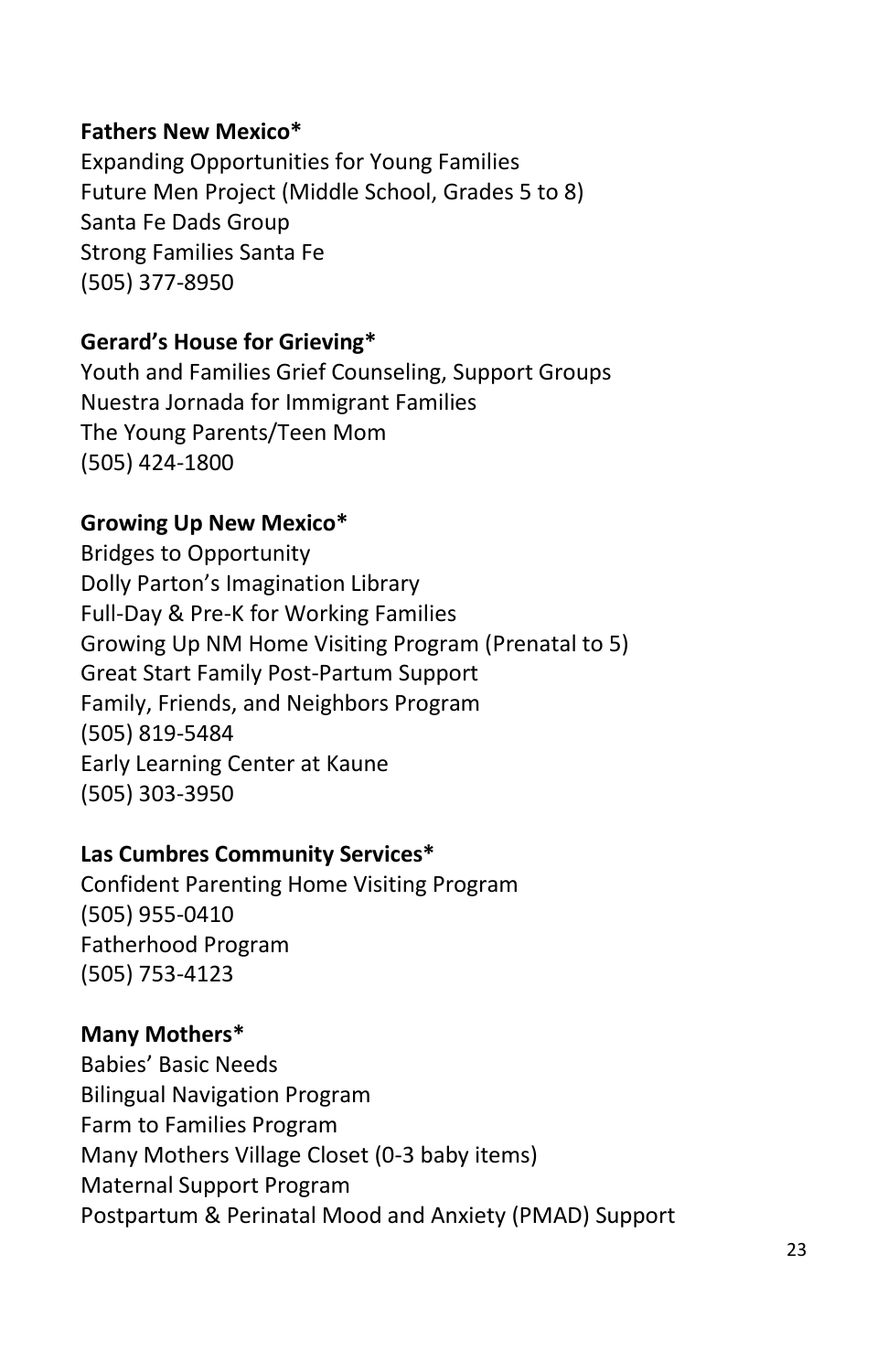## **Many Mothers\*** (cont.)

Safe Sleep Program (505) 983-5984

## **New Vistas\***

Early Intervention Program (505) 471-1001

## **Pegasus Legal Services for Children**

[Kinship Guardian, Children with Disabilities, Foster Care Rights, Youth](https://www.google.com/search?client=firefox-b-1-d&q=Pegasus+Legal+Services+for+Children)  [Law Project](https://www.google.com/search?client=firefox-b-1-d&q=Pegasus+Legal+Services+for+Children) [\(505\) 244-1101](https://www.google.com/search?client=firefox-b-1-d&q=Pegasus+Legal+Services+for+Children)

## **Ronald McDonald House**

Temporary lodging and services for families with ill children being treated in Albuquerque (505) 842-8960 1 (877) 842-8960

## **Santa Fe Indigenous Center\***

Referrals to Low-Cost Housing, Medical Services, Children & Babies Services & More Clothing Distribution, Personal Care Kits & Kitchen Items Toys for Native Holiday Celebration (505) 660-4210

## **The Salvation Army\***

Adult Day Care Programs (505) 988-8054

## **The Sky Center of the New Mexico Suicide Intervention Project\***

Adolescent HUGS (Higher Utilizer Group Services) Program (partnership with Christus St. Vincent Regional Medical Center) (505) 699-0605 NM Suicide Intervention Inner & Outer Life Skills Group Program Postvention Crisis Services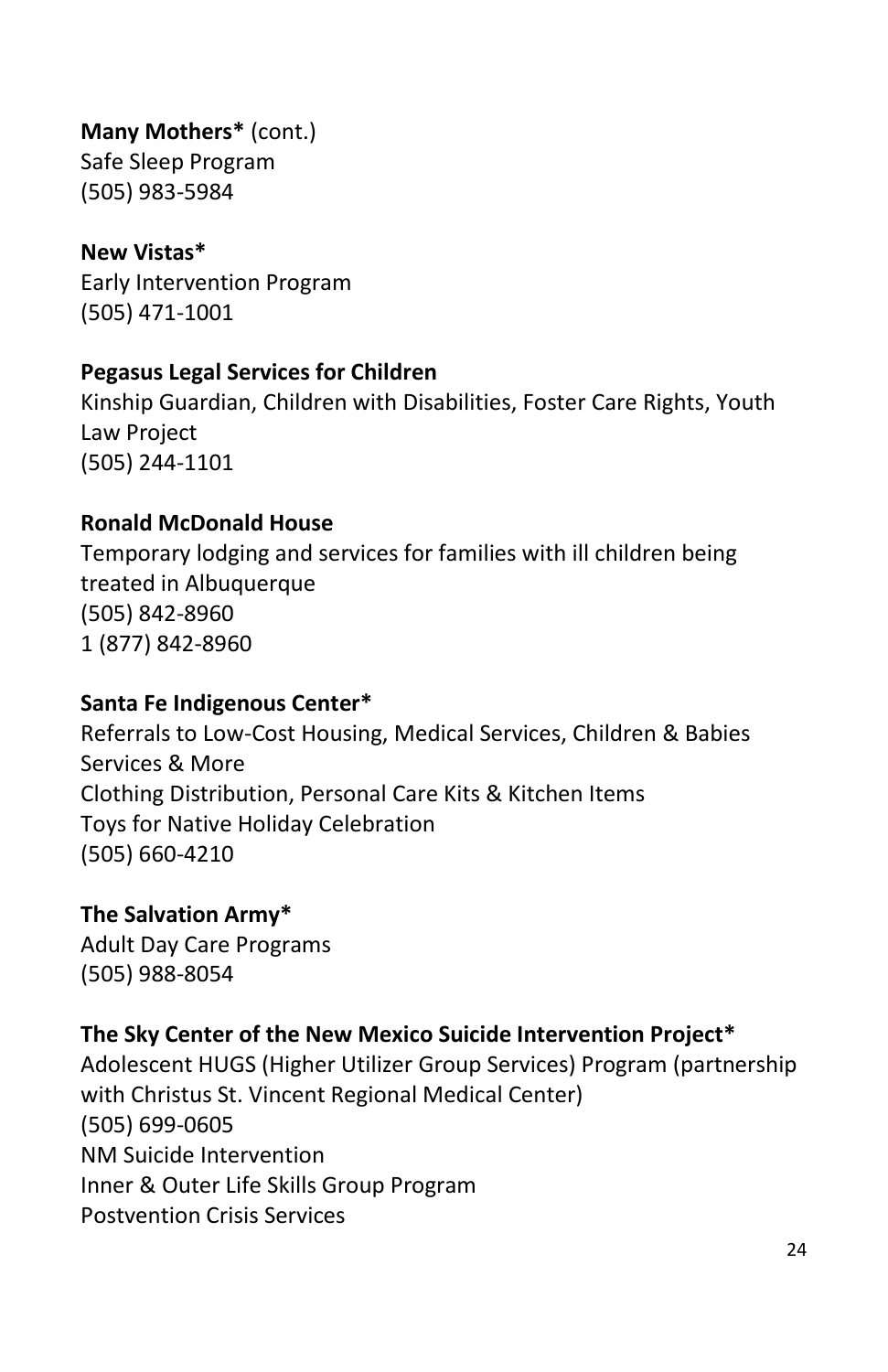## **The Sky Center of the New Mexico Suicide Intervention Project\*** (cont.)

Suicide Awareness & Gatekeeper Training (505) 473-6191

## **Youth Shelters & Family Services\***

Pregnant and Parenting Youth Initiative (505) 983-0586 Youth Emergency Shelter (505) 438-0502

## <span id="page-28-0"></span>**SUPPORT GROUPS and SERVICES**

**AL-Anon and Alateen**

(505) 473-0101

## **Cancer Foundation for New Mexico\***

Support Group (505) 955-7931

## **Friendship Club**

(505) 982-9040

## **Gerard's House for Grieving\***

Youth and Families Grief Counseling Support Groups Nuestra Jornada for immigrant families (505) 424-1800

## **NAMI Santa Fe**\*

Family Support Group Peer Led Support Group (505) 395-6204

## **New Mexico Commission for the Blind**

(505) 476-4479 1 (888) 513-7968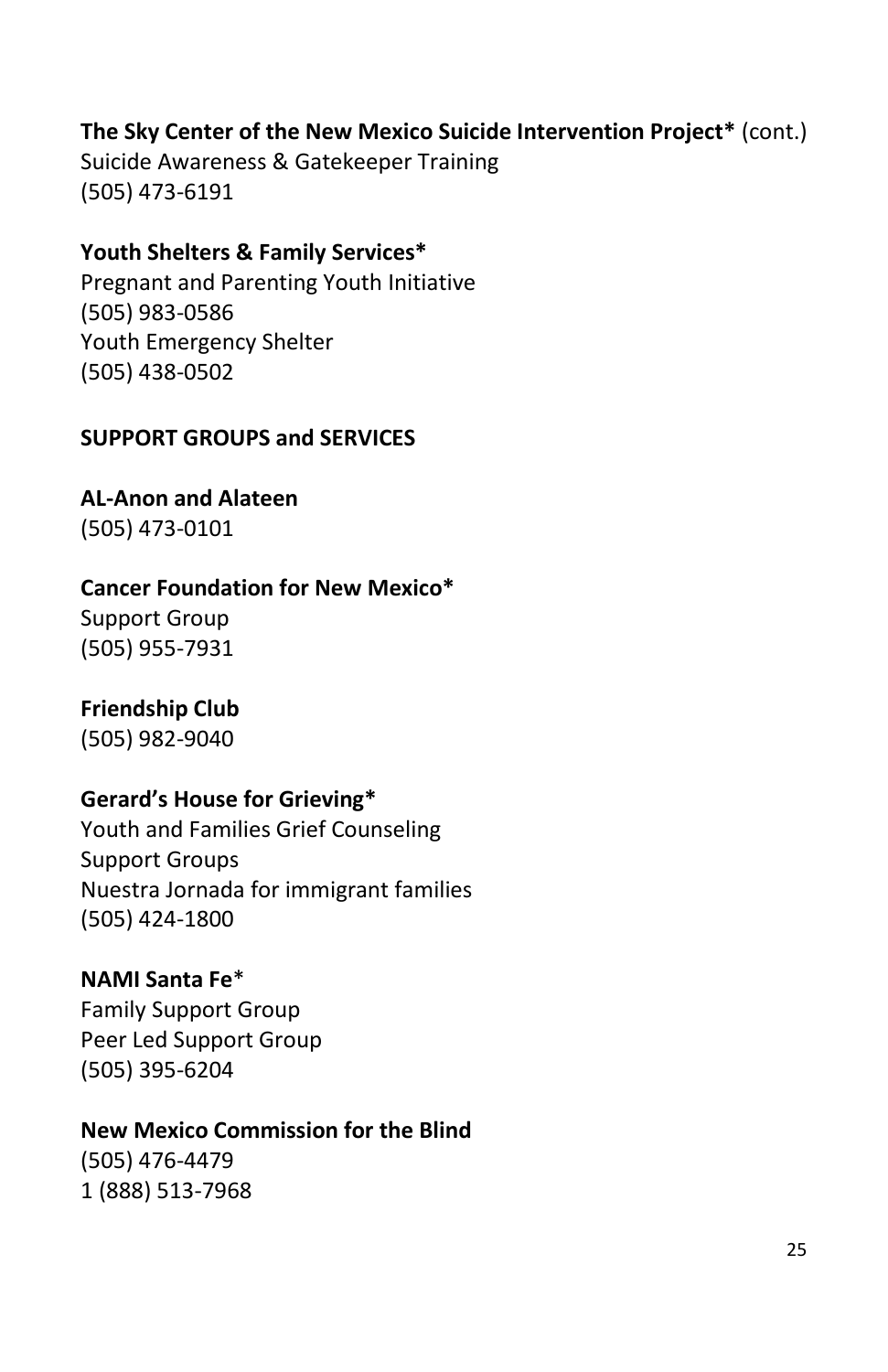## **New Mexico Department of Veterans Services**

Assistance with State & Survivor Benefits Disability Compensation & VA Pensions Veterans Education (Vet-Ed) Program VA and Private Healthcare Access & Health Benefits Specialty Care/Rehabilitation, Homebound & Long-Term Care Veteran's Home for Aging Veterans, Spouses & Gold Star Mothers (505) 383-2400

## **New Mexico Women Veterans Programs**

Women's Comprehensive Health & Reproductive Health Care Clinic Military Sexual Trauma (MST) Program (505) 265-1711, Ext. 4621 or (800) 465-8262, Ext. 4621

## **Santa Fe Human Rights Alliance**

Support for the LGBTQ Community (505) 395-6243

## **Santa Fe Public Schools Adelante Program\***

Advocacy, Tutoring & Aid for Homeless Children, Teens, Families After-School Care & Out-of-School Time Programs Emergency Funds (505) 467-2524 (English) (505) 467-2571 (Spanish)

## **Santa Fe Veterans Call Center**

(505) 988-6562

# **Southwest Family Guidance Center and Institute**

(505) 310-4764

## **Transgender Resource Center of New Mexico**

(505) 200-9086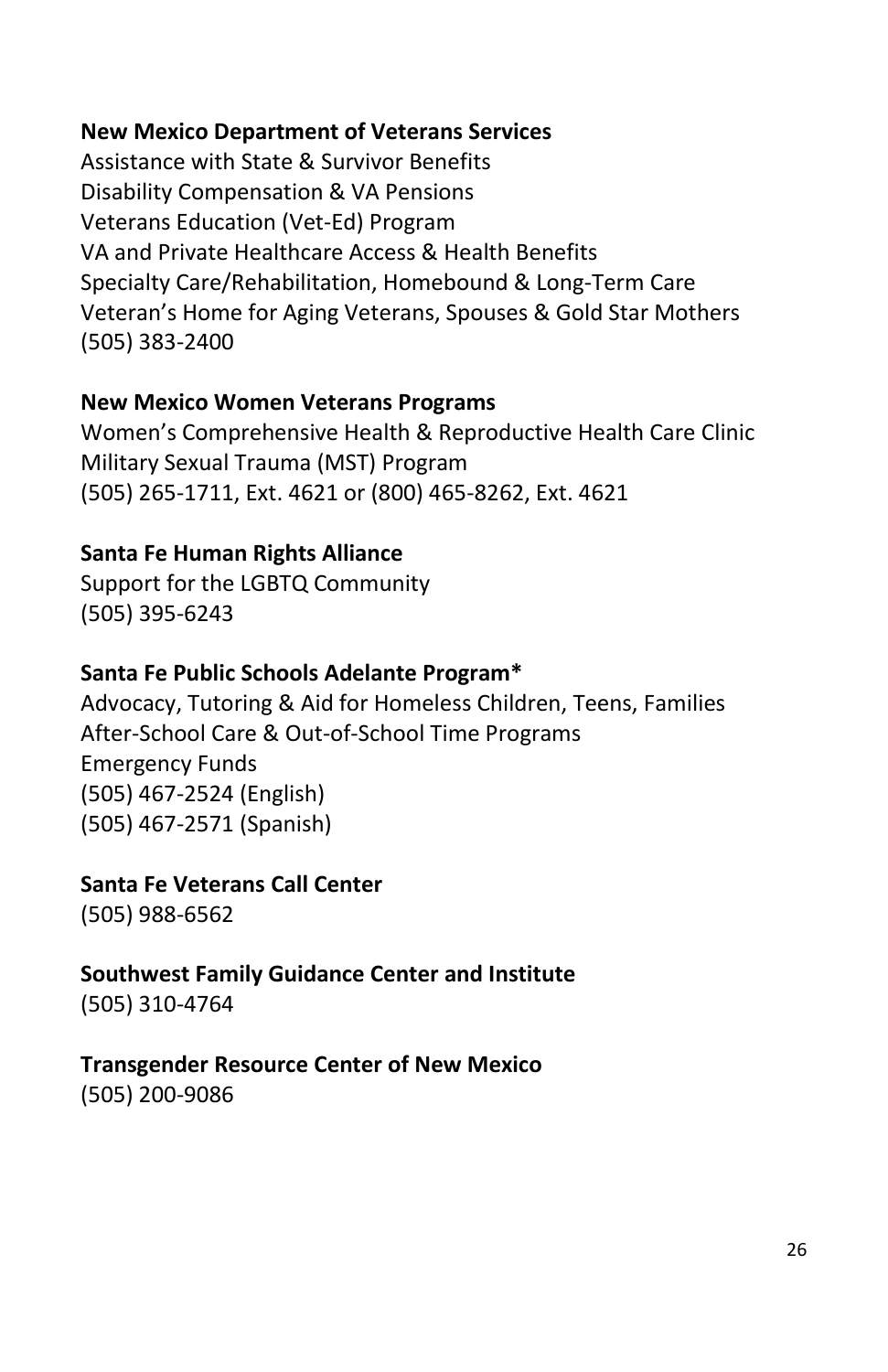## <span id="page-30-0"></span>**YOUTH DEVELOPMENT**

#### **Big Brothers Big Sisters Mountain Region\***

Santa Fe (505) 983-8360

## **Boys & Girls Club of Santa Fe/Del Norte\***

(505) 474-0385

## **City of Santa Fe Community Services Department\***

Youth & Family Services Division (505) 955-6678 Youth Programs (505) 955-4005 Foster Grandparent & Grandparents Raising Grandchildren Programs (505) 955-4745 Recreation/Fitness Programs (505) 955-4711

## **Earth Care\***

Youth Allies for Sustainability & Community Leadership Training for Youth & Parents After-School & Weekend Programs in Santa Fe's Southside (505) 983-6896

## **Fine Arts for Children & Teens**

ArtSmart Community Studio Youth Mural & Youth Art Classes (505) 992-2787

## **Foundation for Monte del Sol\***

Casa Program for At-Risk of Homeless Youth & Families Academic Assistance & Referrals to Services (505) 920-8227

## **Girls Inc. of Santa Fe\***

Academic Enrichment, Life Skills, Healthy Living Programs (505) 982-2042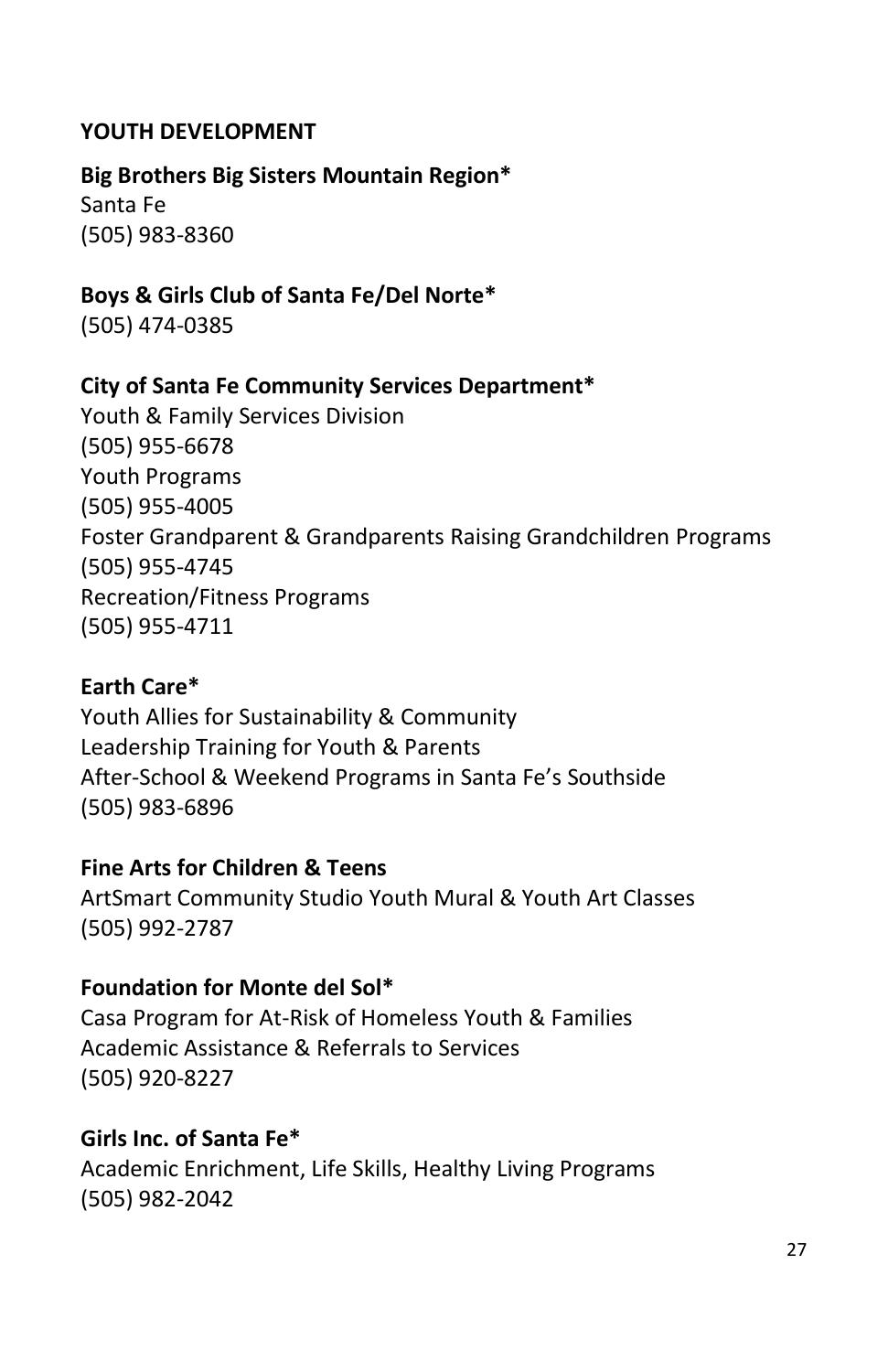## **Littleglobe**

New Media Arts Youth Fellowship (505) 980-6218

## **New Mexico Coalition to End Homelessness\***

Supportive Housing for Youth, Families & Individuals SOAR New Mexico (SSI/SSDI Outreach, Access and Recovery) Program (505) 982-9000 (505) 772-0547

## **Northern New Mexico Children's Collaborative\***

Physical Health, Sports and Recreation, and Wellness Rehabilitative/Habilitative Services, Specialty Care, Health Coaching, Exercise Classes, Extreme Sports, Individual & Team Sports, Health Literacy Classes, Nutrition Education (505) 490-0067

## **YouthWorks\***

Non-Traditional Education, Leadership Development Skills GED, Job-Training, Mentoring & Apprenticeship Programs Case Management Support Accessing Required IDs, Food, Clothing, Housing, & Health Appointment (505) 989-1855

## <span id="page-31-0"></span>**HEALTH and HEALTH CARE**

## <span id="page-31-1"></span>**DENTAL and VISION CARE**

**A to Z Children's Dentistry** (505) 839-3703

## **La Familia Medical and Dental Clinic\*** (505) 984-5048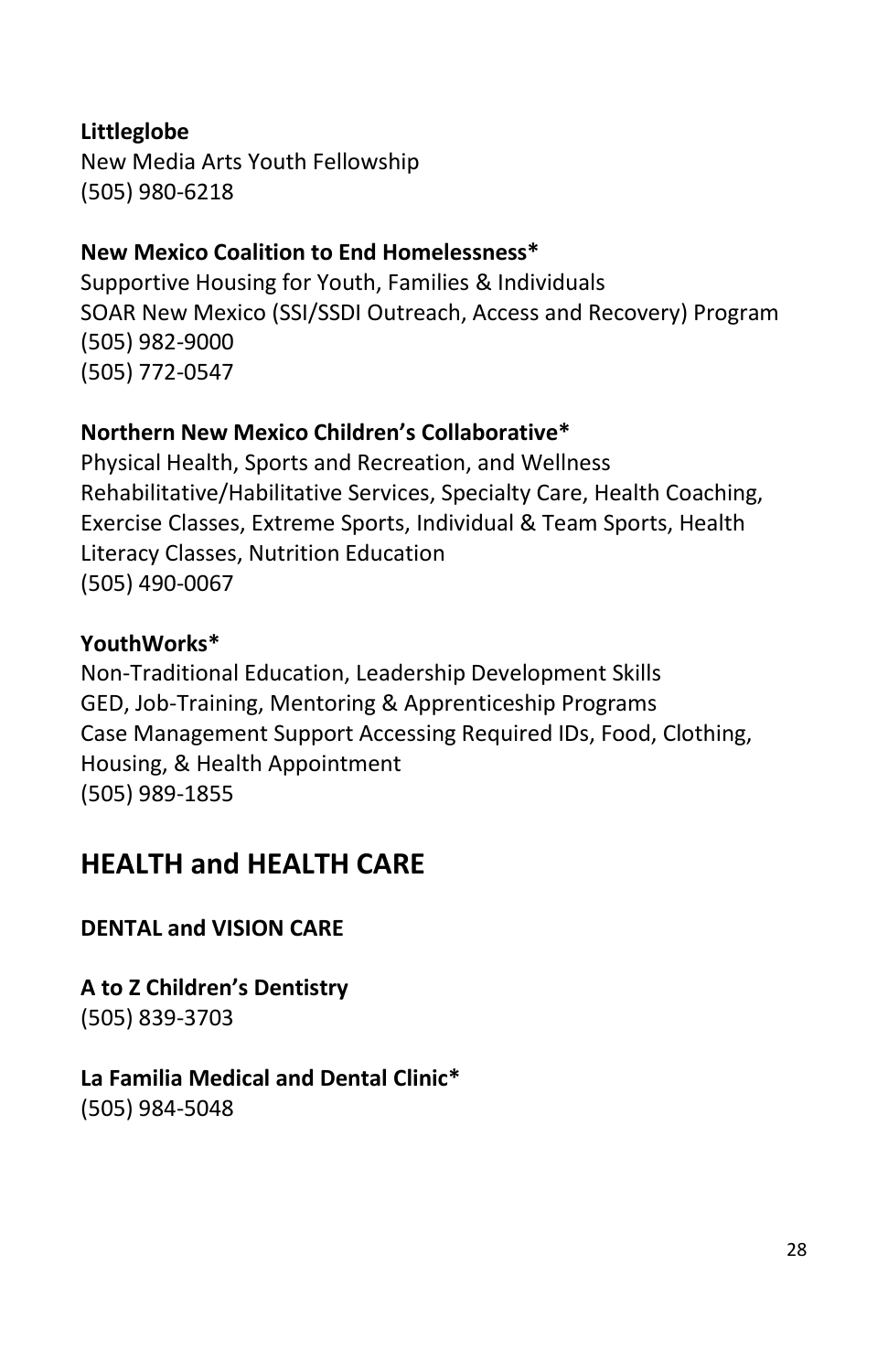## **New Mexico School for the Blind & Visually Impaired**

Low Vision Clinic & Services (505) 271-3069

## **Rainbow Dental**

(505) 890-6101

## **Santa Fe Public Schools Adelante Program\***

Aid for Homeless Children, Teens, Families Access/Referrals Medical, & Other Case Management Emergency Funds (505) 467-2524 (English) (505) 467-2571 (Spanish)

## **Villa Therese Catholic Clinic**

(505) 983-8561

## <span id="page-32-0"></span>**DIAGNOSTIC**

## **Angioma Alliance**

Cerebral Cavernous Malformations Baca Family Historical Project (505) 450-5902

## <span id="page-32-1"></span>**DISABILITIES and REHABILITATION SERVICES**

**Assistance Dogs of the West** (505) 986-9748

**Challenge New Mexico** Therapeutic Horseback Riding (505) 470-9088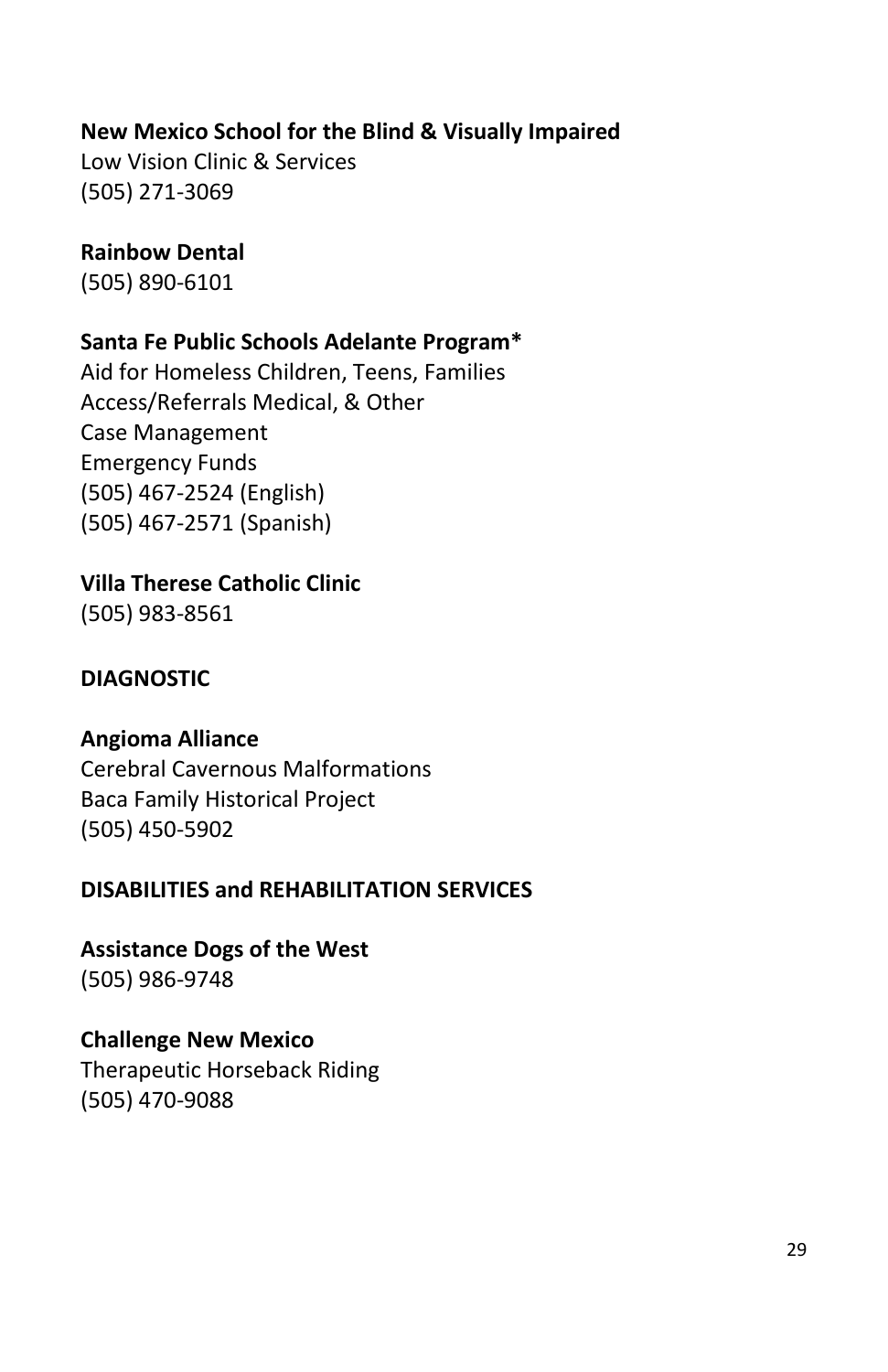## **Coming Home Connection\***

Dementia and Critical Illness Respite Medical Equipment Loan Non-Medical In-Home Care (505) 988-2468

## **Las Cumbres Community Services\***

Children's Respite Care Program (Developmental Delays or Disabilities) (ages 0-21) (505) 753-4123 Family Infant Toddler Program/Early Intervention Services (infants to 3) (505) 955-0410

## **New Mexico Center for Therapeutic Riding**

Equine-Assisted Activities & Therapies (EAAT) (505) 471-2000

## **New Mexico Coalition to End Homelessness\***

Connection to Supportive Housing for Homeless Youth & Families SOAR New Mexico (SSI/SSDI Outreach, Access and Recovery) Program (505) 982-9000 (505) 772-0547

## **New Mexico Department of Health**

Children's Medical Services (505) 476-2603 Family Infant Toddler Program 1 (877) 696-1472

## **New Mexico School for the Deaf**

Early Education Program (505) 476-6418

## **New Vistas\***

Disability Support, Advocacy & Early Intervention Programs (505) 471-1001 1 (800) 737-0330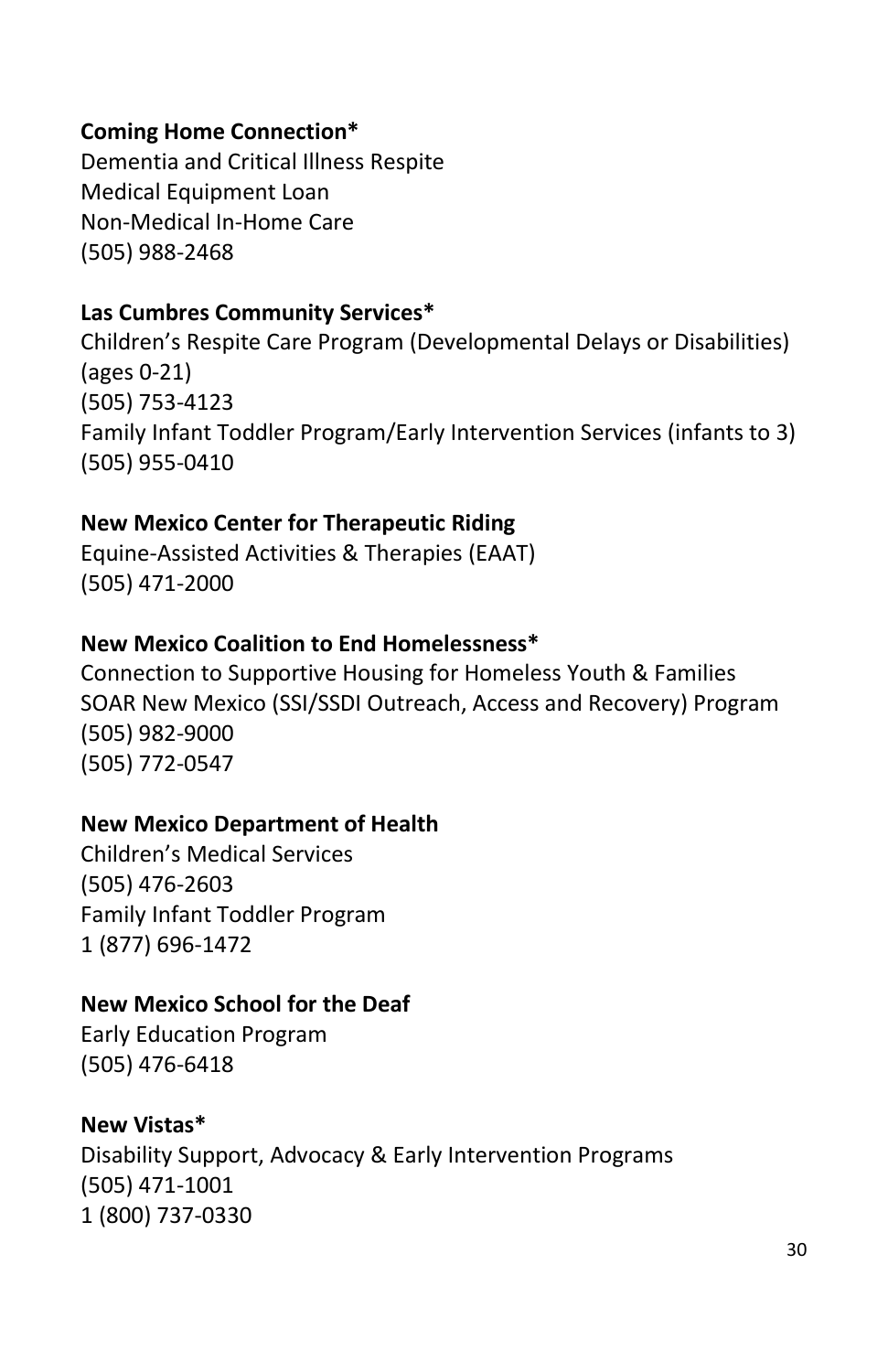## **Santa Fe Public Schools\***

Student Wellness (505) 467-2527

## **The Salvation Army\***

Adult Day Care Programs (Respite for Caregivers) (505) 988-8054

#### <span id="page-34-0"></span>**HEALTH INSURANCE ENROLLMENT**

## **AARP**

Santa Fe NM 1 (866) 389-5636 National 1 (888) 687-2277

## **BeWellNM**

Individual & Families Insurance Marketplace 1 (833) 862-3935

**Health Action New Mexico** (505) 322-2152

## **New Mexico Human Services Dept., Medical Assistance Division**

Centennial Care (Medicaid Enrollment) Center (505) 827-3100 Eligibility Division (505) 476-9200 Medicaid Call Center 1 (888) 997-2583 Medicaid Expansion 1 (855) 637-6574 Native American Liaison (505) 827-3122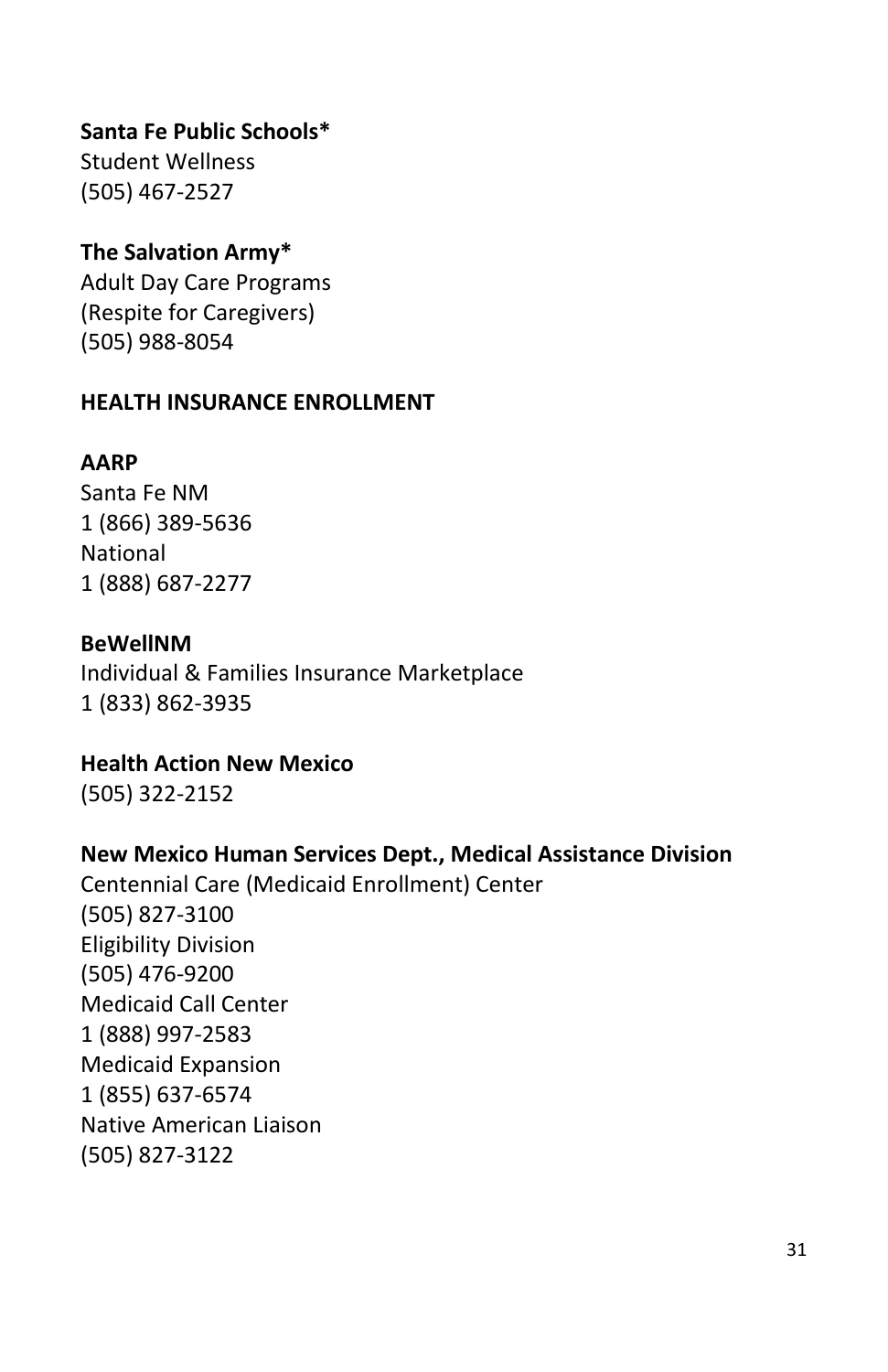## <span id="page-35-0"></span>**HOSPICE and RESPITE SERVICES**

## **Ambercare**

Homecare, Hospice (505) 982-4098

## **City of Santa Fe Community Services\***

Foster Grandparent & Grandparents Raising Grandchildren Programs (505) 955-4745 Meals on Wheels (505) 955-4748 Recreation/Fitness Programs (505) 955-4711 Transportation (505) 955-4700

#### **Coming Home Connection\***

Casa Cielo End-of-Life Care & Hospice Support Dementia and Critical Illness Respite, Non-Medical In-Home Care Medical Equipment Loan (505) 988-2468

#### **Del Corazon Hospice**

(505) 988-2049

#### **Las Cumbres Community Services\***

Adult Services and Respite (505) 747-4715

#### **Scott's House**

Community Hospice and Respite House (505) 984-1133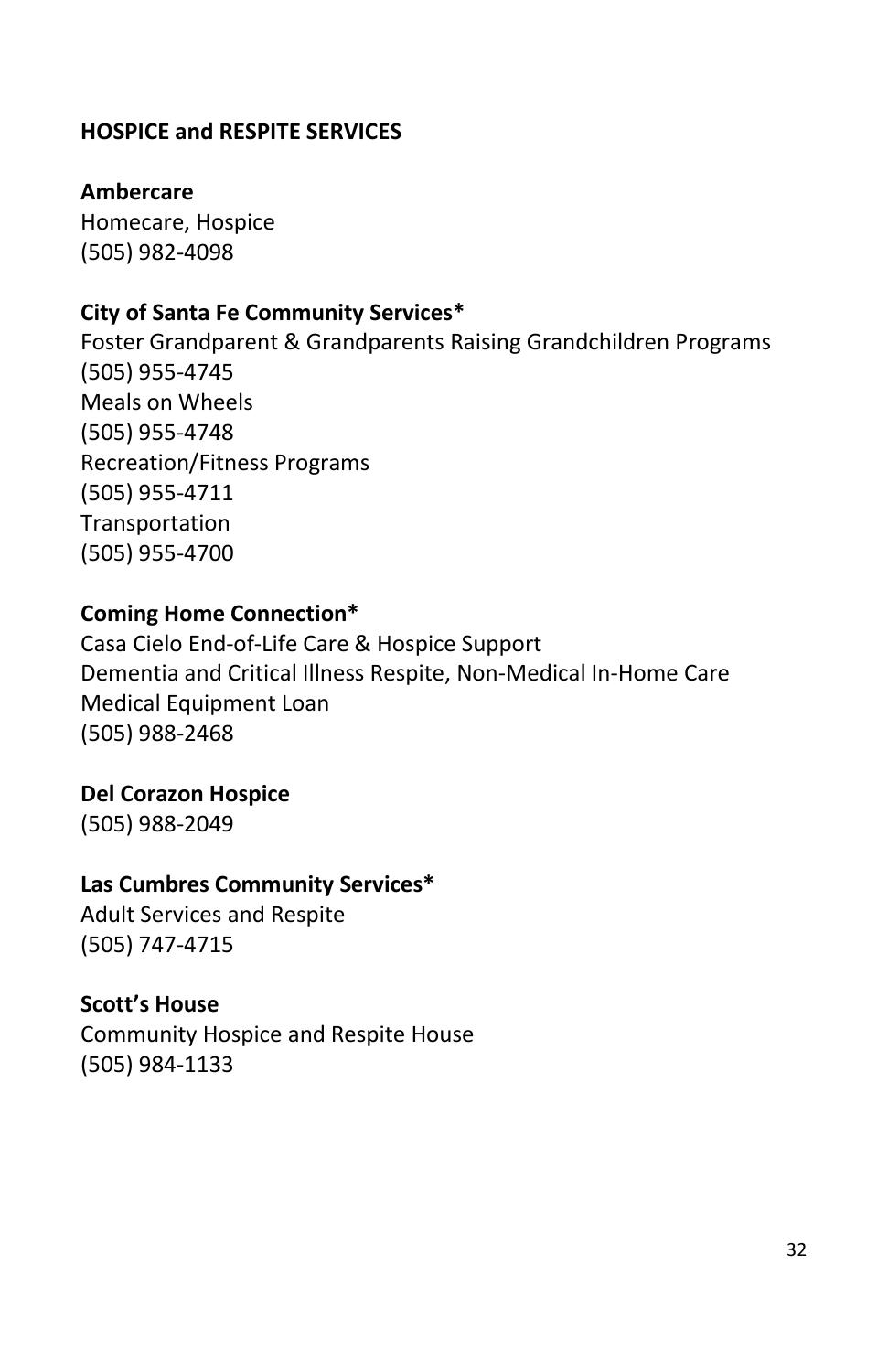## <span id="page-36-0"></span>**PREGNANCY and CHILDBIRTH**

#### **Care Net Pregnancy Center**

Pregnancy Counseling (505) 995-1998

#### **Christus St. Vincent Regional Medical Center**

(505) 913-3361 Childbirth Education, Breastfeeding Classes (505) 913-5793 Labor and Delivery (505) 913-5291 Lactation Consultant (505) 913-5913

## **Growing Up New Mexico\***

Dolly Parton's Imagination Library Home Visiting Program (Prenatal to 5) Great Start Family Post-Partum Support (505) 819-5484

#### **La Familia Medical Center\***

Prenatal Classes Health Education (505) 395-5238

#### **La Leche League of Santa Fe**

Breastfeeding and Lactation Support (505) 466-2738

#### **Las Cumbres Community Services\***

Children's Respite Care Program for Developmental Delays or Disabilities (ages 0-21) (505) 753-4123 Community-Based Child Abuse Prevention (ages 0-5) (505) 484-8549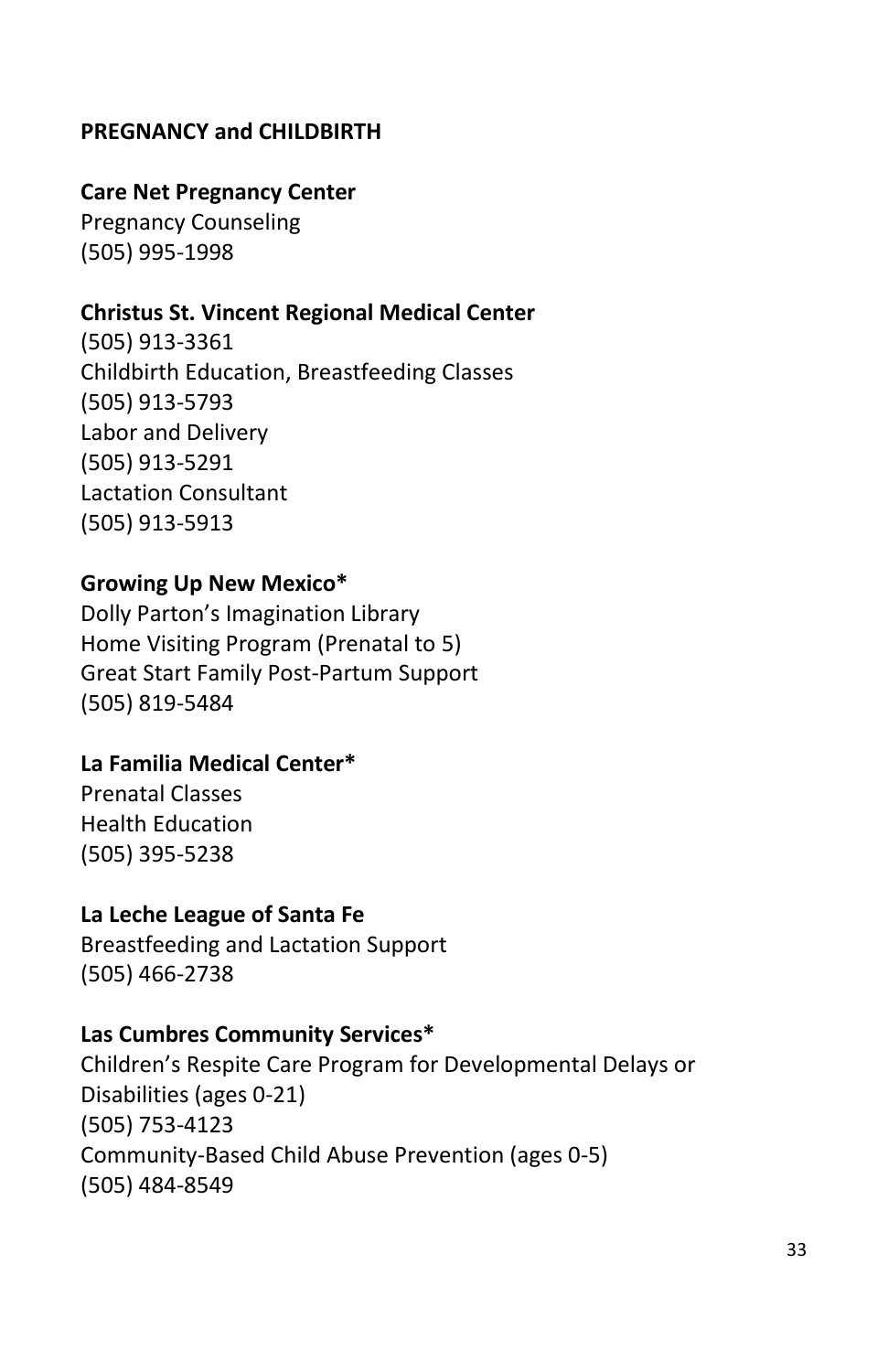## **Las Cumbres Community Services\*** (cont.)

Confident Parenting Home Visiting Program (ages 0-3) (505) 795-4153 Que Cute! Healthy Baby Program & Pregnancy Support (505) 901-1027 Santa Fe Community Infant Program/Infant & Early Childhood Mental Health (ages 0-6) (505) 955-0410

## **Planned Parenthood of the Rocky Mountains\***

Women's Health (505) 982-3684

**Presbyterian Medical Group OB/GYN at Santa Fe Medical Center** (505) 722-2000

## **Santa Fe Indigenous Center\***

Referrals to Medical Services, Children & Babies Services & More Toys for Native Holiday Celebration (505) 660-4210

## **Santa Fe Public Schools Teen Parent Program\***

Support for Pregnant & Parenting Teens Case Management, Home Visitor Support Young Fathers Program Head Start Nursery Enrollment Assistance Prenatal & Parenting Education (505) 467-2827

**Southside WIC Office** (505) 476-2602

**Southwest Care Center**

Women's Health (505) 988-8869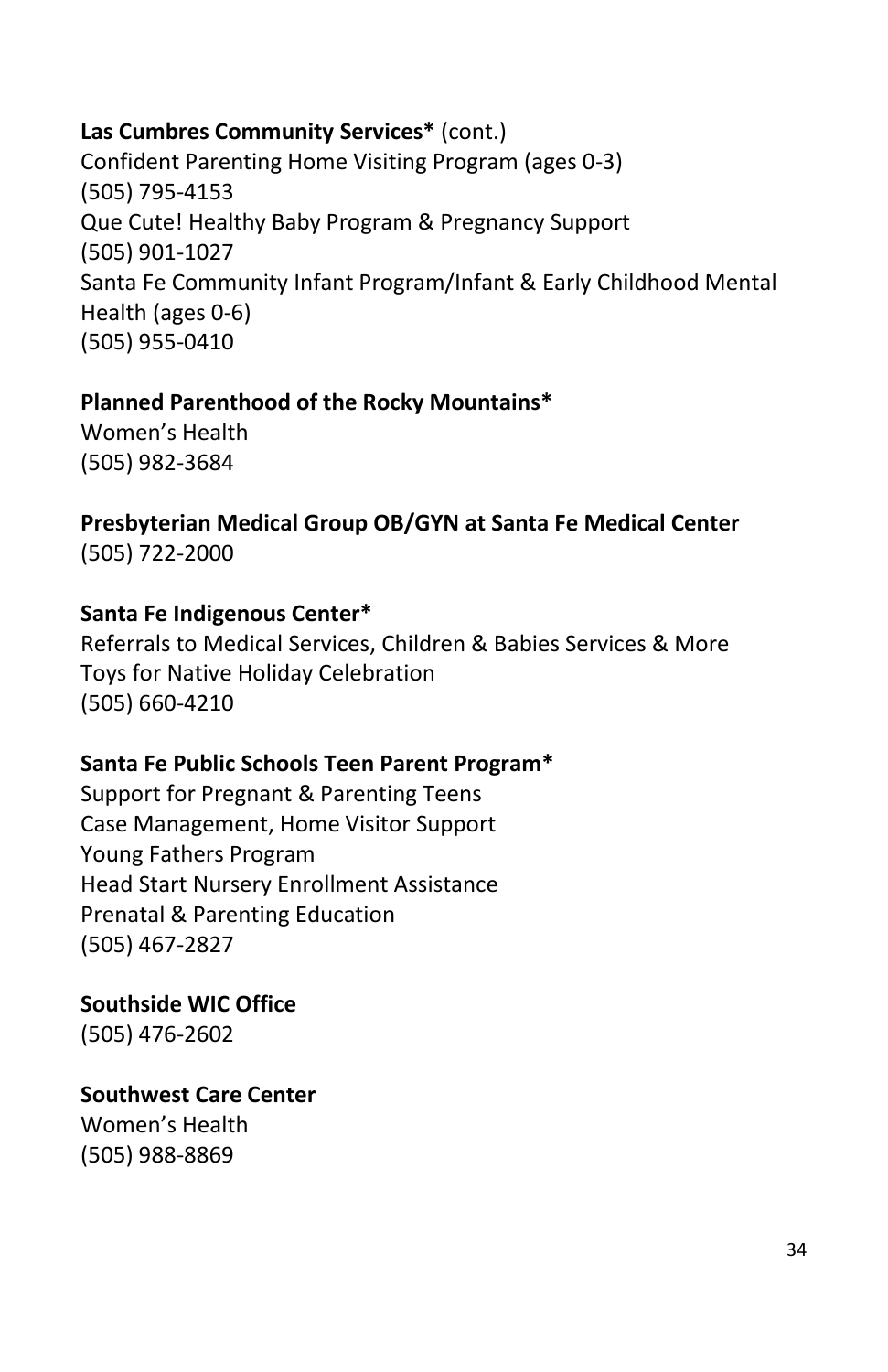## **Youth Shelters & Family Services\***

Pregnant and Parenting Youth Initiative (ages 24 and under) (505) 983-0586 Family Infant Toddler Program (505) 955-0410

#### <span id="page-38-0"></span>**PRESCRIPTIONS**

## **Discount Prescription Drug Program**

1 (800) 233-2576—NM Retiree Health Care Authority

## <span id="page-38-1"></span>**PRIMARY CARE**

## **Aspen Medical Center**

Family Practice (505) 466-5885

## **Christus St. Vincent Entrada Contenta Health Center**

Family Practice and Pediatric Care (505) 913-3233

## **Christus St. Vincent Health Pediatrics**

Arroyo Chamiso Pediatrics (505) 995-4901

## **La Familia Medical Center\***

Alto Street Clinic (505) 982-4425 Health Care for the Homeless (505) 988-1742 Southside Clinic (505) 438-3195

## **Presbyterian Medical Group**

**Family Medicine on St. Michael's Drive** (505) 303-5000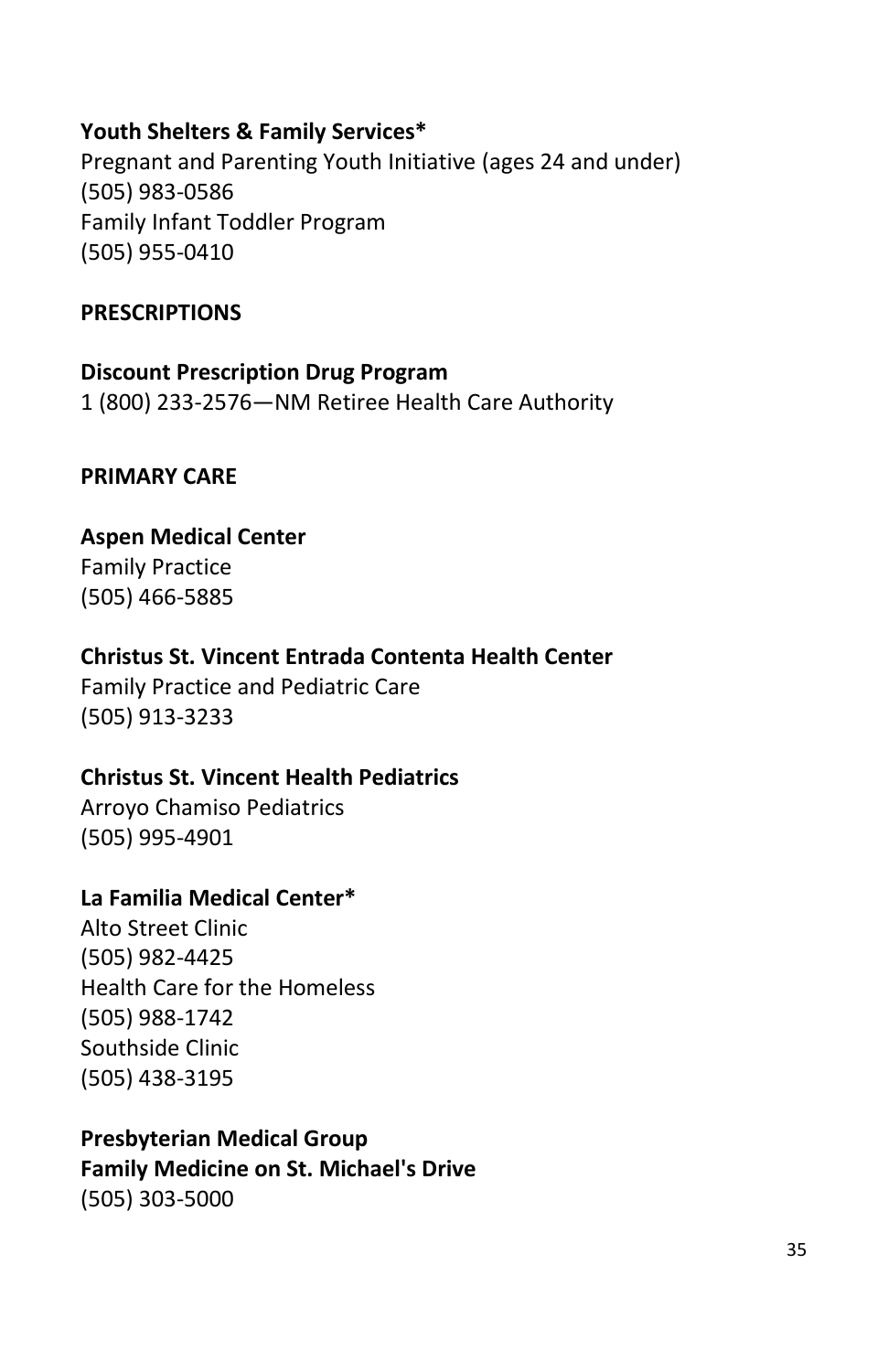## **Presbyterian Medical Group Family Medicine at Santa Fe Medical Center**

Physician Office Building (505) 772-2000

#### **Presbyterian Medical Services Santa Fe Community Guidance Center**

Primary Care services (505) 986-9633

## **Santa Fe County Public Health**

WIC Program (505) 476-2600

## **Santa Fe Indian Hospital**

(505) 988-9821

## **Santa Fe Indigenous Center\***

Referrals to Medical Services, Children & Babies Services & More (505) 660-4210

## **Santa Fe Wellness Center**

Primary Care & Behavioral Health (505) 471-5006

## **Southwest CARE Center**

(505) 988-8200 Adult and Geriatric Medicine (505) 954-1921 Family Medicine (505) 954-1921 Women's Health (505) 988-8869 Infectious Disease Clinic (505) 989-8200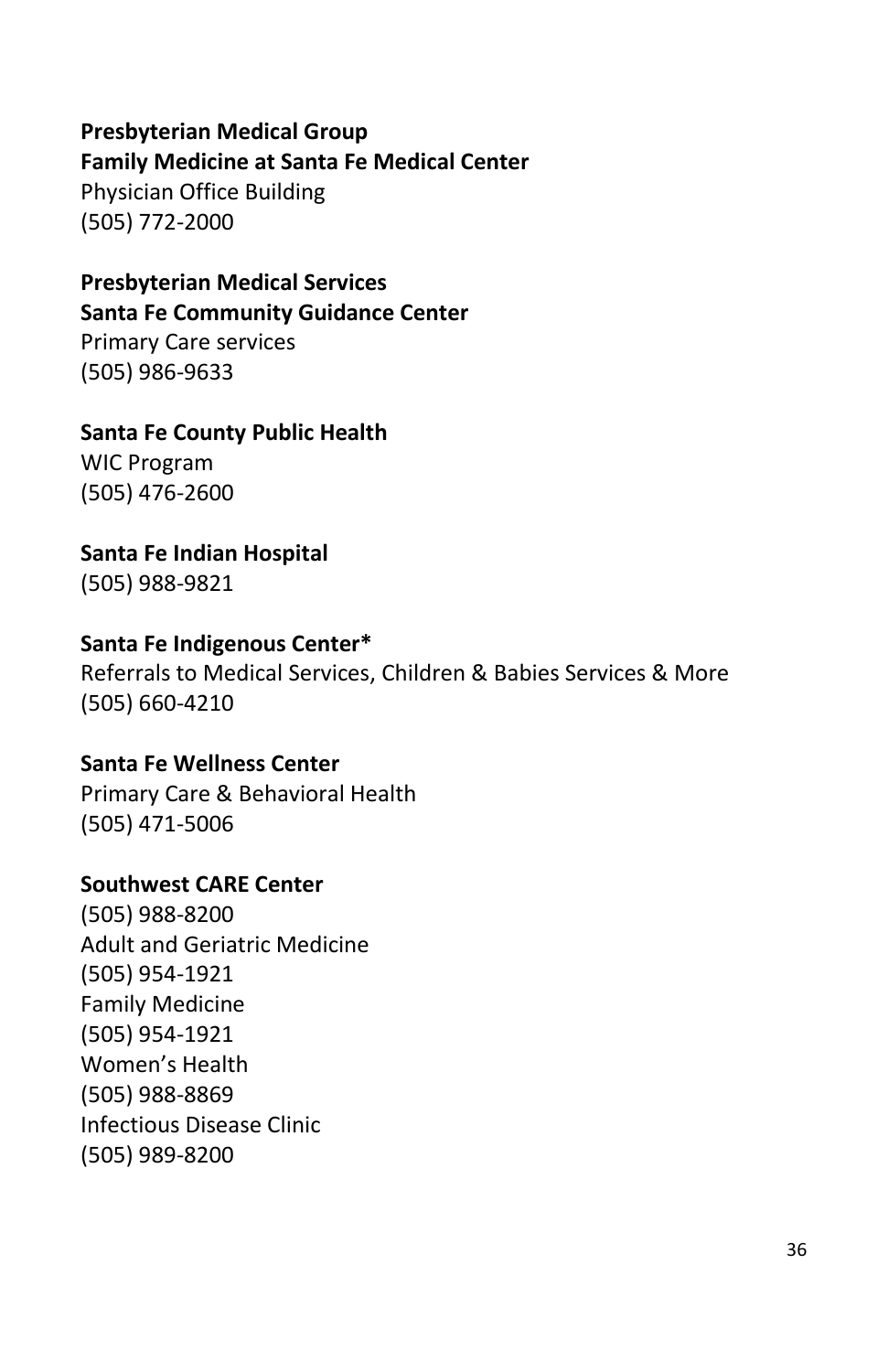## **Villa Therese Catholic Clinic**

Annual Adult Physicals (505) 983-8561

## <span id="page-40-0"></span>**URGENT CARE**

**Aspen Medical Center** (505) 466-5885

**Christus St. Vincent Entrada Contenta Health Center** Urgent Care (505) 913-3233

**Concentra Urgent Care** (505) 438-9402

**Presbyterian Medical Group Urgent Care on St. Michael's Drive** (505) 303-5000

**Presbyterian 24/7 Urgent and Emergency Care at Santa Fe Medical Center** (505) 722-1234

## **Railyard and Pediatric Urgent Care**

(505) 501-7791

**ultiMED Urgent Medical Care** (505) 989-8707

## <span id="page-40-1"></span>**EMPLOYMENT and INCOME**

## <span id="page-40-2"></span>**EMPLOYMENT and TRAINING**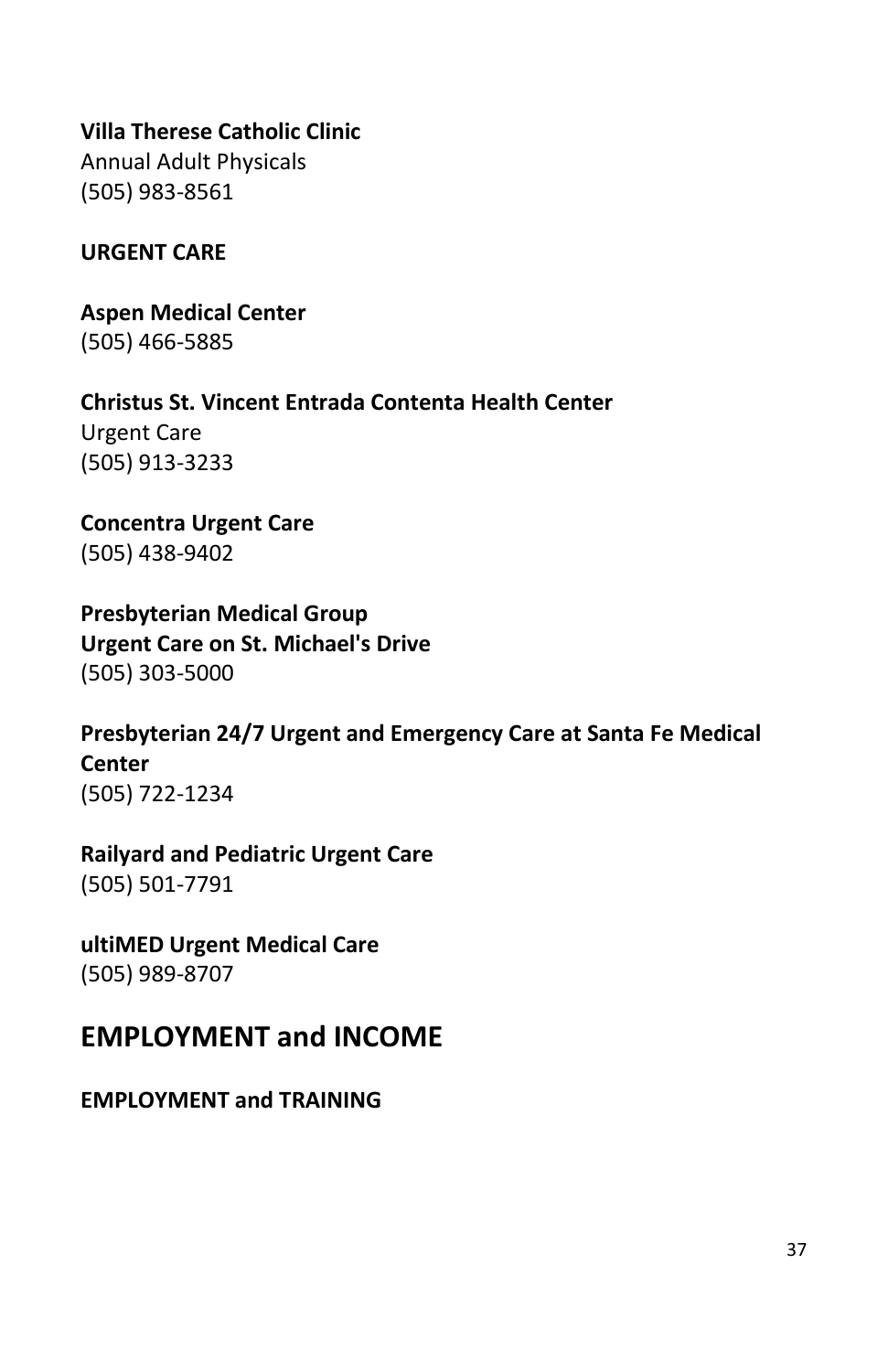## **Chainbreaker Collective\***

Bicycle Resource Center Each One Teach One Training (505) 989-3858

#### **HELP-New Mexico** (Santa Fe)

Work Readiness Training and Supportive Services (505) 986-9003

#### **Las Cumbres Community Services\***

Community Integrated Employment, Services for Adults with Disabilities (505) 747-4715

#### **Life Link\***

Supportive Employment Program (505) 438-0010

#### **New Mexico Commission for the Blind**

Assistive Technology, Students in Transition to Employment (505) 476-4479 1 (888) 513-7968

#### **New Mexico Department of Workforce Solutions**

(505) 827-6817 Workforce Connection Center (505) 827-7434 Labor Relations Division (505) 841-4400

#### **New Vistas\***

Disability Support, Microbusiness and Independent Living Skills Training 1 (800) 737-0330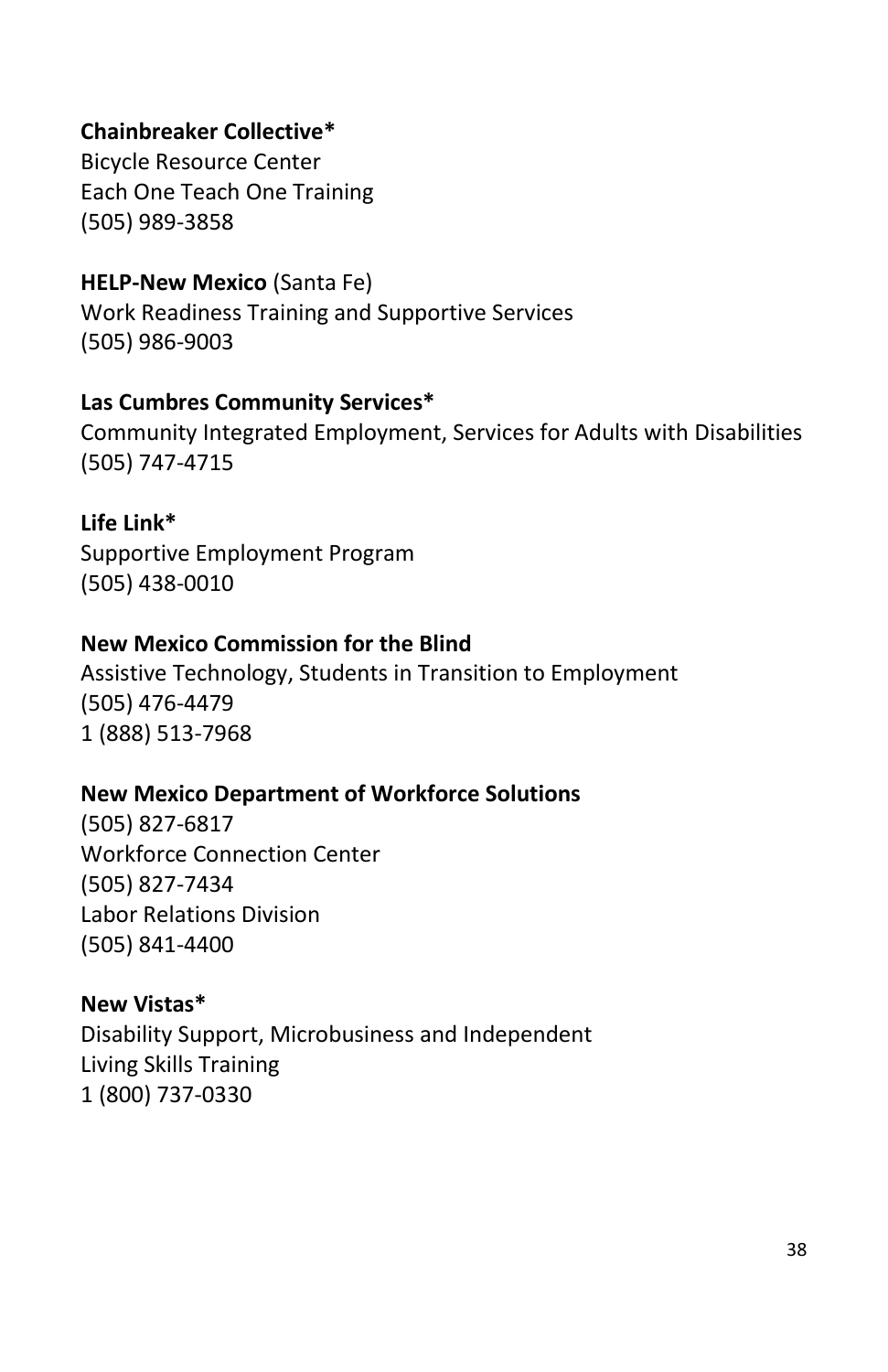## **Santa Fe Dreamers Project\***

Legal Services for Immigrants Deferred Action for Childhood Arrivals (DACA) Temporary Protective Status for Employment Authorization (505) 490-2789

## **Somos Un Pueblo Unido\***

Immigrant Rights, Worker, Racial Justice and Support (505) 424-7832 United Workers Center (505) 983-6247

## **The Salvation Army\***

Employment Assistance (Educational Resources, Career Coaching and Job Placement) (505) 988-8054

## **YouthWorks\***

Job Training and Placement (505) 989-1855

## **Women's Economic Self-Sufficiency Team (WESST)**

Santa Fe Business, Entrepreneurship Consulting and Training Services (505) 474-6556

## <span id="page-42-0"></span>**INCOME SUPPORT and FINANCIAL EDUCATION**

**Del Norte Credit Union** (505) 455-5228

## **Guadalupe Credit Union**

Financial Counseling, Classes (505) 982-8942 1 (800) 540-5382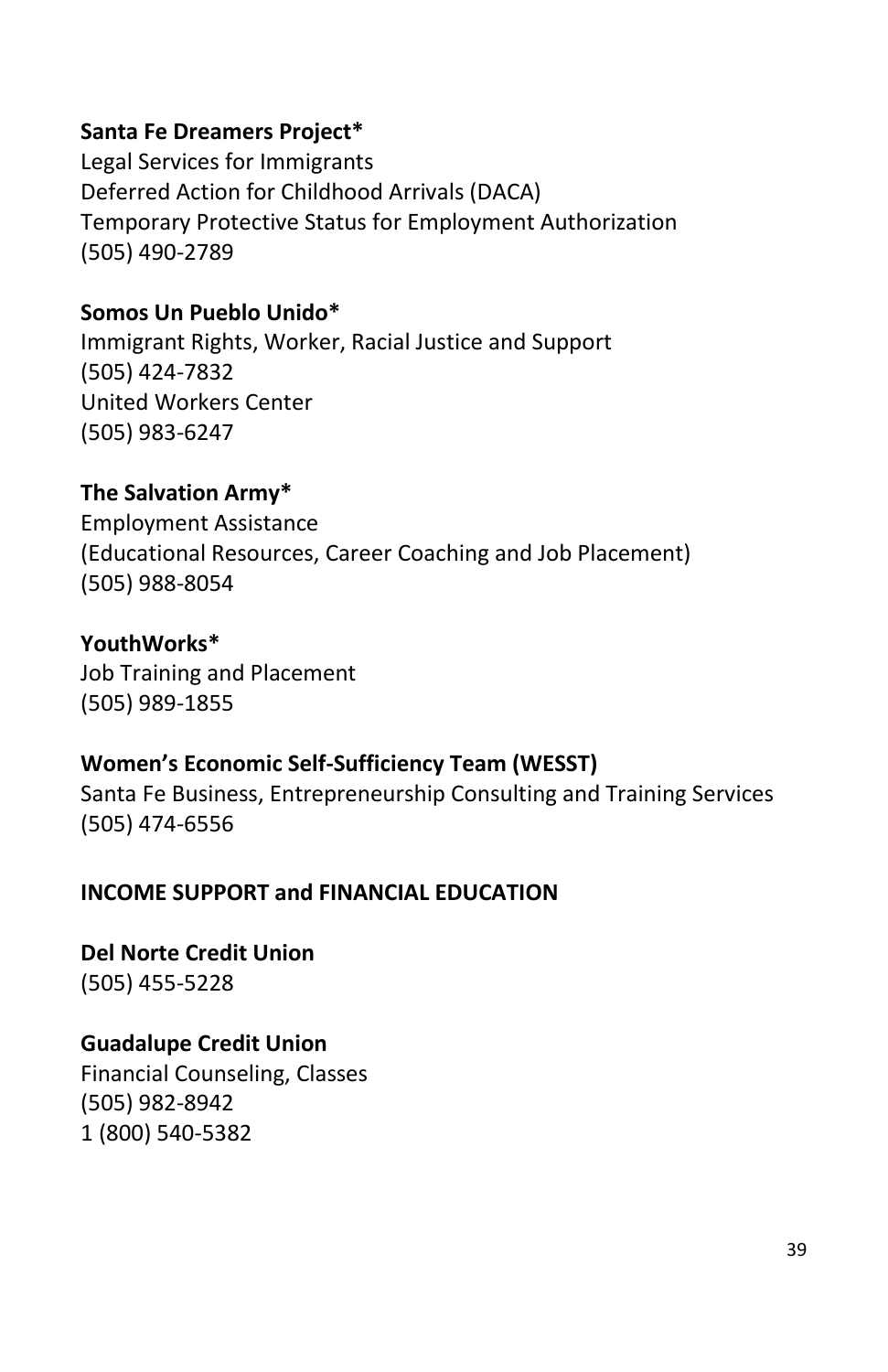#### **Homewise**

Financial Fitness Classes and Homebuyer Education (English & Spanish) (505) 983-9473

**New Mexico Child Support Enforcement Information Center** 1 (800) 585-7631

**New Mexico Children, Youth and Families Department**

Child Care Service Bureau (505) 476-5440

#### **New Mexico Human Services Department**

Income Support Division (505) 827-7263 Eligibility and Assistance Customer Service Center 1 (800) 283-4465 Medicaid Call Center 1 (888) 997-2583

**Nusenda Credit Union** (505) 467-6000

## **U.S. Social Security Administration**

1 (866) 571-8130

## <span id="page-43-0"></span>**TEMPORARY FINANCIAL ASSISTANCE and PUBLIC BENEFITS**

## **Earth Care\***

Mutual Aid Network (505) 983-6896

## **Empty Stocking Fund**

One-time assistance, Housing, Car Repairs, Home Heating, Utility Bills (505) 988-9715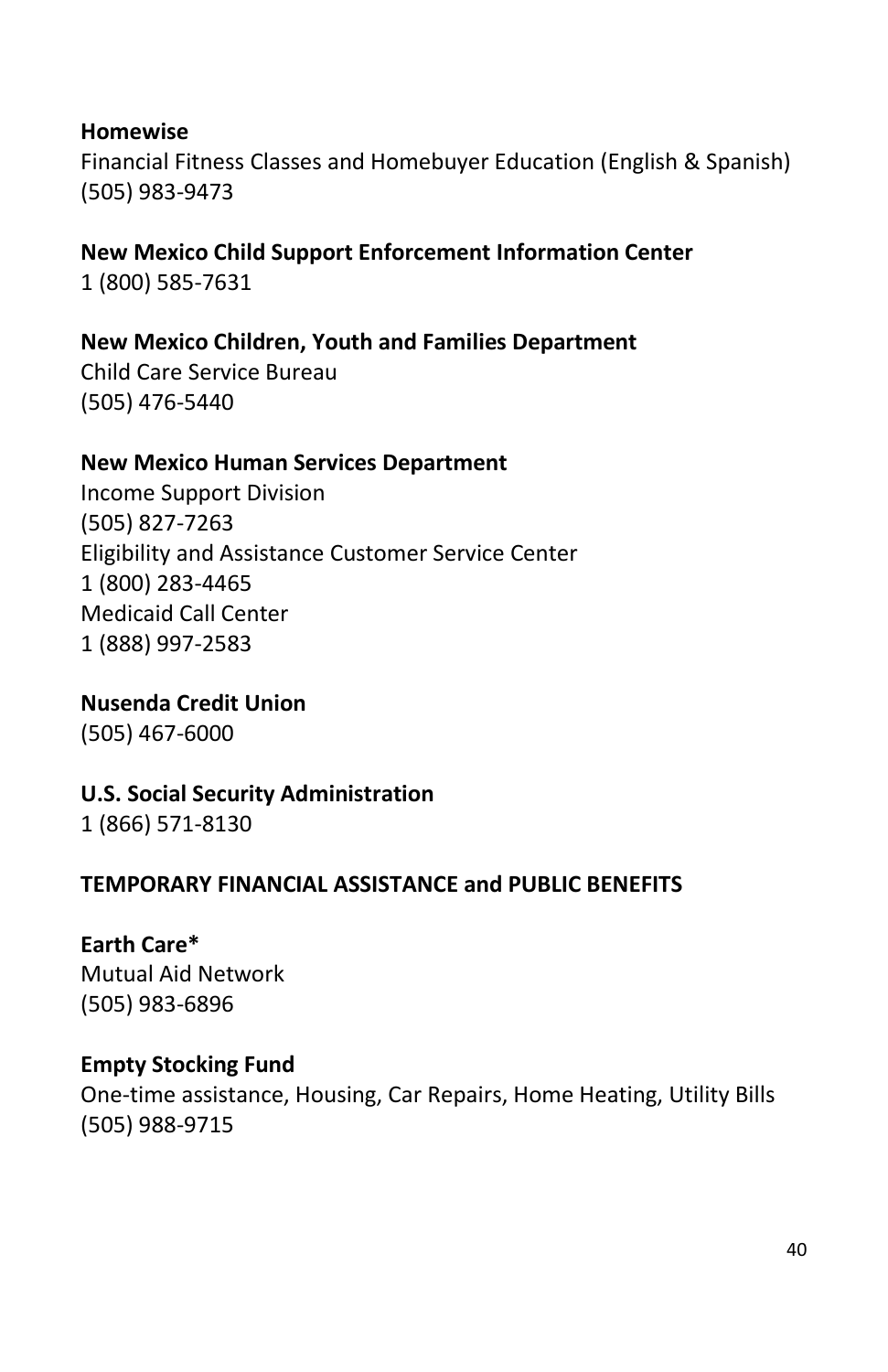## **Goodwill Industries of New Mexico**

Supportive Services for Veteran Families (505) 881-6401

#### **Life Link\***

Rental and Utility Assistance (505) 438-0010

## **Low Income Home Energy Assistance Program (LIHEAP)**

1 (800) 283-4465

## **New Mexico Human Services Department**

Fair Hearing Bureau Temporary Assistance to Needy Families (TANF) (505) 476-6213

## **Santa Fe County Community Services\***

Cremation Assistance (505) 992-9850

## **Santa Fe County Housing Authority\***

Public Housing & Housing Choice Vouchers Housing Choice Voucher Homeownership Program Resident Opportunities & Self-Sufficiency Program (ROSS) Family Self-Sufficiency Program (FSS) Capital Fund Program (CFP) (505) 992-3060

## **Santa Fe Indigenous Center\***

Emergency Financial Assistance Food, Emergency Travel, Utilities, Eviction & Funeral Costs (505) 660-4210

## **Santa Fe Veterans' Alliance\***

Housing, Rent Deposit, Rent, Mortgage, Utilities, Car Repairs, Other (505) 685-0015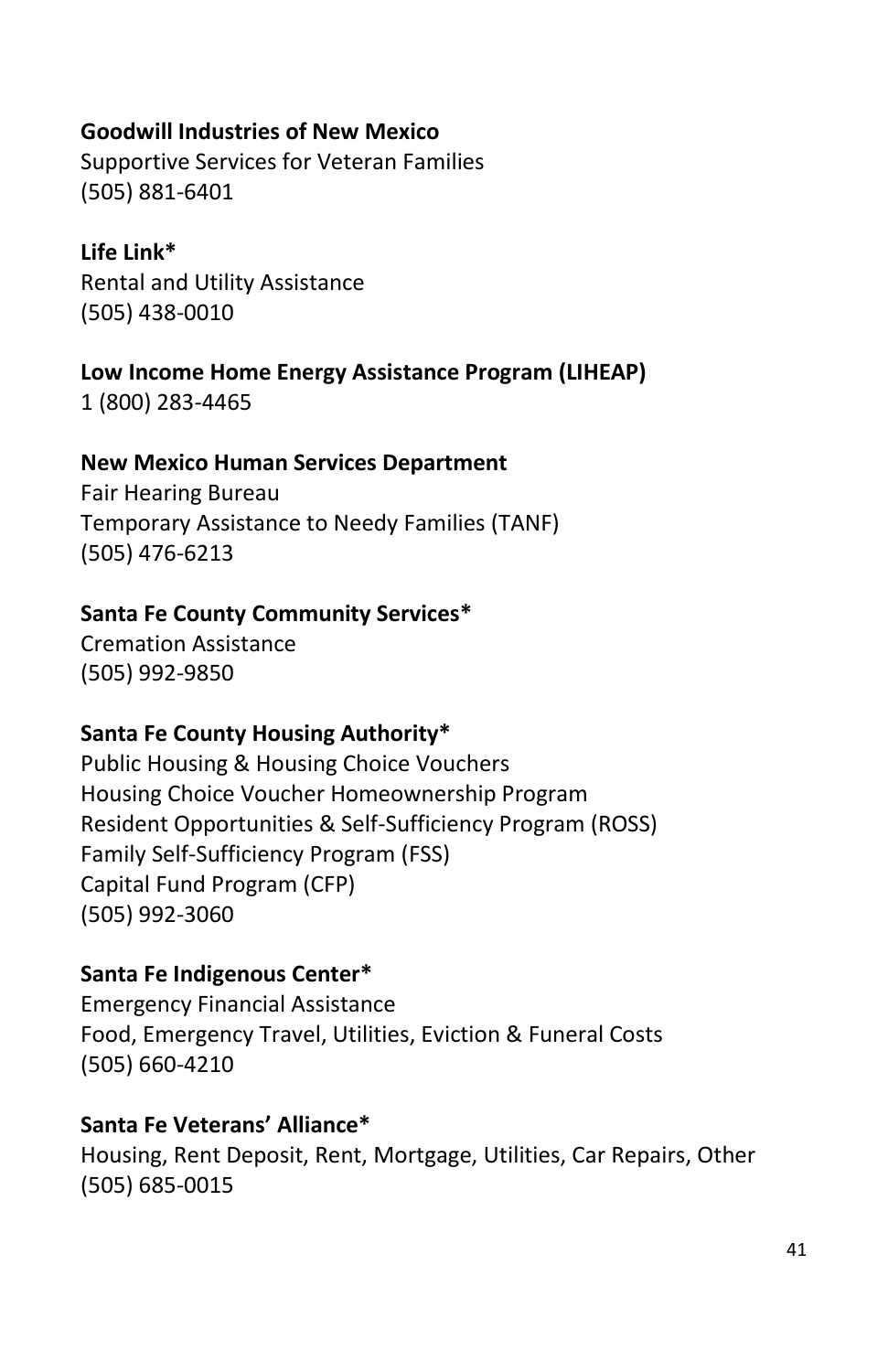## **St. John the Baptist Catholic Church**

Financial Assistance (505) 983-5034

## **The Salvation Army\***

Bill Pay Assistance Utilities, Rent, Other (505) 988-8054

## <span id="page-45-0"></span>**LEGAL SERVICES**

## <span id="page-45-1"></span>**COURTS**

## **First Judicial District Court\***

Court Constituent Services Self Help Center Settlement Facilitation Alternative Dispute Resolution (ADR) Program (505) 455-8146 Family Court Services & Mediation (505) 455-8231 Child Support Hearing Office (505) 455-8140

#### **Santa Fe Magistrate Court\***

(505) 984-9914 First Judicial District Santa Fe County Drug Court First Judicial District Treatment Court (505) 455-8185

#### **Santa Fe Municipal Court\***

Oversees Traffic, Animal, Shoplifting, DUI, Petty Misdemeanor & Code Enforcement (505) 955-5070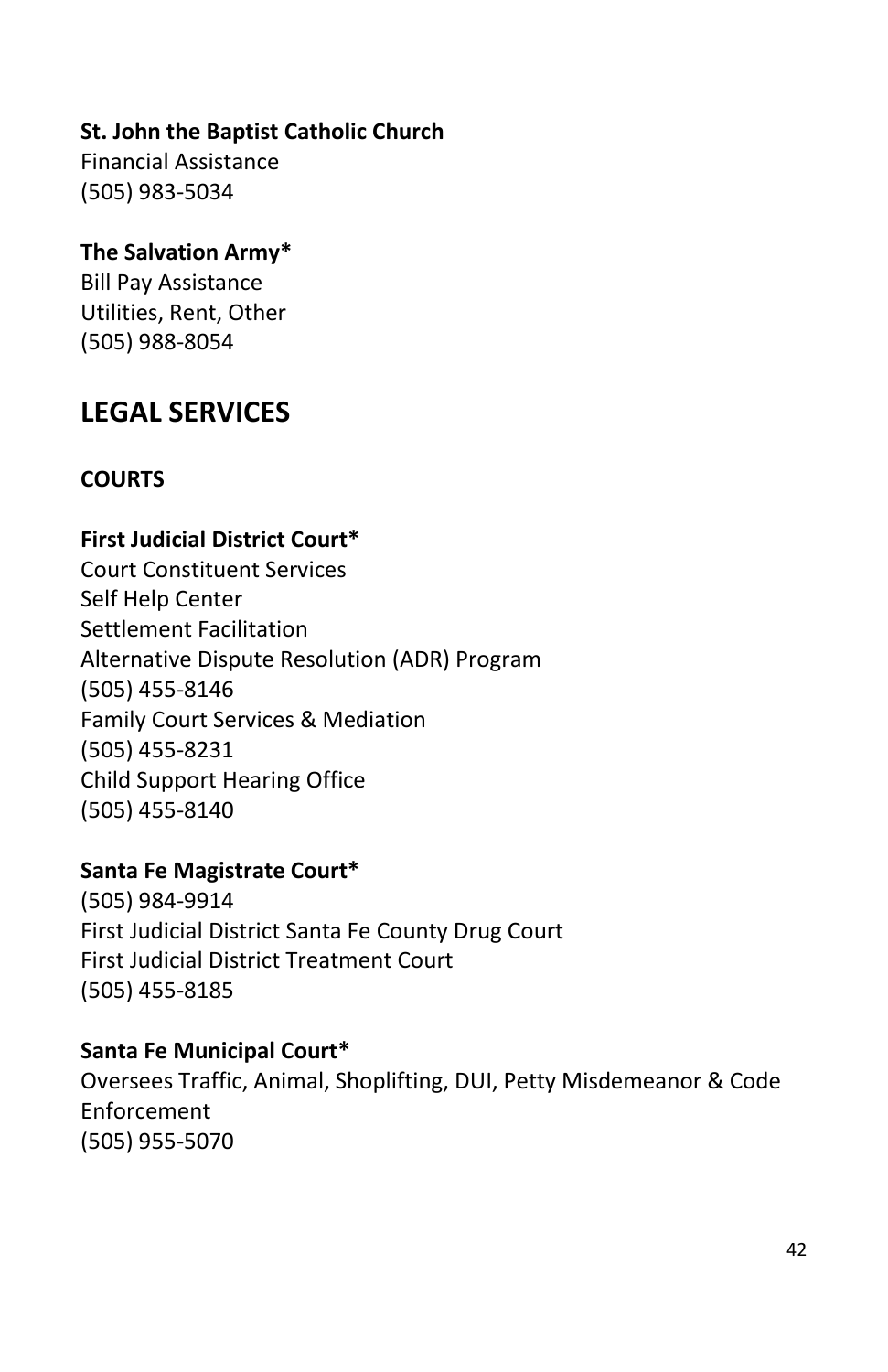## **Teen Court of Santa Fe County\***

Juvenile Services (505) 995-9555

## <span id="page-46-0"></span>**LEGAL INFORMATION and SERVICES**

## **Catholic Charities\***

Center for Immigration and Citizenship Legal Assistance (505) 424-9789

#### **New Mexico Center on Law and Poverty**

Civil, Worker's Rights and Public Benefit Legal Services for Low Income (505) 255-2840

## **NM Immigrant Law Center**

Legal Services for Immigrants (505) 247-1023

## **New Mexico Landlord Tenant**

(505) 930-5666

## **New Mexico Legal Aid**

(505) 982-9886 1 (866) 416-1922 NM Legal Help 1 (833) 545-4357

## **Pegasus Legal Services for Children**

Kinship Guardian, Children with Disabilities, Foster Care Rights, Youth Law Project (505) 244-1101

## **Santa Fe County Clerk's Office**

Marriage Licenses, Voter Registration, Deeds, Death Certificates (505) 986-6280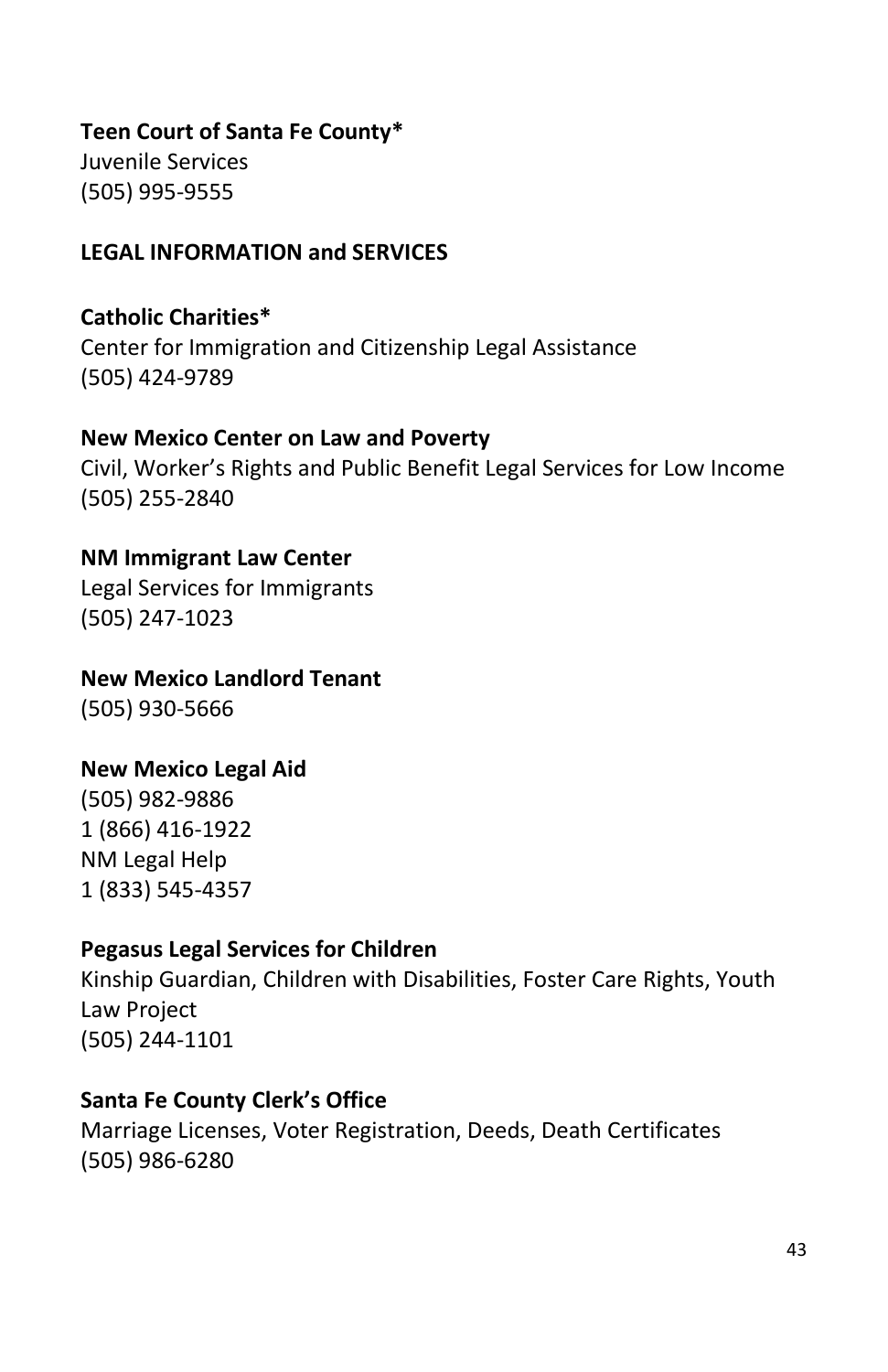## **Santa Fe Dreamers Project\***

Legal Services for Immigrants US Citizenship and Immigration Services (DACA, Temporary Protective Status for Employment Authorization, Humanitarian Visa Programs for Survivors of Domestic Violence & Violent Crimes) Special Immigrant Juvenile Status & Representation in Family & Immigration Courts Safe Place Clinic for Asylum Seekers Bilingual Counseling, Therapy & Case Management Services (505) 490-2789

## **Somos Un Pueblo Unido\***

Immigrant Rights, Worker, Racial Justice & Support (505) 424-7832 United Workers Center (505) 983-6247

## **St. Elizabeth Shelter\***

Legal Clinic for Low Income and Homeless Individuals (505) 982-6611

## <span id="page-47-0"></span>**PERSONAL and PUBLIC SAFETY**

## <span id="page-47-1"></span>**PROTECTIVE SERVICES and PROGRAM SUPPORT**

## **City of Santa Fe Animal Services Division**

Nuisance Complaints & Animal-Related Issues (505) 955-2701 Report Violations to Santa Fe Police Non-Emergency Dispatch (505) 428-3710 or (505) 955-2700

## **City of Santa Fe Crime Prevention Programs**

Police Community Relations Neighborhood Watch Program, Business Watch Program Drug Take Back Program (505) 955-5304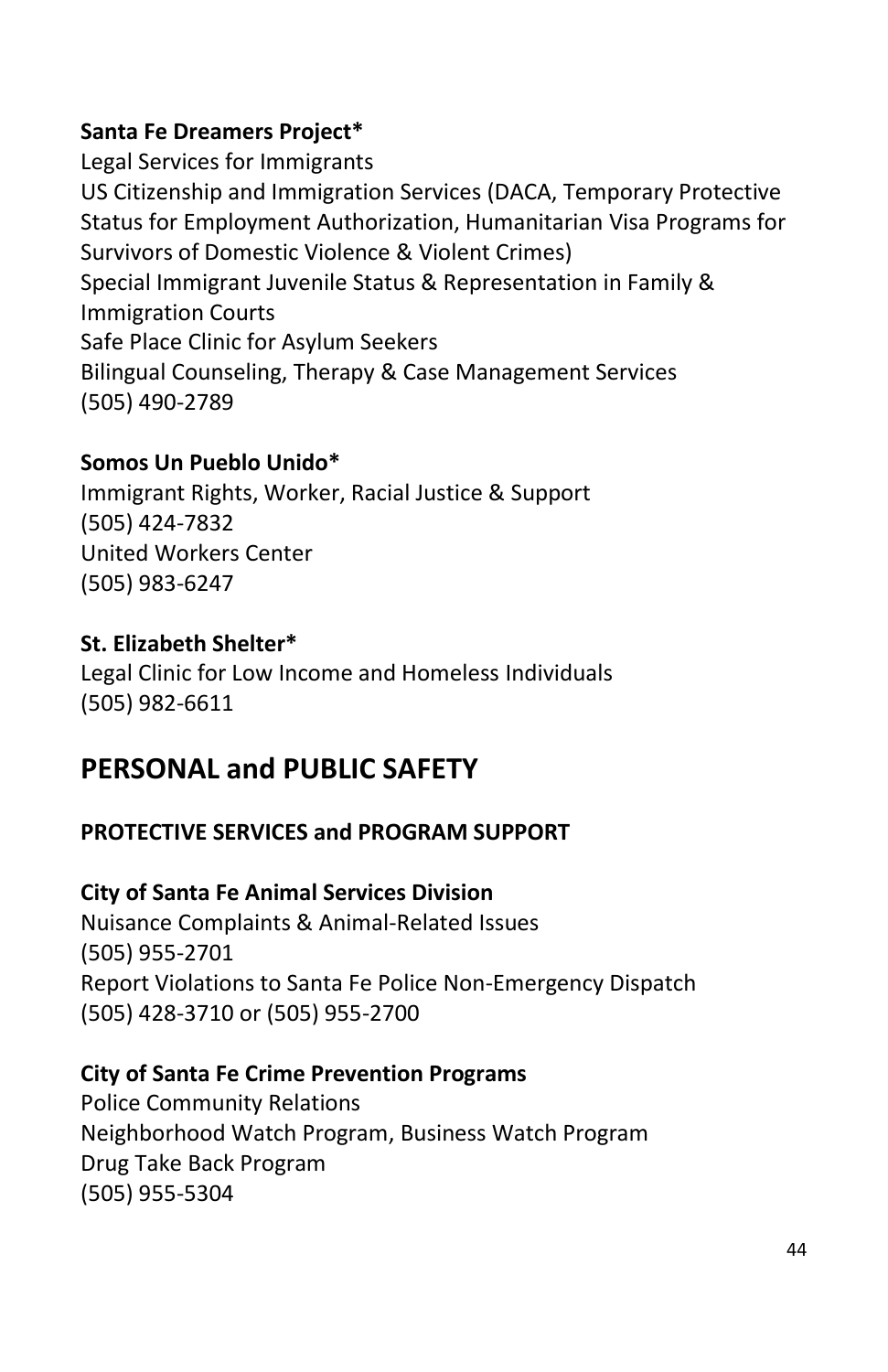## **City of Santa Fe False Alarm Reduction Program**

Alarm Registration/Cry Wolf Services (877) 215-4594

## **City of Santa Fe Fire Dept. Mobile Integrated Health Office (MIHO)\***

Community Paramedicine (MIH-CP) Emergency Response and Prevention (505) 955-3114

## **CYFD Child Abuse and Neglect**

Child Protective Services (505) 827-8400 Reporting Hotline 1 (855) 333-7233

## **Drug Tip**

Report Possible Drug Activity (505) 428-3737

## **Esperanza Shelter\***

(505) 473-5200 Domestic Violence Hotline (505) 474-5536

## **EZ Child ID & Silver Alert**

Digital Fingerprint & Photo Database System for Launching a Missing Person, Amber (Child) or, Silver Alert (Seniors) (505) 955-5258

## **Life Link\***

Anti-Human Trafficking Initiative (505) 438-0010 Hotline (505) 438-3733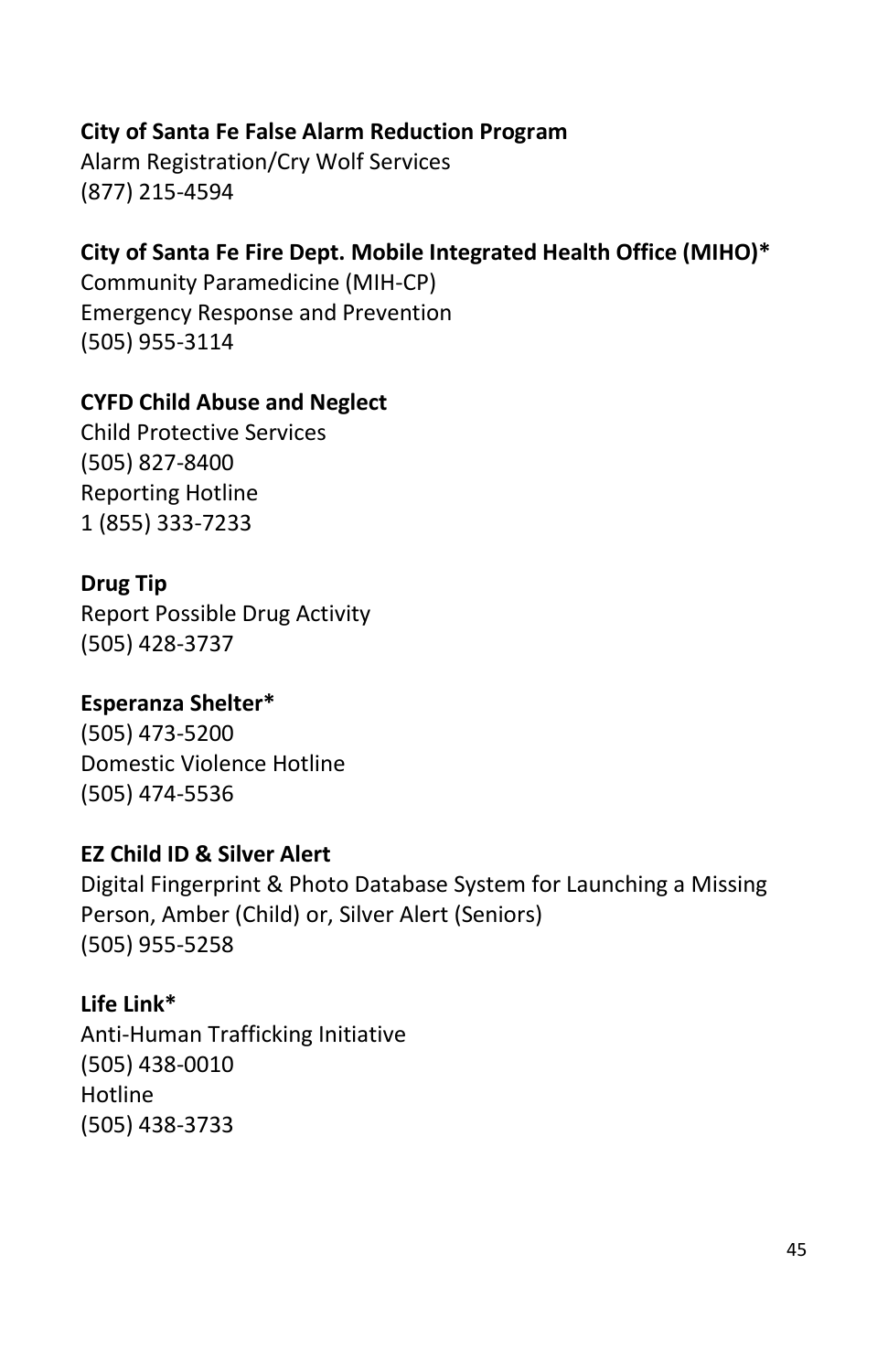## **New Mexico Aging & Long-Term Services Department**

Adult Protective Services (505) 476-4912 1 (866) 645-3219

#### **New Mexico Department of Public Safety**

Missing Person Information (505) 827-9297

#### **New Mexico Immigrant Law Center**

Crime Survivors (505) 247-1023

#### **Resolve**

Safety and Defense Classes (505) 992-8833

## **Santa Fe County Adult Detention Facility\***

Bonds/Electronic Monitoring (Available 24/7) (505) 424-5611 Coping Skills & Anger Management Programs Life Skills & Interpersonal Communication Program Substance Abuse Programs (505) 471-4941

## **Santa Fe County Animal Control**

(505) 992-1626

#### **Santa Fe County Community Services\***

Community Safety Programs DWI Program Screening, Assessments and Compliance (505) 992-9845 Alcohol & Substance Abuse Prevention (505) 992-9856 Teen Court (ages 12-17) (505) 995-9555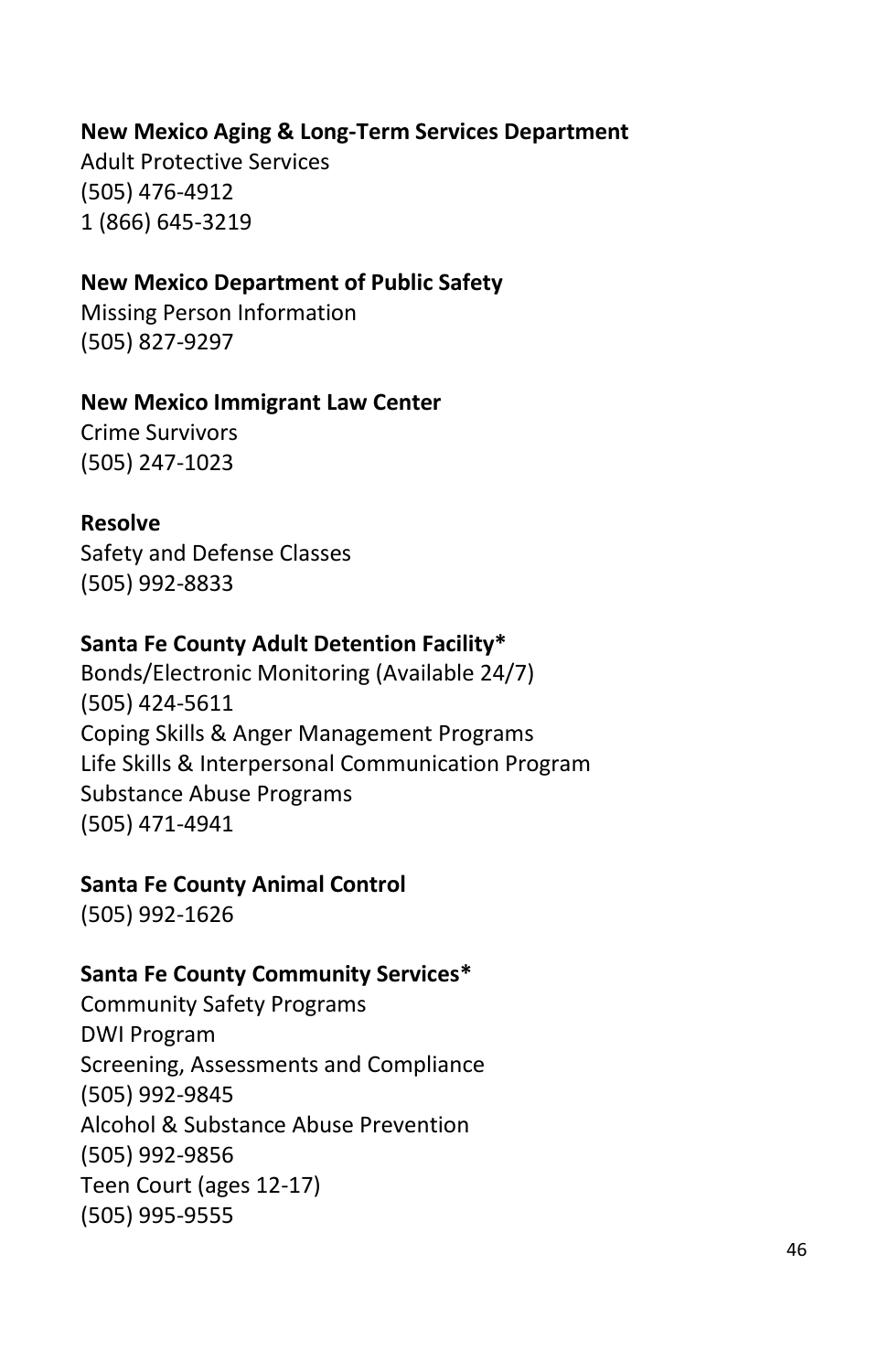## **Santa Fe Child Protective Services Division**

(505) 827-7450

## **Santa Fe Dreamers Project\***

Legal Services for Immigrants DACA, Temporary Protective Status for Employment Authorization Humanitarian Visa Programs for Survivors of Domestic Violence & Violent Crimes, Safe Place Clinic for Asylum Seekers Bilingual Counseling, Therapy & Case Management Services (505) 490-2789

## **Solace Crisis Treatment Center**

Assistance with Orders of Protection Clinical Services Sexual Violence Education & Prevention Resources for Survivors of Violent Crimes Women's Jewelry Collective (Social & Economic Immigrant Group) (505) 988-1951

## **Somos Un Pueblo Unido\***

Immigrant Rights, Worker, Racial Justice & Support (505) 424-7832 United Workers Center (505) 983-6247

## **The Sky Center of the New Mexico Suicide Intervention Project\***

Adolescent HUGS (Higher Utilizer Group Services) Program (partnership with Christus St. Vincent Regional Medical Center) (505) 699-0605 NM Suicide Intervention Inner & Outer Life Skills Group Program Postvention Crisis Services Suicide Awareness & Gatekeeper Training (505) 473-6191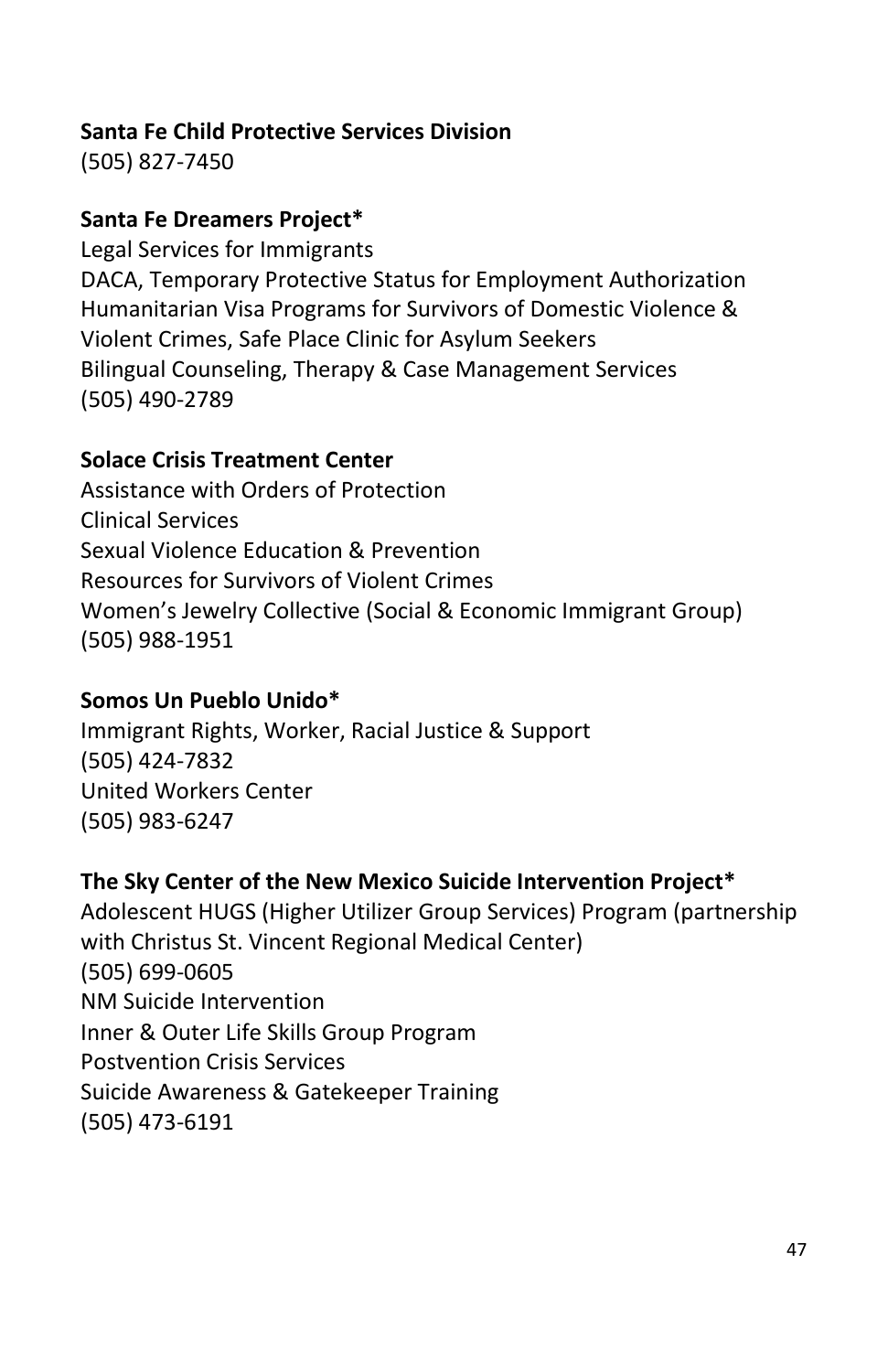## <span id="page-51-0"></span>**WELLNESS and RECREATION**

# **Big Brothers Big Sisters Mountain Region\***

(505) 983-8360

## **Carlos Ortega Teen Center**

Recreational and After School Activities for Teens (505) 955-6860

## **Challenge New Mexico**

(505) 470-9088

## **City of Santa Fe Community Services Department\***

(505) 955-6913 Senior Services (505) 955-4721 50+ Senior Olympics Program (505) 955-4725

## **City of Santa Fe Summer Youth Programs**

(505) 955-6573

## **Cooperative Extension Service**

Ideas for cooking and nutrition (505) 471-4711

## **El Museo Cultural de Santa Fe**

(505) 992-0591

## **Monica Roybal Youth Center**

Recreational and after school activities for children (505) 955-6750

## **Phame Inc.**

Adults with developmental disabilities art programs (505) 474-6520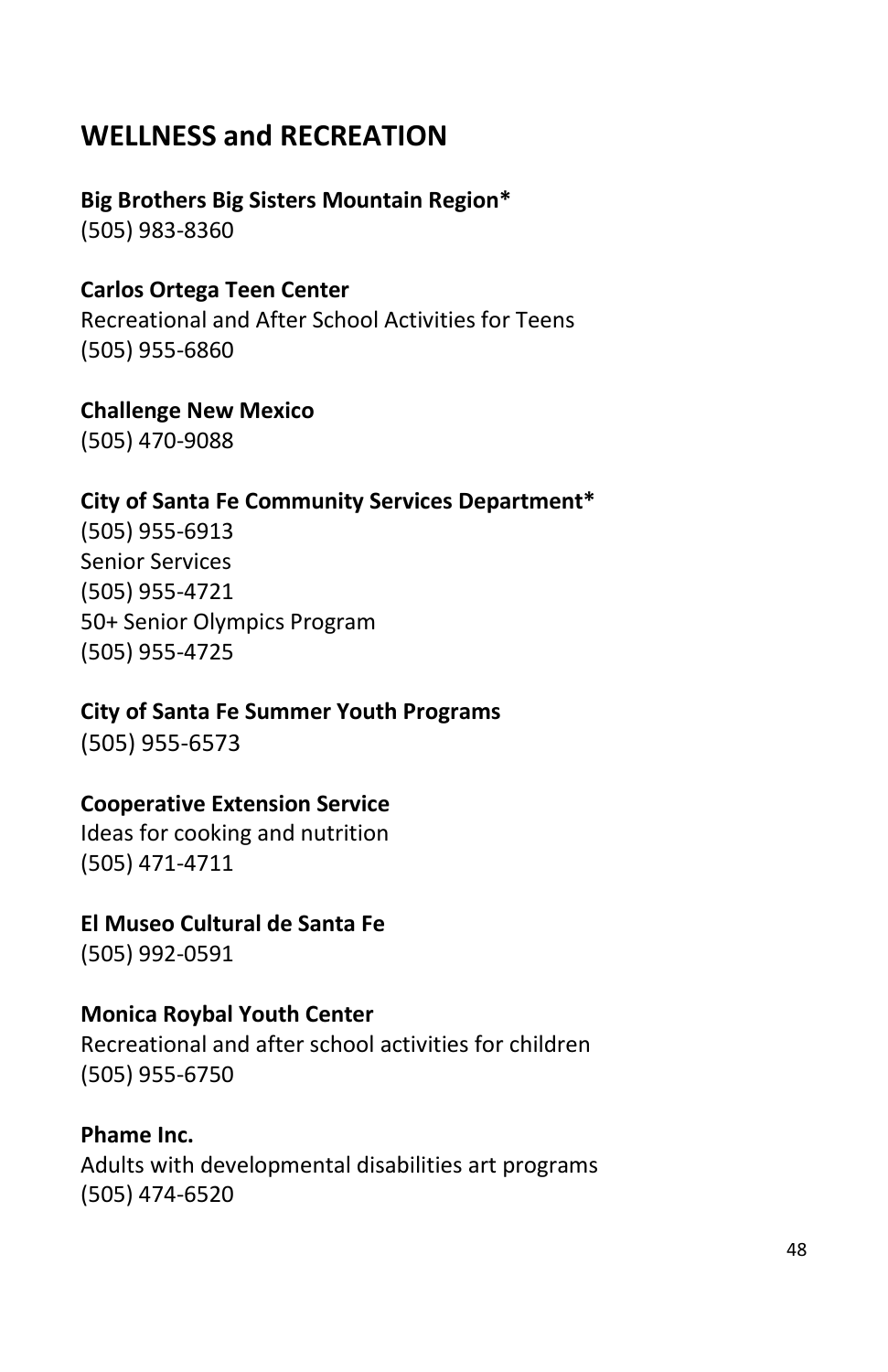## **Santa Fe County Community Services Department\***

(505) 992-9849 Senior Services Satellite Offices (505) 992-9838

## **Santa Fe County Open Space & Trails**

(505) 992-9825

## **Santa Fe Family YMCA** (505) 595-1515

## **Santa Fe Indigenous Center\***

Lecture Series by and for Indigenous Peoples (505) 660-4210

## **SITE Santa Fe\***

SITE Scholars and Internship Programs (505) 989-1199

## <span id="page-52-0"></span>**NORTHERN NEW MEXICO SANTA FE COUNTY**

## **ESPAÑOLA**

## **Aspen Medical Center** Urgent Care (505) 747-6939

## **Barrios Unidos**

Behavior Health Services (505) 351-1644

## **Big Brothers Big Sisters Mountain Region\***

Rio Arriba (505) 699-6267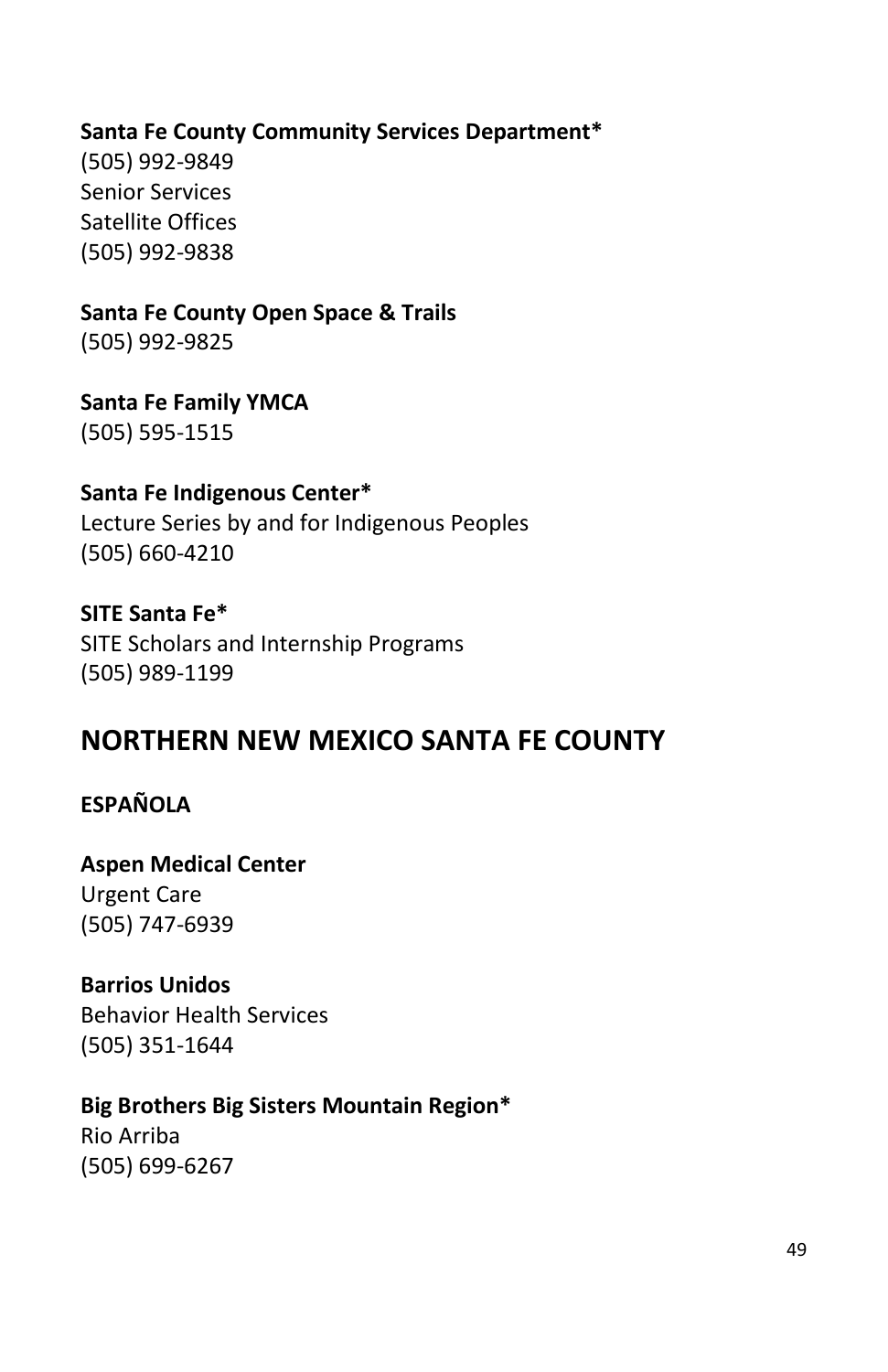## **Breath of My Heart Birthplace**

Midwifery and Birth Center (505) 753-0505

## **Care Net Pregnancy Center of Santa Fe/Española**

Pregnancy Counseling (505) 995-1998

## **Carlos Vigil Middle School Health Clinic**

(505) 929-1636

## **Christus St. Vincent Regional Medical Center**

Pojoaque Primary Care (505) 455-1962

#### **Crisis Center of Northern New Mexico**

(505) 753-1656

## **Eight Northern Indian Pueblos Council**

Head Start, Higher Education Scholarship Programs (505) 747-1593 Family Learning Center, Pre-K (505) 614-4412 Food Distribution (505) 455-2288 WIC (Supplemental Nutrition Program for Women, Infant & Children) (505) 692-6400

## **El Centro Family Health**

(505) 753-7218

## **Española Pathways Shelter\***

Crisis Medical/Support Services Comprehensive Case Management Eagle Village Supportive Housing Financial Literacy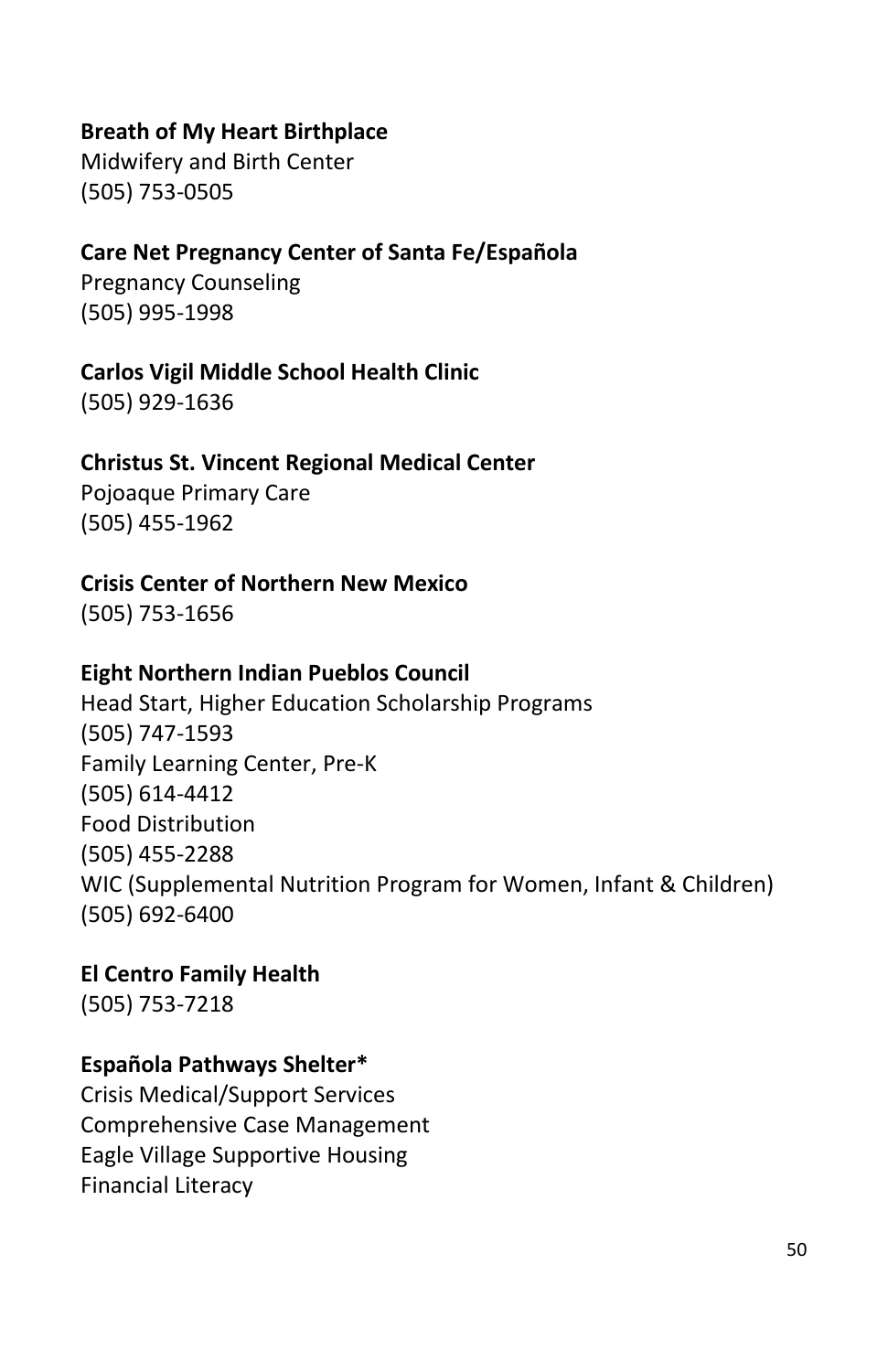## **Española Pathways Shelter\*** (cont.)

Homeless Shelter & Links to Permanent Housing Workforce Development & Job Training (505) 753-4453

## **Española Valley High School Health Clinic**

(505) 929-1636

#### **HELP-New Mexico**

Emergency Food and Shelter Program, Foster Grandparent, Senior Companion Program [\(505\) 359-7880](https://www.google.com/search?client=firefox-b-1-d&ei=NfsPXebpCJS0tQbOnqTIAQ&q=HELP+espanola&oq=HELP+espanola&gs_l=psy-ab.3..0i22i30l5.5218607.5220742..5221219...0.0..0.200.1727.0j12j1......0....1..gws-wiz.......0i71j0i67j0j0i131j35i39j0i131i67j0i10j0i22i10i30.eY3DfZfIjyQ)

#### **Hoy Recovery Program**

Residential Treatment Center, Detoxification (505) 852-2580 Outpatient Services (505) 753-2203

#### **Inside Out Recovery**

Basic Needs, Substance Use, Peer Support, Employment & Training (505) 367-3500

## **Las Clinicas Del Norte**

Pojoaque High School (505) 455-4026 Pojoaque Middle School (505) 455-4026

## **Las Cumbres Community Services\***

Española Center Adult Services & Support Intellectual or Developmental Disabilities (residential, employment, day habilitation, community membership opportunities) (505) 747-4715 Conjunto Therapeutic Preschool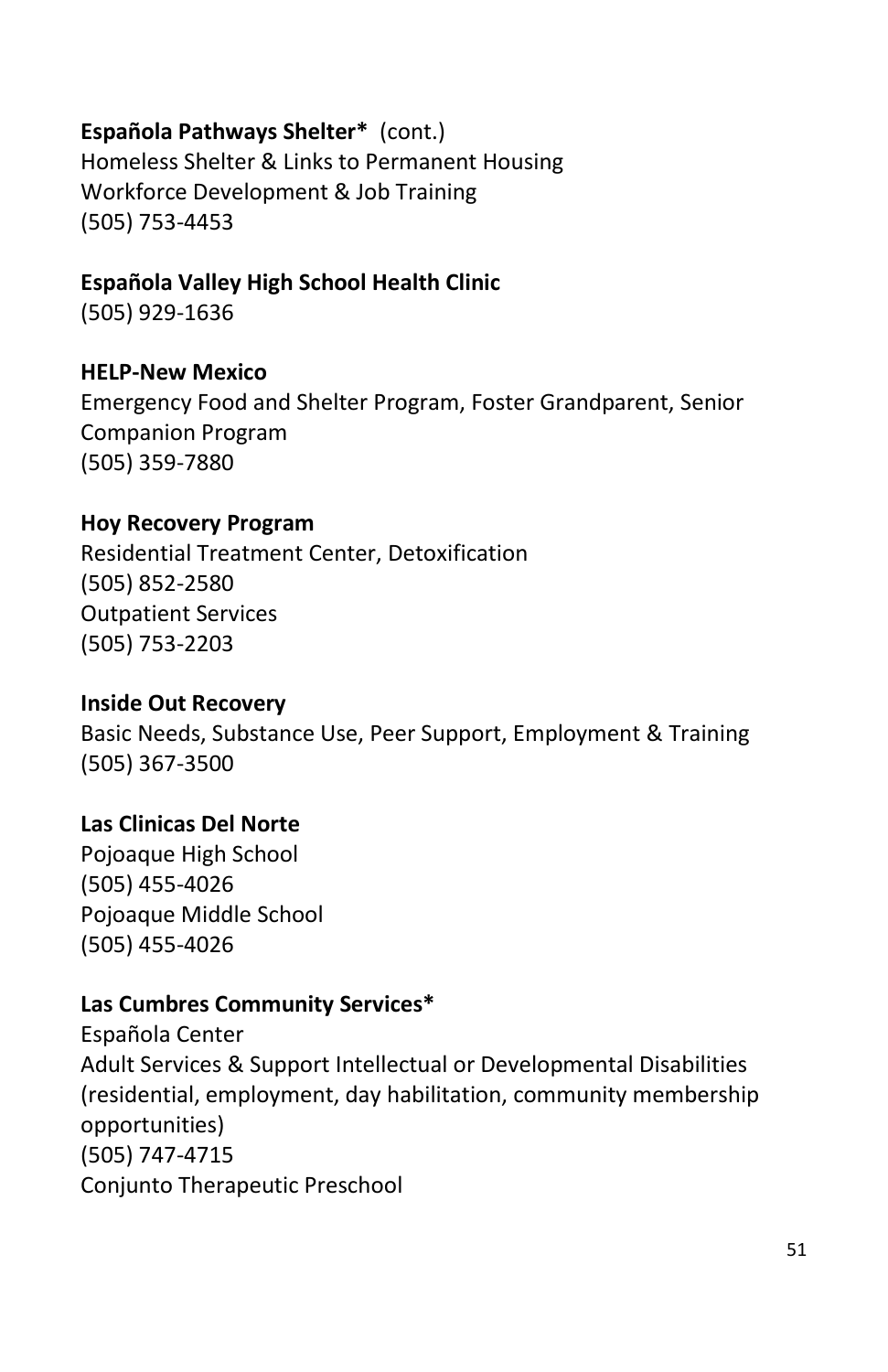## **Las Cumbres Community Services\*** (cont.)

Early Childhood Center, Que Cute: Healthy Baby Program Family Infant Toddler Program (505) 753-4123 Family Support Services (505) 629-1813

## **Española Magistrate Court**

(505) 753-2532

**First Judicial District Magistrate Court Rio Arriba County Drug Court** (505) 747-4455

## **McCurdy Ministries Community Center**

Behavioral Health Counseling (505) 753-7221

## **New Mexico Coalition to End Homelessness\***

Supportive Housing for Homeless Youth, Families & Individuals SOAR New Mexico (SSI/SSDI Outreach, Access and Recovery) Program (505) 982-9000 (505) 772-0547

## **New Mexico Department of Health**

Children's Medical Services 1 (877) 890-4692 WIC Program (505) 753-4659

## **New Mexico Department of Workforce Solutions**

Workforce Connection Centers (505) 753-2285

## **North Central Regional Transit**

(505) 629-4725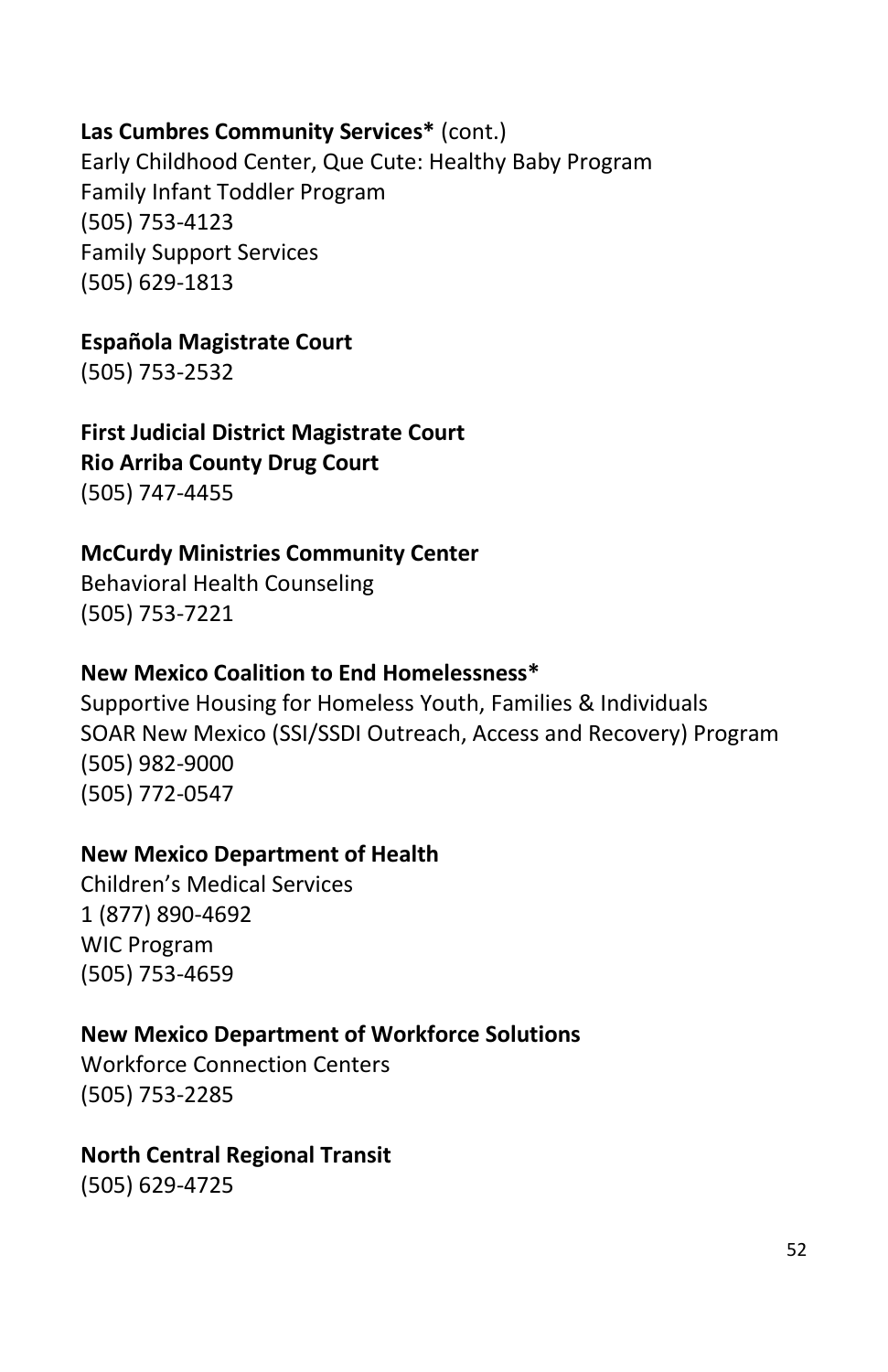## **Planned Parenthood of the Rocky Mountains**

Women's Health (505) 982-3684

# **Pojoaque Family Practice Clinic**

(505) 455-2842

# **Presbyterian Española Hospital**

(505) 753-7111

## **Presbyterian Medical Group Family Medicine at Presbyterian Espanola Hospital** (505) 367-0340

## **Rio Arriba County**

Department of Health and Human Services (505) 753-3143 Housing Authority (505) 753-7870 Public Health Office (505) 753-2794

## **Rio Arriba Youthbuild Program**

Work Readiness Training Supportive Services (505) 753-7181

## **San Martin de Porres Soup Kitchen**

(505) 753-4956

## **Tewa Women United**

Courageous Spaces for Indigenous Women (505) 747-3259

## **Valle Del Sol of New Mexico**

Adult, Children & Families Behavioral Health & Counseling Services (505) 747-1991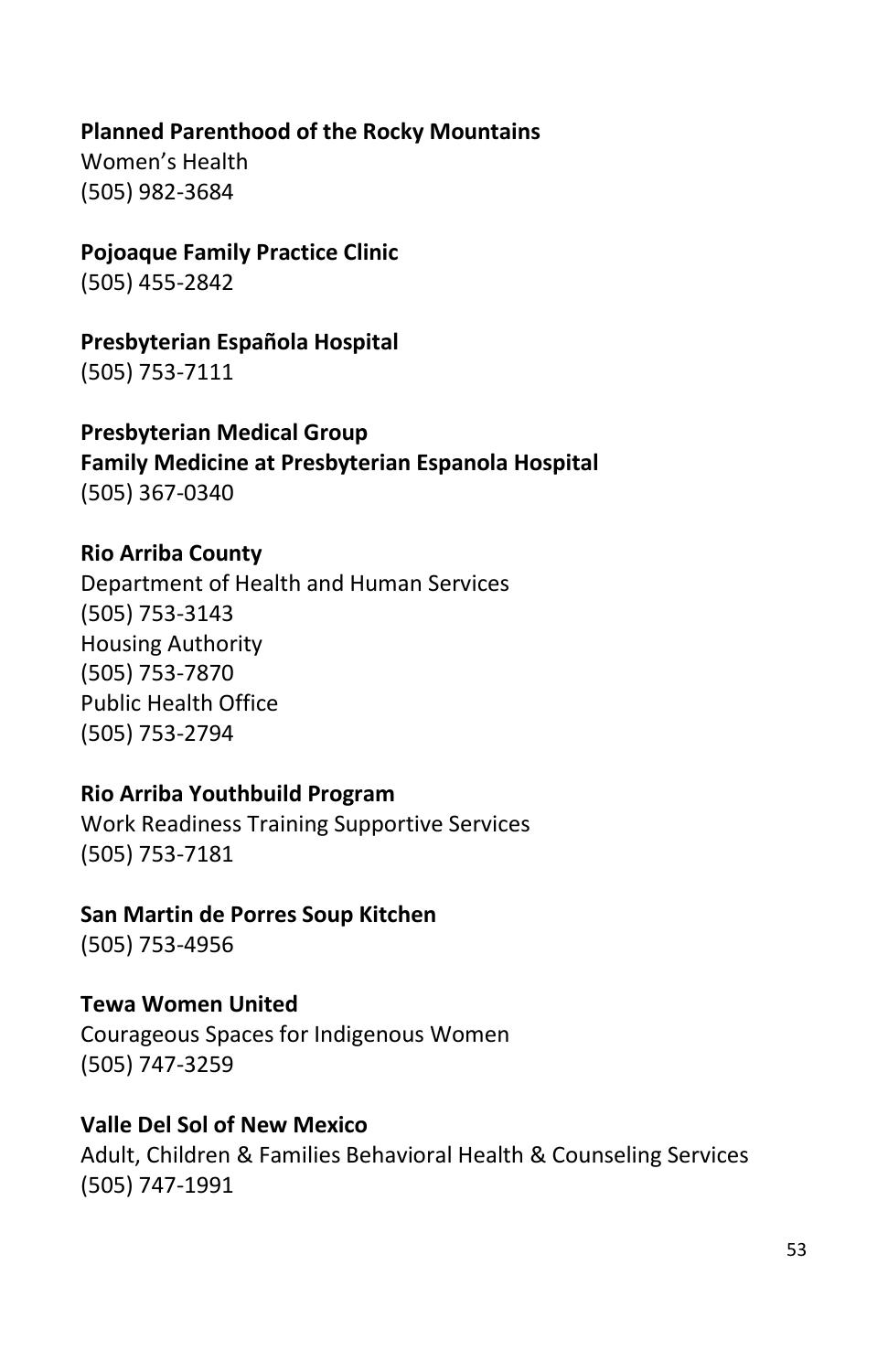## **PUEBLO OF NAMBÉ**

Governor's Office & Administration (505) 455-4410

Healthy Family Services Department Community Health Representative/Wellness (505) 455-4415

Commodities (505) 455-2288

Domestic Violence (505) 455-5593

Senior Center (505) 455-2770

Substance Abuse Prevention (505) 455-5590

Suicide Prevention Coordinator (505) 455-5591

#### **PUEBLO OF POJOAQUE**

Governor's Office (505) 455-5052

Early Childhood Center (505) 455-3556

Boys & Girls Club (505) 455-3659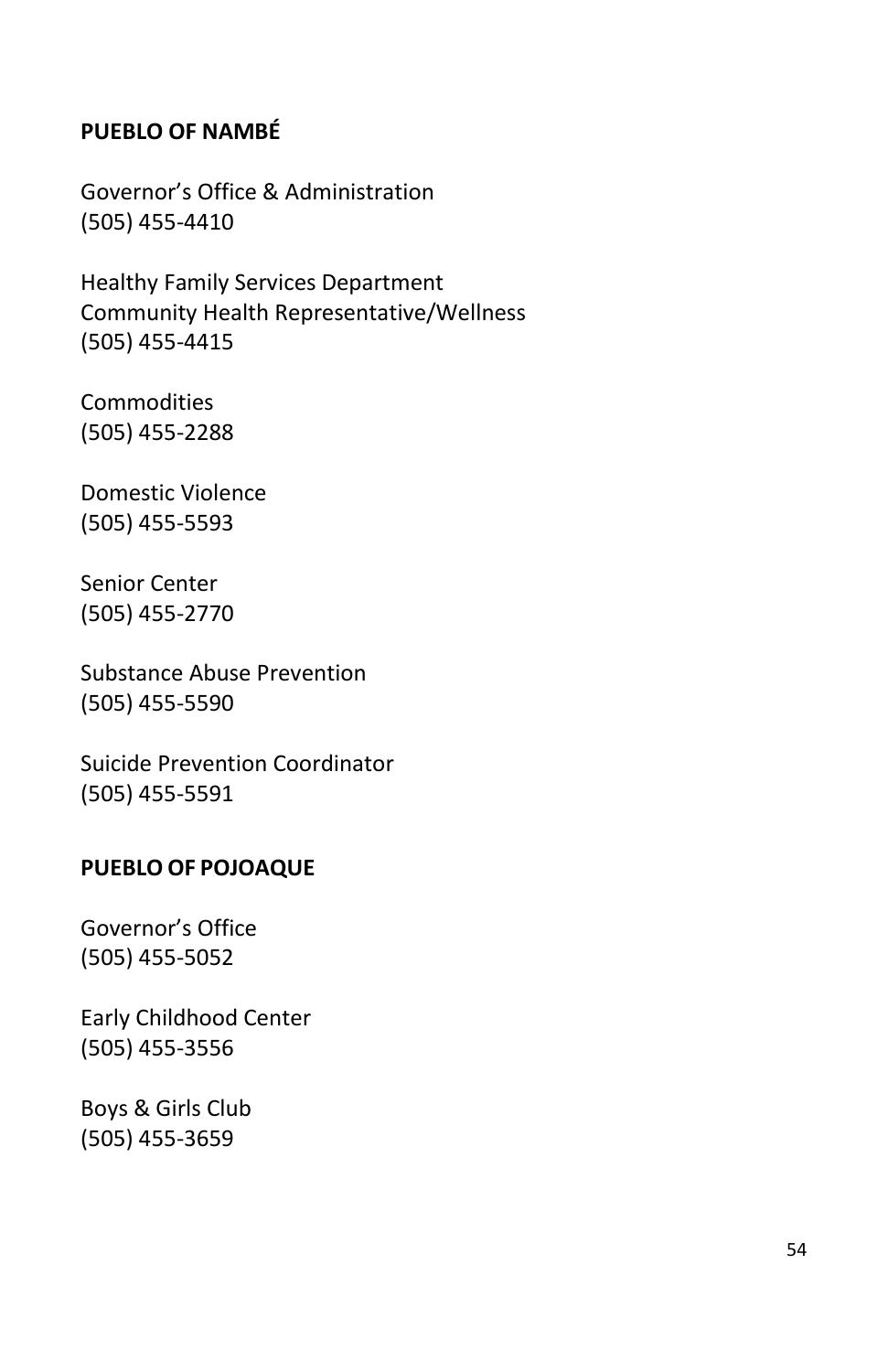Senior Center (505) 455-2240

Social Services Department (505) 455-0238

Wellness Center (505) 455-9355

#### **PUEBLO OF TESUQUE**

Governor's Office & Tribal Administration Human Services & Health & Wellness (505) 983-2667

Senior Center (505) 955-7785

Social Services (505) 955-7715

Victim Assistance (505) 983-2667

#### **PUEBLO OF SAN ILDEFONSO**

Governor's Office & Tribal Administration (505) 455-2273

Community Health Representatives (505) 455-4114 or (505) 455-4115

Health & Human Services Department (505) 455-2395

Healthy Kids Program (505) 455-2395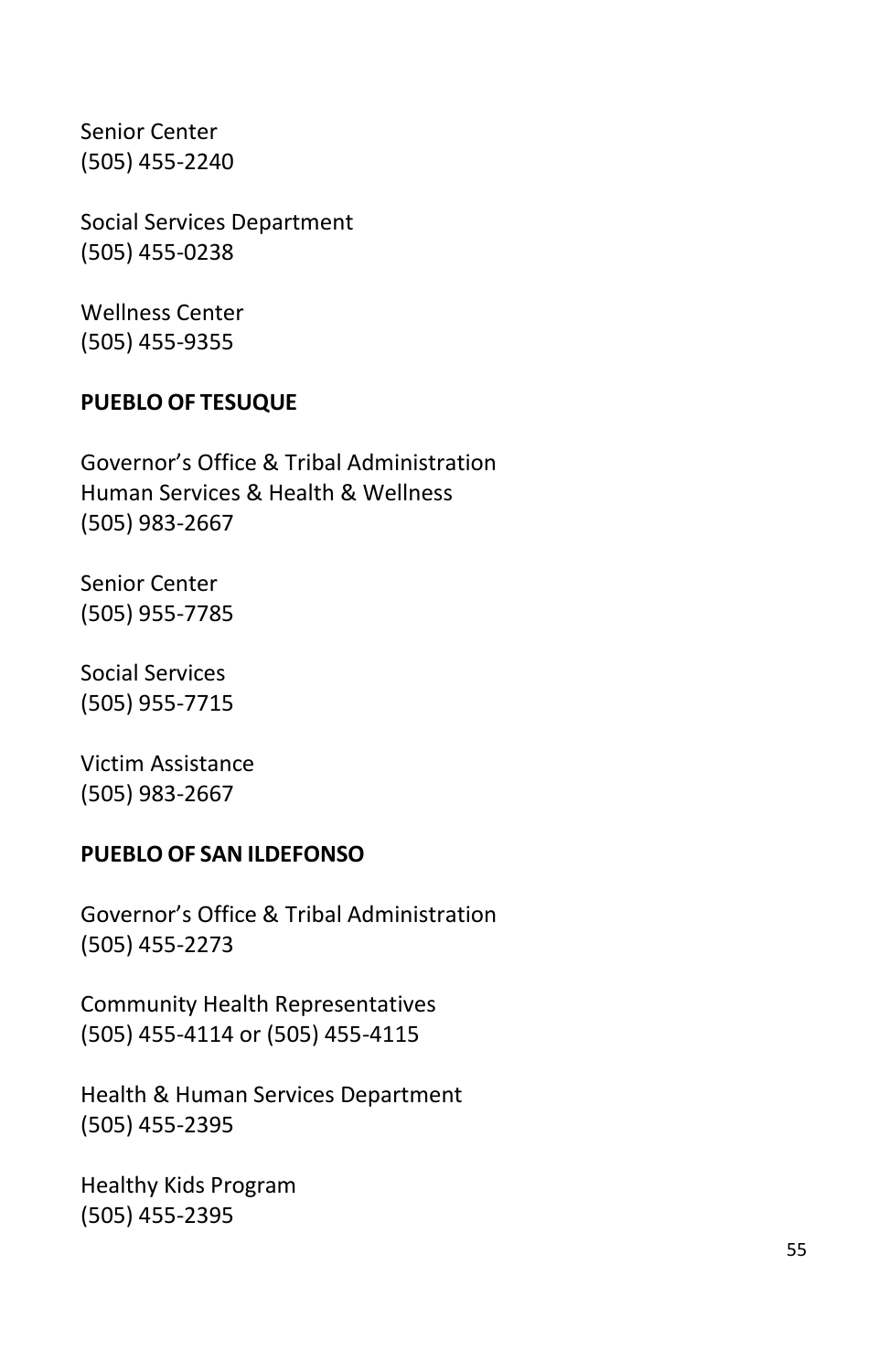<span id="page-59-0"></span>Learning Center (for all ages) (505) 455-2635

Senior Center (505) 455-2635

## **SOUTHERN NEW MEXICO SANTA FE COUNTY**

#### **MULTI-AREA**

#### **New Mexico Coalition to End Homelessness\***

Supportive Housing for Homeless Youth, Families & Individuals SOAR New Mexico (SSI/SSDI Outreach, Access and Recovery) Program (505) 982-9000 (505) 772-0547

## **CEDAR CREST**

**Duke City Primary Care** [\(505\) 281-2460](tel:+15052812460)

**Pineridge Urgent Care and Medical Center** (505) 407-2174

## **EAST MOUNTAIN**

## **Care Net Pregnancy Center**

Pregnancy Counseling (505) 281-5408

## **Planned Parenthood of the Rocky Mountains**

Women's Health (505) 265-9511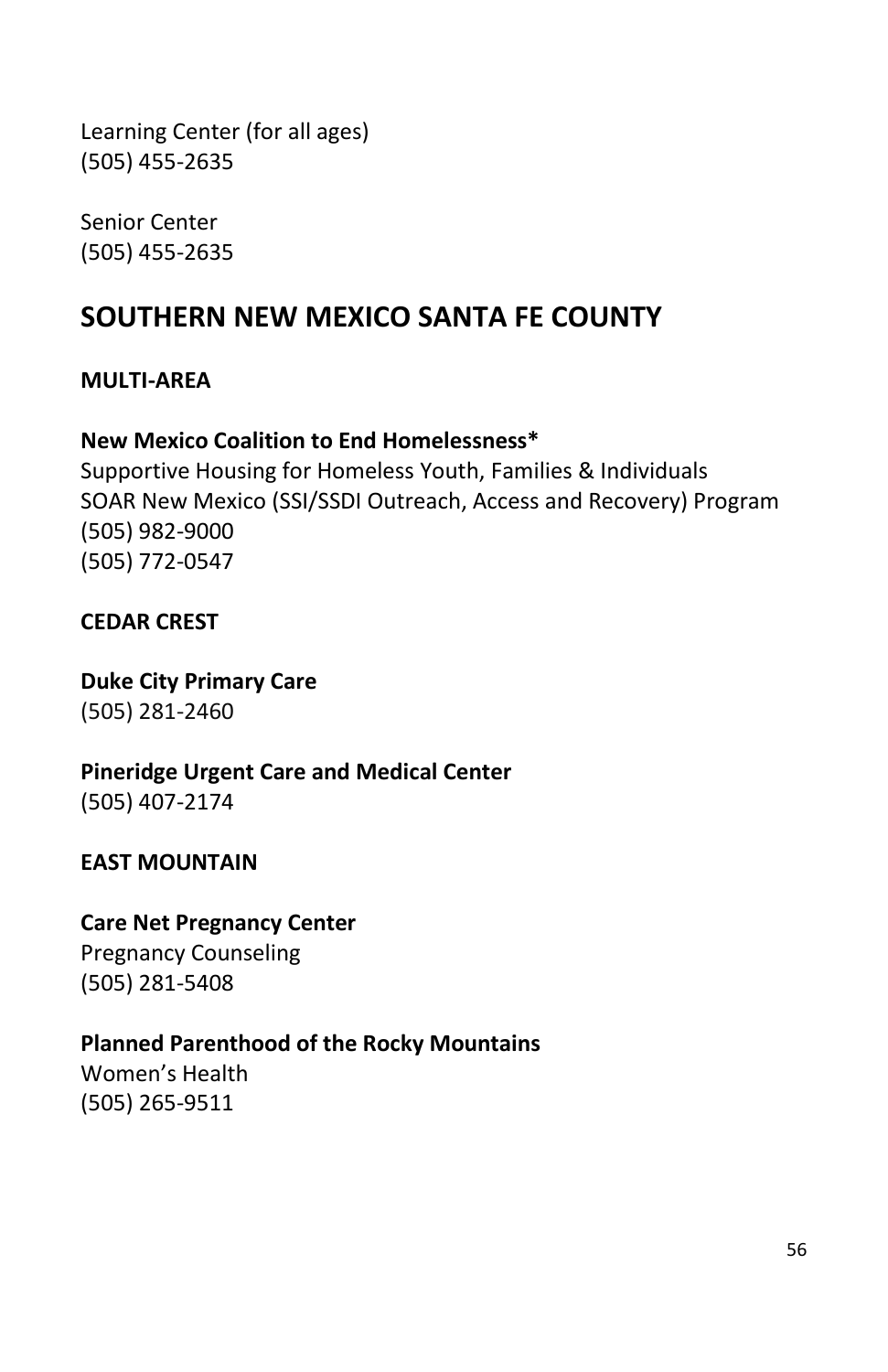## **EDGEWOOD**

**Duke City Primary Care**  [\(505\) 286-2396](tel:+15052862396)

**Edgewood Community Library** (505) 281-0138

**Edgewood Pediatric Clinic**

(505) 281- 4620

#### **Edgewood Senior Center**

Congregate Meals (505) 281-2515

## **First Choice Edgewood Community Healthcare\***

Dental Center (505) 224-8718 Medical (505) 281-3406

#### **Sunrise Counseling Services**

(505) 891-1001

## **The Salvation Army\***

Family Thrift Store (505) 286-6286

#### **MORIARTY**

#### **Bethel Community Storehouse** (505) 832-6642

**Duke City Primary Care**  [\(505\) 832-4434](tel:+15058324434)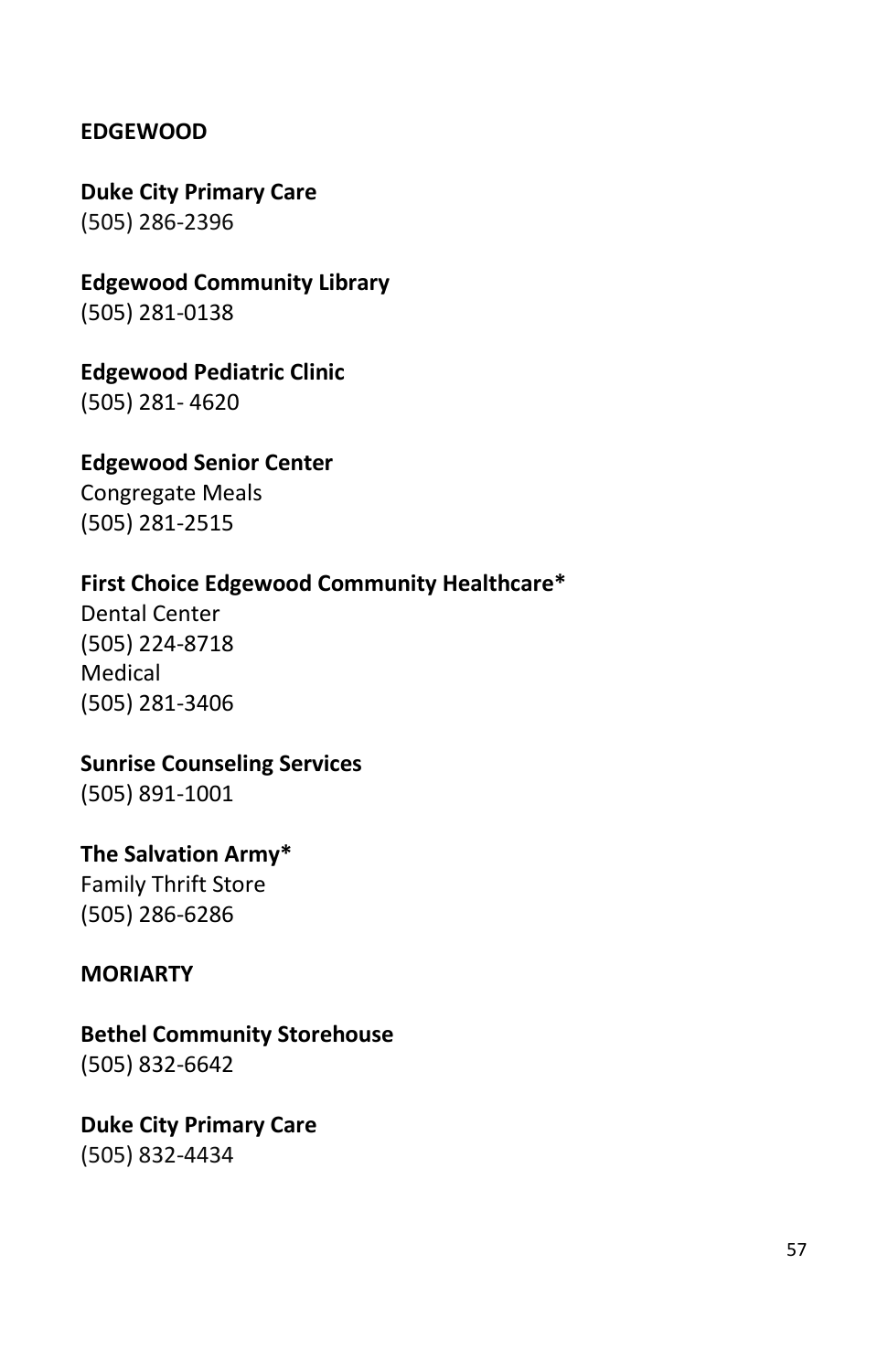#### **ORTIZ MOUNTAINS**

## **Ortiz Mountain Health Center**

(505) 471-6266

#### **PUEBLO OF COCHITI**

Governor's Office [\(505\) 465-2244](https://www.google.com/search?rlz=1C1CHFX_enUS702US702&ei=e98UXfSNIcyt0PEPhqGO-AY&q=cochiti+pueblo+governor%27s+office&oq=cochiti+pueblo+Gover&gs_l=psy-ab.1.1.0l2j0i22i30.11602.34958..37996...11.0..3.473.7162.0j22j11j2j1......0....1..gws-wiz.....0..0i71j0i67j0i131j0i10j0i22i10i30j0i13.BXbDptmbiqA)

Community Health Representative (505) 465-3161

Head Start Program (505) 465-2454

Senior Center (505) 465-3133

Social Services Department (505) 465-3139

#### **TORRANCE COUNTY**

**Alta Mira Specialized Family Services, Inc.** (505) 262-0801

## **HELP-New Mexico**

Workforce Training (505) 235-5276

**PMS Torrance County Children's Services** (505) 832-1922

## **Senior Citizens Law Office**

Free Senior Legal Services (505) 265-2300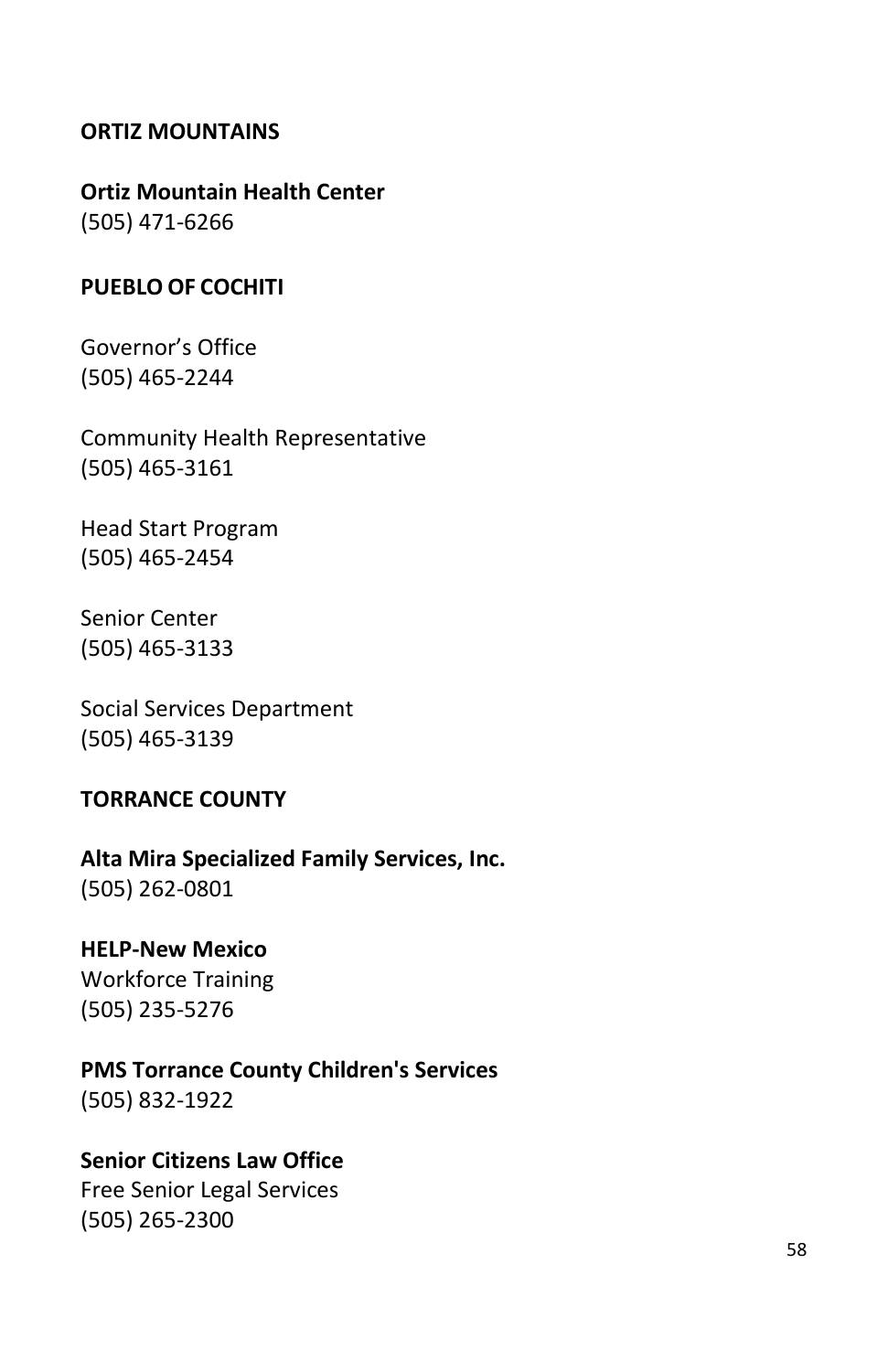## **Torrance County**

Domestic Violence (505) 288-9737

## **Valle Del Sol of New Mexico**

(505) 384-0220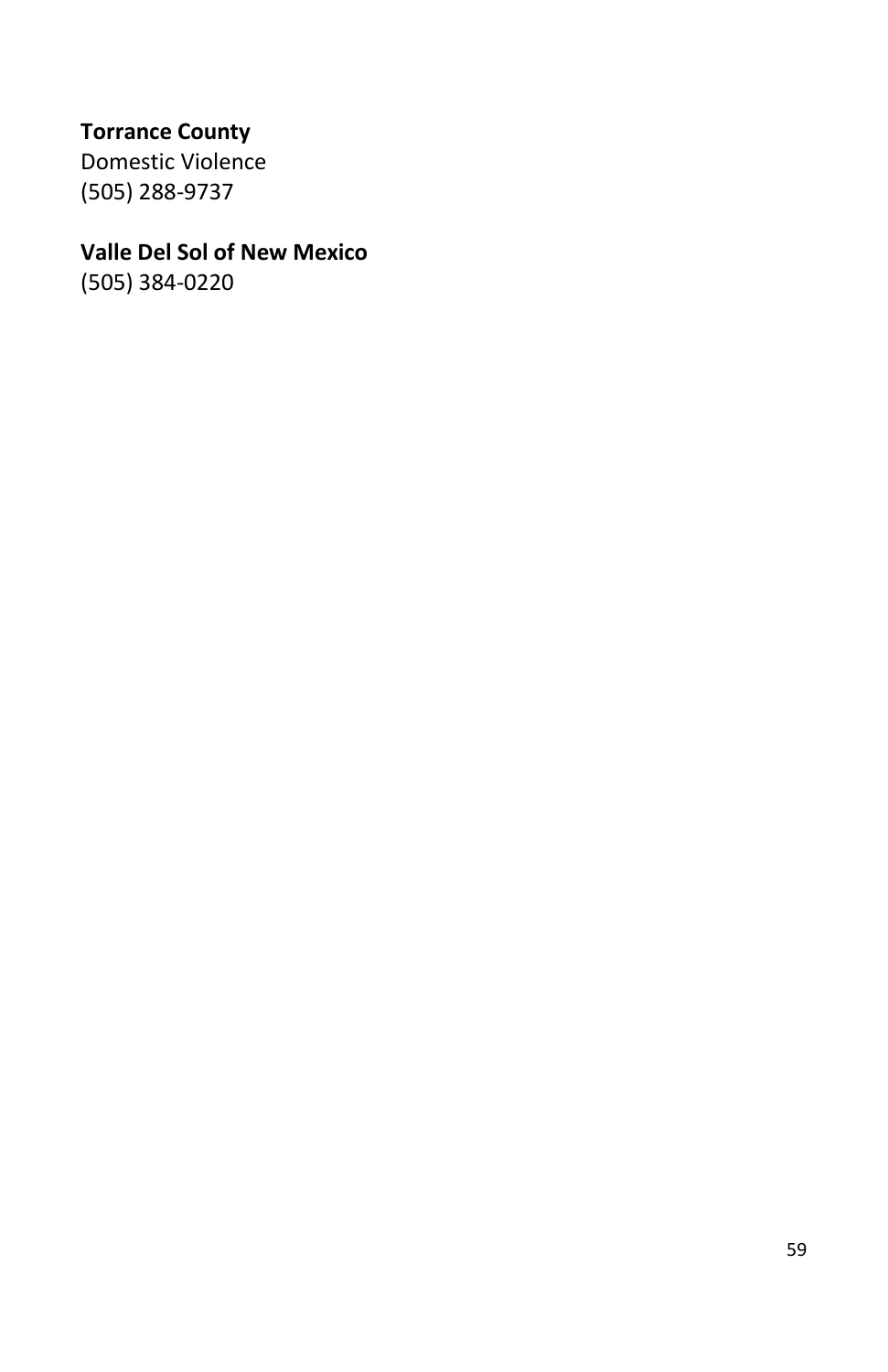## <span id="page-63-0"></span>**SANTA FE COUNTY COMMUNITY SERVICES DEPARTMENT**

The Santa Fe County Community Services Department includes the following programs:

The **Santa Fe County Health Services Division** has two major programs, **CONNECT** and the **Health Care Assistance Program**. CONNECT is a network of clinics, community organizations, and city and county programs who link people to services and resources in our community. The Health Care Assistance Program provides support for health care for the indigent, as well as contractual projects to support the priorities of the Health Action Plan to link individuals by connecting them with the clinical care and community services they need to stay healthy, leading to improved community health. For more information, contact (505) 995- 9526 or visit our Santa Fe County Health Services Division website, [www.santafecountynm.gov/community\\_services/hhsd.](http://www.santafecountynm.gov/community_services/hhsd)

**Santa Fe County Senior Services** promotes and enhances the physical, intellectual and social well-being of seniors living in Santa Fe County while providing many opportunities for creativity, learning and socialization. The Senior Services Program offers a wide range of quality programs and services to residents of Santa Fe County through County operated Senior Centers including congregate meals, Meals on Wheels and transportation services.

Senior center activity information contact:

| Chimayo Senior Center:         | (505) 351-4686 |
|--------------------------------|----------------|
| Santa Cruz Senior Center:      | (505) 753-8598 |
| <b>Edgewood Senior Center:</b> | (505) 281-2515 |
| El Rancho Senior Center:       | (505) 455-2195 |
| Eldorado Senior Center:        | (505) 466-1039 |

Seniors interested in receiving home delivered meals (Meals on Wheels) should call: (505) 992-3069.

For additional information or to schedule transportation please call (505) 992-3069.

The **Santa Fe County DWI Program** promotes the safety of the people in Santa Fe County by developing and implementing programs to prevent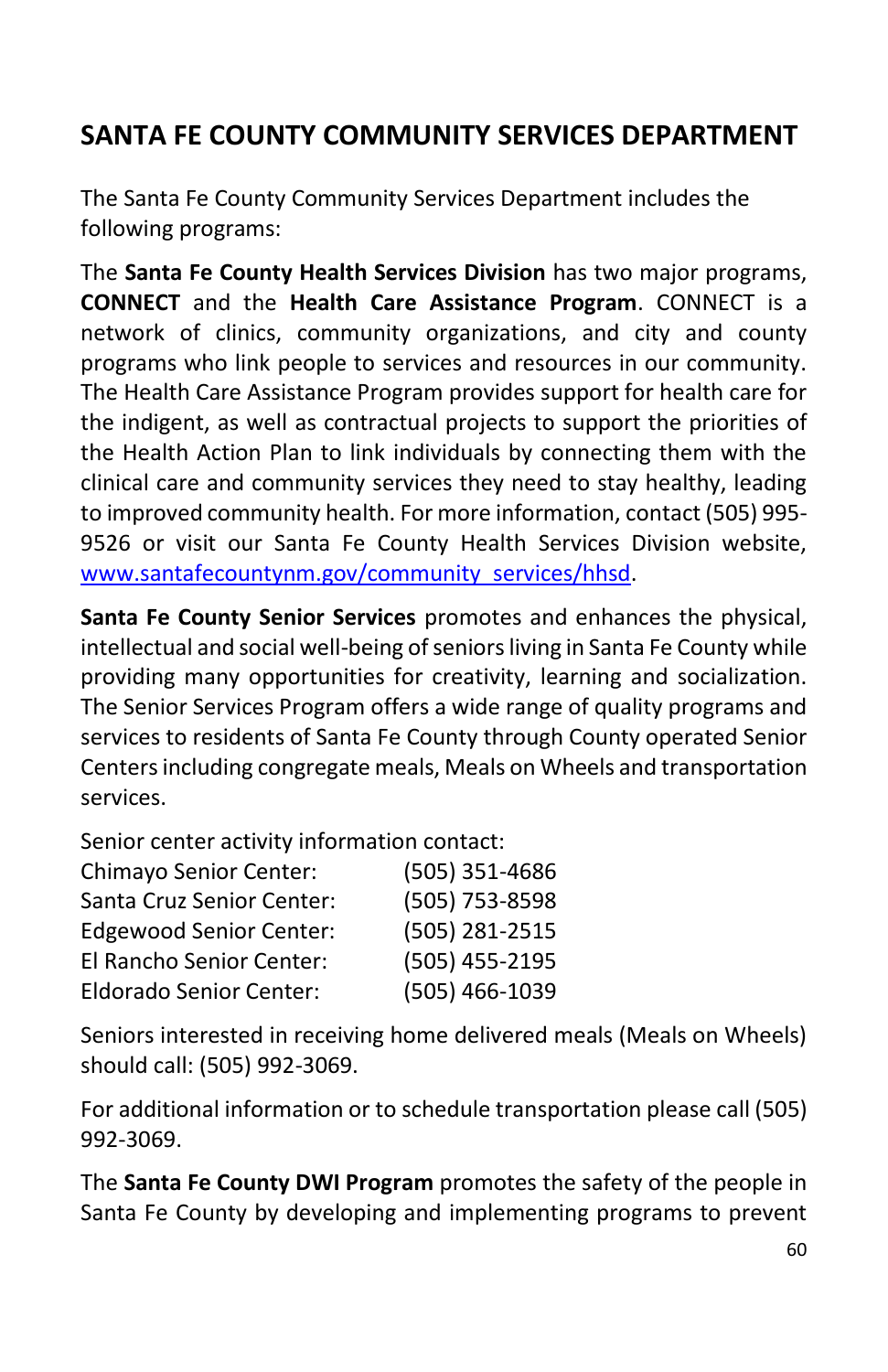or reduce the incidence of DWI, alcoholism, and alcohol and other drug abuse in Santa Fe County. For more information, contact: (505) 992-9875.

The **Santa Fe County Teen Court** serves as a community-based intervention and diversion program designed to provide an alternative response for the juvenile justice system. Teen Court is a nationally recognized early intervention and restorative justice program for juveniles (ages 12-17) and has been serving teens and families in our community since 1994. For more information, contact: (505) 995-9555.

**LEAD-Santa Fe County** is a law enforcement assisted diversion program that diverts individuals suspected of low-level, non-violent crimes rooted in unmet behavioral health needs to community-based services in lieu of arrest, prosecution, and incarceration. For more information, contact: (505) 986-6372.

The **Santa Fe County Behavioral Health Division** is striving to provide a strong continuum of behavioral health care for Santa Fe County residents that can and will positively impact homelessness, overcrowding in our jails, improved public safety, overcrowded emergency rooms, and access to quality health and behavioral health care within our community.

La Sala Center provides a safe and secure place for adults with behavioral health issues (mental illness and/or addictions) and their families and/or caregivers to find information and receive assistance in times of crisis.

The Mobile Crisis Response team partners with emergency first responders to offer 24/7 "in the field" assistance to individuals 14 years of age and older needing crisis intervention and support, through Santa Fe County 911 Dispatch. For more information on La Sala Center, please contact: (505) 992-9827.

Additional Santa Fe County Programs that are part of CONNECT:

The **Santa Fe County Adult Correctional Facility** is committed to creating a safe and secure environment for the citizens of Santa Fe County and all others entrusted in our custody. A Re-entry team was developed in